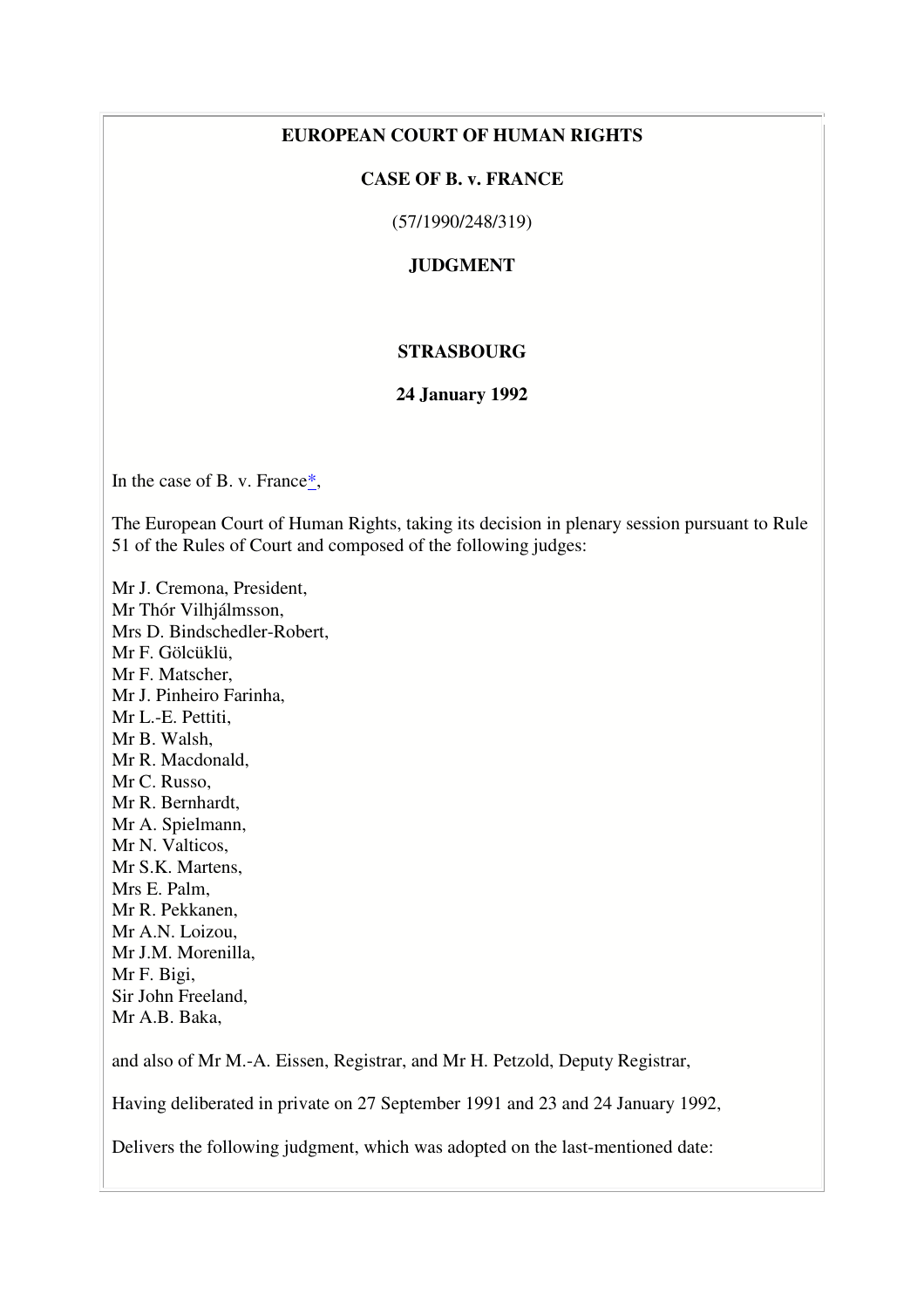\* Note by the Registrar: The case is numbered 57/1990/248/319. The first number is the case's position on the list of cases referred to the Court in the relevant year (second number). The last two numbers indicate the case's position on the list of cases referred to the Court since its creation and on the list of the corresponding originating applications to the Commission.

# **PROCEDURE**

1. The case was referred to the Court by the European Commission of Human Rights ("the Commission") on 12 November 1990, within the three-month period laid down by Article 32 para. 1 and Article 47 (art. 32-1, art. 47) of the Convention for the Protection of Human Rights and Fundamental Freedoms ("the Convention"). It originated in an application (no. 13343/87) against the French Republic lodged with the Commission under Article 25 (art. 25) by Miss B., a French national, on 28 September 1987.

The applicant (who will be referred to in this judgment in the feminine, in accordance with the sex claimed by her) requested the Court not to disclose her identity.

The Commission's request referred to Articles 44 and 48 (art. 44, art. 48) and to the declaration whereby France recognised the compulsory jurisdiction of the Court (Article 46) (art. 46). The object of the request was to obtain a decision as to whether the facts of the case disclosed a breach by the respondent State of its obligations under Articles 3 and 8 (art. 3, art. 8) of the Convention.

2. In response to the enquiry made in accordance with Rule 33 para. 3 (d) of the Rules of Court, the applicant stated that she wished to take part in the proceedings and designated the lawyer who would represent her (Rule 30).

3. The Chamber to be constituted included ex officio Mr L.-E. Pettiti, the elected judge of French nationality (Article  $43*$  of the Convention) (art. 43), and Mr R. Ryssdal, the President of the Court (Rule 21 para. 3 (b)). On 22 November 1990, in the presence of the Registrar, the President drew by lot the names of the other seven members, namely Mr Thór Vilhjálmsson, Sir Vincent Evans, Mr R. Macdonald, Mr C. Russo, Mr A. Spielmann, Mr S.K. Martens and Mrs E. Palm (Article 43 in fine of the Convention and Rule 21 para. 4) (art. 43).

\* Note by the Registrar: as amended by Protocol No. 8 (P8), which came into force on 1 January 1990.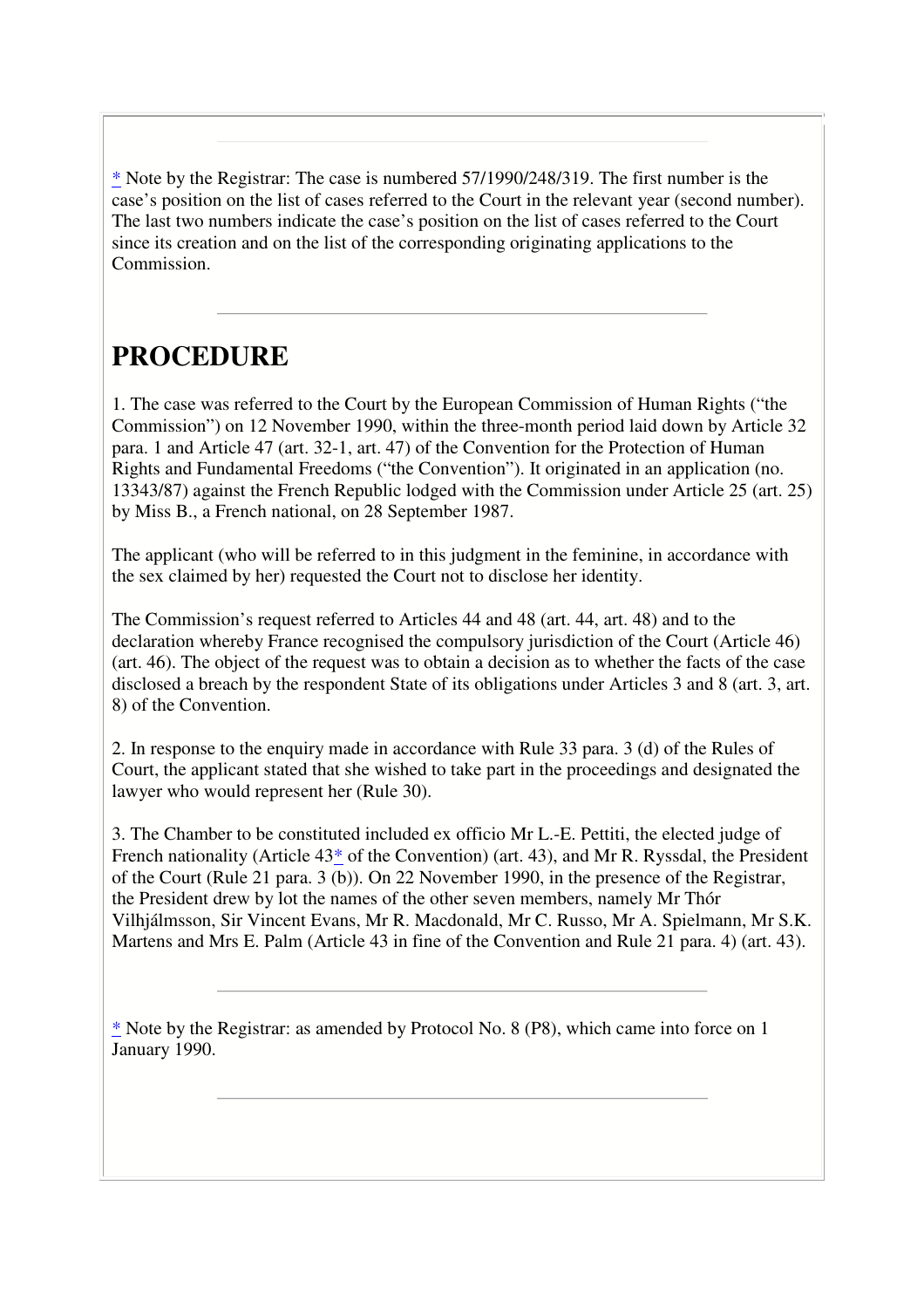4. Mr Ryssdal assumed the office of President of the Chamber (Rule 21 para. 5) and, through the Registrar, consulted the Agent of the French Government ("the Government"), the Delegate of the Commission and the lawyer representing the applicant on the need for a written procedure (Rule 37 para. 1). In accordance with the order made in consequence, the Registrar received Miss B.'s memorial on 19 February 1991, the Government's memorial on 21 February 1991 and the written observations of the Delegate of the Commission on 22 April 1991.

5. Having consulted, through the Registrar, those who would be appearing before the Court, the President directed on 4 March 1991 that the oral proceedings should open on 25 September 1991 (Rule 38).

6. On 28 June 1991 the Chamber decided to relinquish jurisdiction forthwith in favour of the plenary Court (Rule 51).

7. On 19 July the Government submitted supplementary observations, and the Commission produced the file on the proceedings before it, as requested by the Registrar on the President's instructions.

8. The hearing took place in public in the Human Rights Building, Strasbourg, on the appointed day. It was presided over by Mr Cremona, the Vice-President of the Court, replacing Mr Ryssdal, who was unable to take part in the further consideration of the case (Rule 21 para. 5, second sub-paragraph).

There appeared before the Court:

(a) for the Government

Mr J.-P. Puissochet, Director of Legal Affairs, Ministry of Foreign Affairs, *Agent*, Mr P. Titiun, magistrat, on secondment to the Department of Legal Affairs, Ministry of Foreign Affairs,

Mr D. Ponsot, magistrat, on secondment to the Department of Civil Affairs and the Seal, Ministry of Justice, *Counsel*;

(b) for the Commission

Mrs J. Liddy, *Delegate*;

(c) for the applicant

Mr A. Lyon-Caen, Mrs F. Fabiani, Mr F. Thiriez, *all avocats at the Conseil d'Etat and Court of Cassation*, Mrs A. Sevaux, avocate, *Counsel*.

The Court heard addresses by Mr Puissochet for the Government, Mrs Liddy for the Commission and Mr Lyon-Caen and Mrs Fabiani for the applicant, as well as their replies to its questions.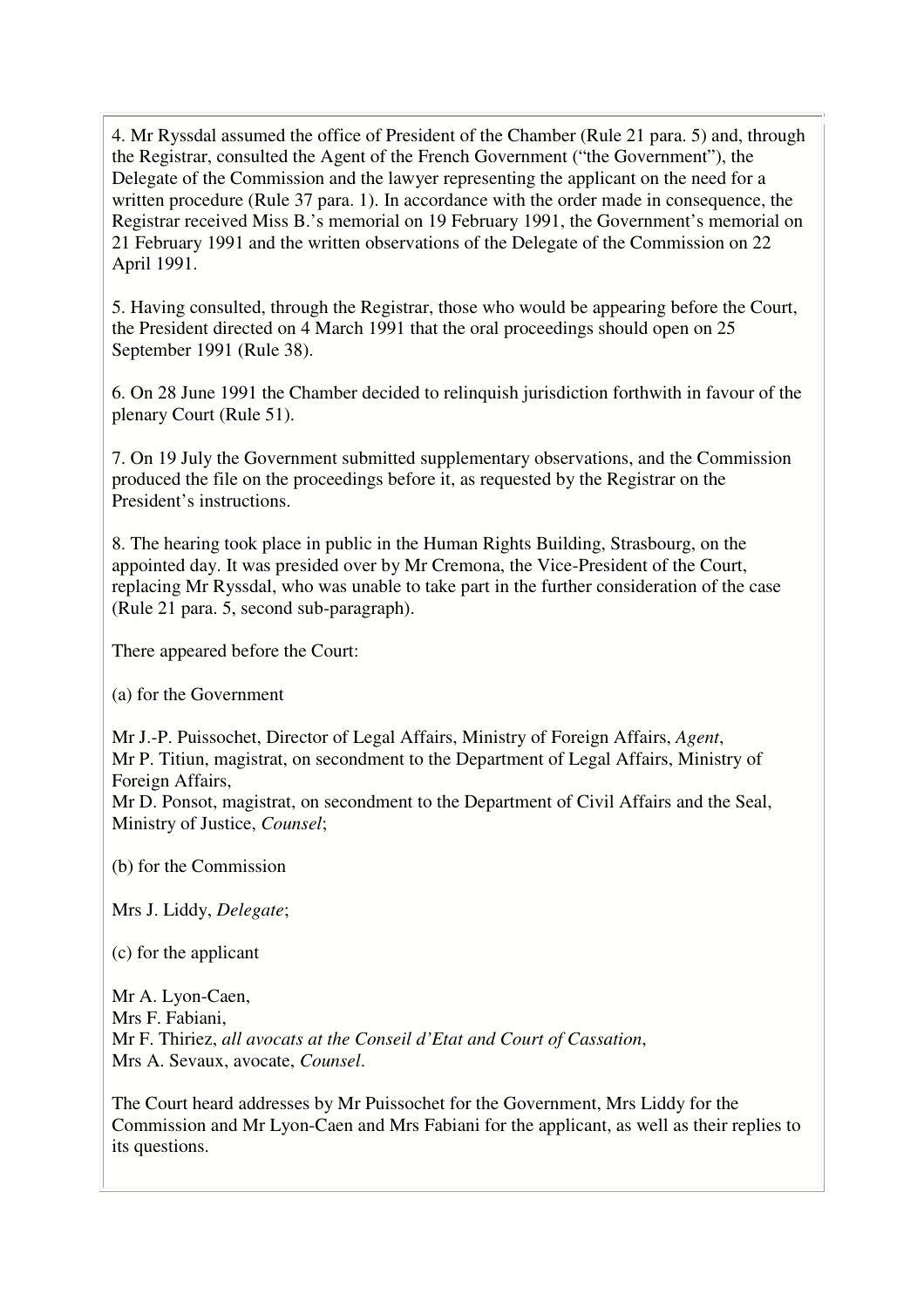# **AS TO THE FACTS**

# **I. The particular circumstances of the case**

9. The applicant, who is a French citizen, was born in 1935 at Sidi Bel Abbès, Algeria, and was registered with the civil status registrar as of male sex, with the forenames Norbert Antoine.

## **A. The background to the case**

10. Miss B., the eldest of five children, adopted female behaviour from a very early age. She was considered as a girl by her brothers and sisters and is said to have had difficulty coping with a wholly segregated scholastic environment.

She completed her military service in Algeria, as a man, and her behaviour at the time was noticeably homosexual.

After spending five years teaching reading and writing to young persons from Kabylia, she left Algeria in 1963 and settled in Paris, working in a cabaret under an assumed name.

11. Distressed by her feminine character, she suffered from attacks of nervous depression until 1967, when she was treated in hospital for a month. The doctor who treated her from 1963 observed a hypotrophy of the male genital organs and prescribed feminising hormone therapy, which rapidly brought about development of the breasts and feminisation of her appearance. The applicant adopted female dress from then on. She underwent a surgical operation in Morocco in 1972, consisting of the removal of the external genital organs and the creation of a vaginal cavity (see paragraph 18 below).

12. Miss B. is now living with a man whom she met shortly before her operation and whom she at once informed of her situation. She is no longer working on the stage, and is said to have been unable to find employment because of the hostile reactions she aroused.

# **B. The proceedings brought by the applicant**

## **1. Before the Libourne tribunal de grande instance**

13. Miss B., wishing to marry her friend, brought proceedings against the Libourne public prosecutor (procureur de la République) on 18 April 1978, asking the court

"to hold that, registered in the civil status register of [her] place of birth as of male sex, [she was] in reality of feminine constitution; to declare that [she was] of female sex; to order rectification of [her] birth certificate; to declare that [she should] henceforth bear the forenames Lyne Antoinette".

14. On 22 November 1979 the Libourne tribunal de grande instance dismissed her action for the following reasons: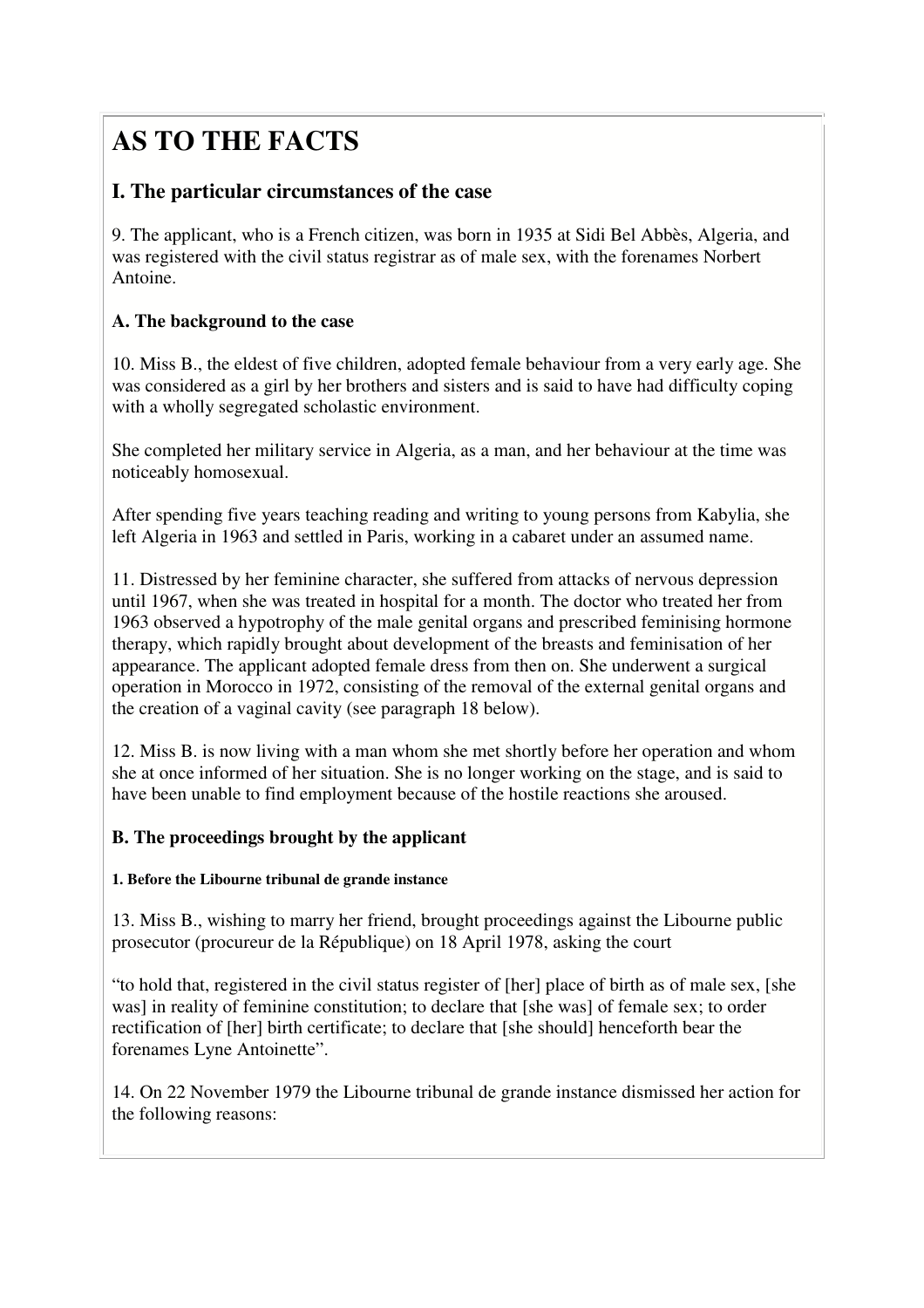### $\frac{1}{2}$

Whereas it is clear from the experts' report and is moreover not contested that [B.], correctly registered at birth as of male sex, developed towards female morphology, appearance and behaviour, apparently because of congenital hypogenesis … and psychological tendencies following hormone treatment and surgical operations;

Whereas it is thus apparent that the change of sex was intentionally brought about by artificial processes;

Whereas the application of Norbert [B.] cannot be granted without attacking the principle of the inalienability of the status of individuals;

…"

### **2. Before the Bordeaux Court of Appeal**

15. The applicant appealed, but on 30 May 1985 the Bordeaux Court of Appeal upheld the judgment of the lower court. The court said inter alia:

"… contrary … to Mr [B.'s] contention, his present state is not 'the result of irreversible innate factors existing before the operation and of surgical intervention required by therapeutic necessities', nor can it be considered that the treatment voluntarily undergone by Mr [B.] led to the disclosure of his hidden true sex, but on the contrary it indicates a deliberate intention on his part without any other treatment having been tried and without the operations having been necessitated by Mr [B.'s] biological development.

 $\cdots$ 

### **3. Before the Court of Cassation**

16. Miss B. appealed to the Court of Cassation. Her single ground of appeal was as follows:

"This appeal complains that the challenged judgment dismissed the appellant's application for rectification of civil status,

On the grounds that if, notwithstanding the principle of the inalienability of the status of individuals, an amendment can be made where 'irreversible necessity, independent of the individual, compels this', which may be the case with real transsexuals, such amendment can be approved only after a long period of observation and reflection prior to the operation stage, during which a qualified medical team can 'gradually reach the conclusion that the situation is genuine and irreversible'; that in this case … 'no form of psychological or psychiatric treatment was tried'; that 'the first doctor who prescribed hormone treatment did not carry out any protracted observation, no guarantee of such observation was given before the surgical operation carried out abroad'; that 'the apparent change of sex was brought about solely by Mr [B.'s] intention and it is clear that even after the hormone treatment and surgical operation he still shows the characteristics of a person of male sex whose external appearance has been altered thanks to cosmetic plastic surgery'; that, therefore, far from having led to the 'disclosure of his hidden true sex', the treatment undergone by him indicates a 'deliberate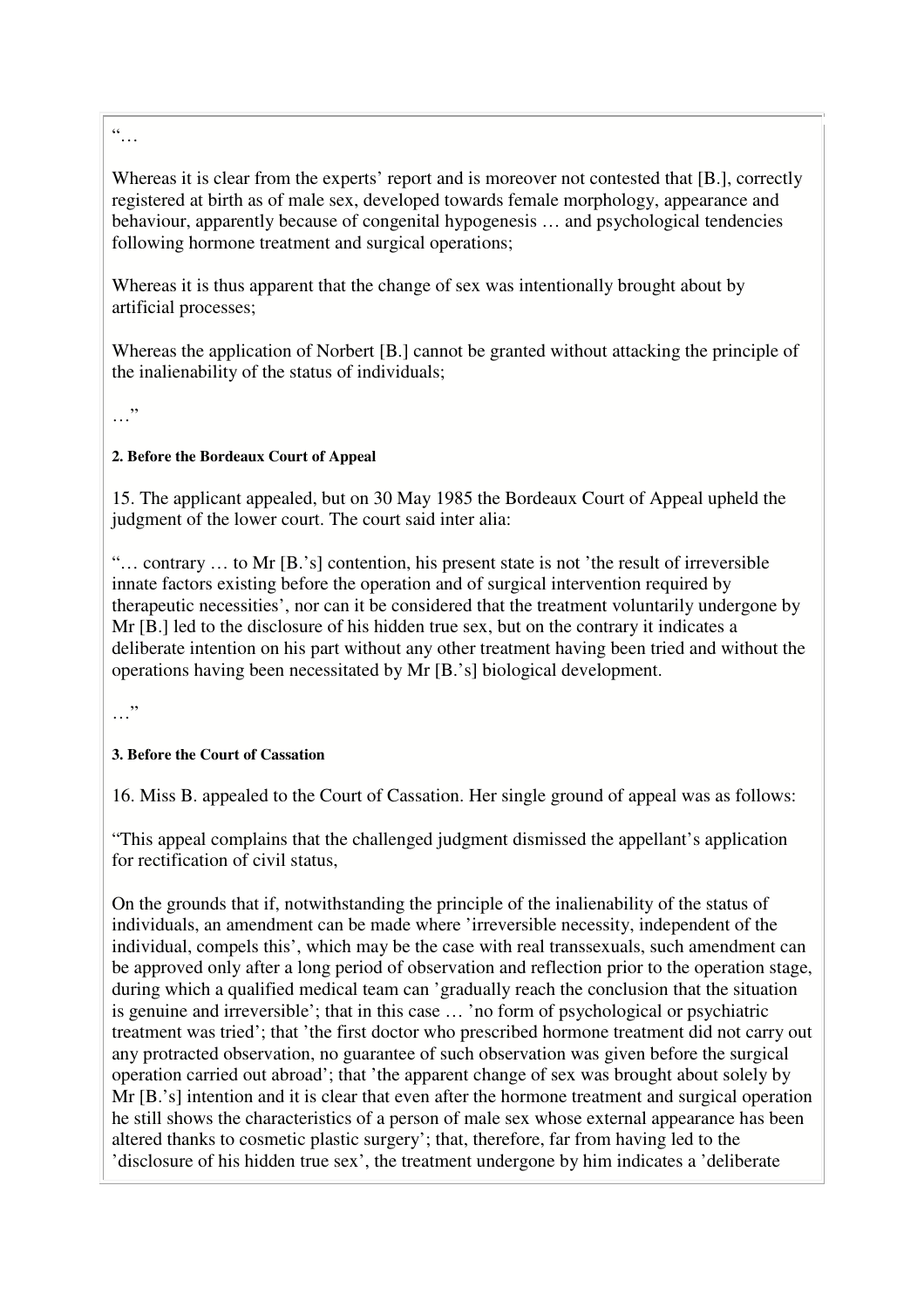intention on his part without any other treatment having been tried and without the operations having been necessitated by Mr [B.'s] biological development' ...;

Whereas sexual identity, which is a fundamental right of the individual, is constituted not only by biological components but also by psychological ones; that by considering surgery undergone by a transsexual to bring his anatomy into harmony with his being as inoperative merely because he still kept his male genetic and chromosomal characteristics, and by not undertaking any investigation of his contradictory psychological history - investigation which was not prevented by the lack of psychotherapy of the patient before the operation, bearing in mind the expert report produced for the court - the Court of Appeal deprived its decision of any legal foundation with respect to Article 99 of the Civil Code.

…"

The applicant's supplementary pleadings opened with the following "introduction":

"The Court of Cassation now has a fresh chance to let transsexuals enter into normality, by allowing them rectification of their civil status.

The solution is legally possible since the European Commission of Human Rights has stated sexual identity to be a fundamental right of the individual.

It is humanly necessary in order for people who are not medically perverted but are merely victims of aberrations of nature finally to be able to live in harmony with themselves and with the whole of society."

It also included an argument relating to the Convention:

"VI. In the European legal system this argument [accepting the transsexual's right to recognition of his true identity] has been entirely accepted, thus making up for the absence of a French statutory provision on the point.

The European Commission of Human Rights, when applied to by a transsexual whose request had been dismissed by a final judgment of the Brussels Court of Appeal, considered that by refusing to take account of changes which had occurred lawfully Belgium had failed to observe the respect due to the applicant's private life within the meaning of Article 8 para. 1 (art. 8-1) of the European Convention on Human Rights; and that by refusing to take into account 'his sexual identity resulting from his change of physical form, his psychical makeup and his social role … Belgium had treated the applicant as an ambiguous being, an appearance' …

This follows from a report dated 1 March 1979, which recognises that sexual identity is a fundamental right of the individual\*.

\* Note by the Registrar: opinion of the Commission in the case of Van Oosterwijck v. Belgium, Series B no. 36, p. 26, para. 52.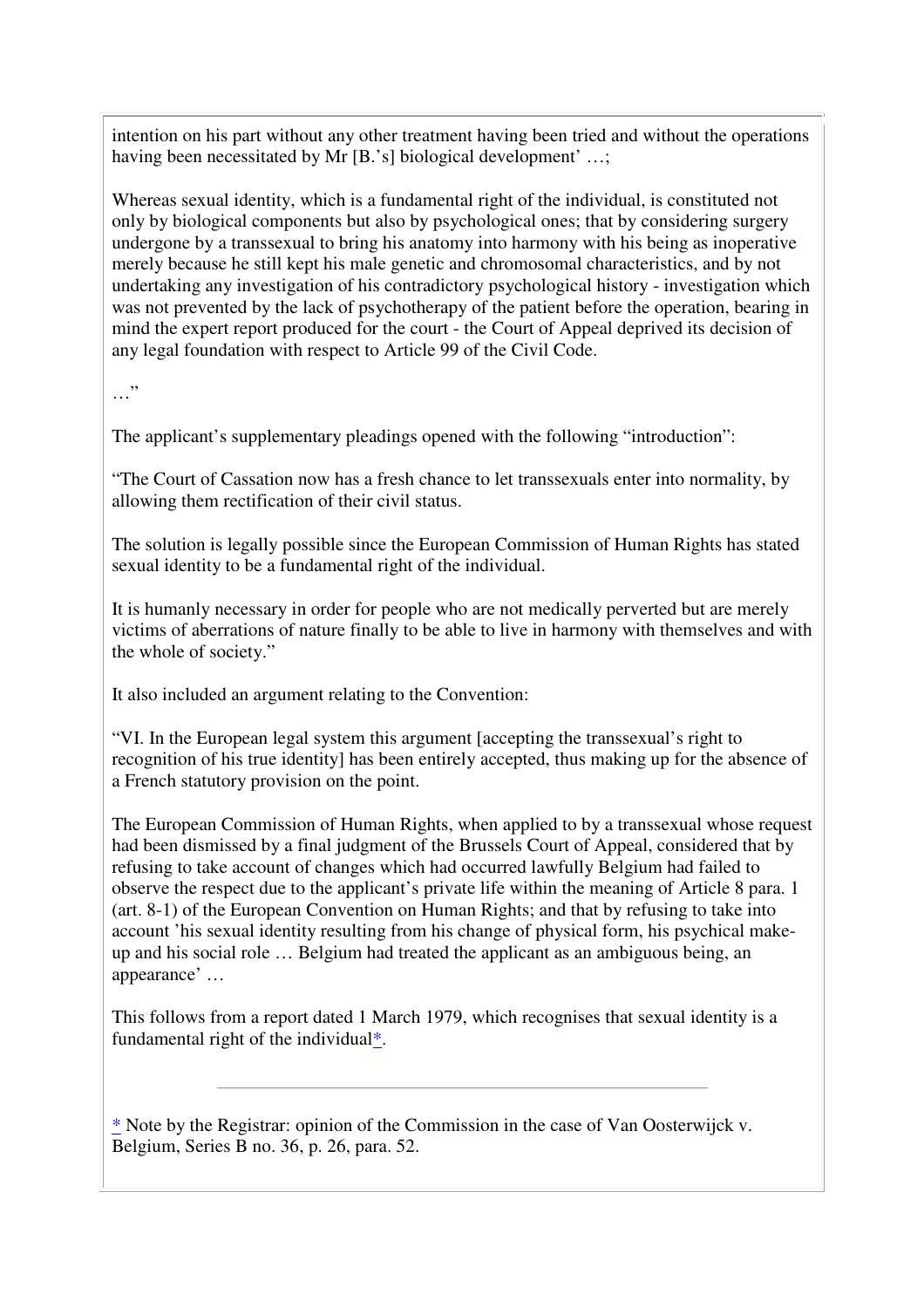France has expressly subscribed thereto by issuing a declaration [recognising] the right of individual petition to the European Commission of Human Rights …"

17. The appeal was dismissed by the First Civil Chamber of the Court of Cassation on 31 March 1987 for the following reasons:

"Whereas, according to the findings of the court below, Norbert [B.] submitted an application to the tribunal de grande instance for a declaration that he was of female sex, that his birth certificate should consequently be amended, and for authorisation henceforth to bear the forenames Lyne Antoinette; whereas his application was dismissed by the confirmatory judgment under appeal;

Whereas Norbert [B.] complains that the Court of Appeal (Bordeaux, 30 May 1985) so decided despite the fact that sexual identity is constituted not only by biological components but also by psychological ones, so that by taking a decision without carrying out any investigation of his psychological history it deprived its decision of any legal foundation;

Whereas, however, the court of second instance found that even after the hormone treatment and surgical operation which he underwent Norbert [B.] continued to show the characteristics of a person of male sex; whereas it considered that, contrary to the contentions of the person in question, his present state is not the result of elements which existed before the operation and of surgical intervention required by therapeutic necessities but indicates a deliberate intention on the part of the person concerned; whereas it thus justified its decision in law; whereas the ground of appeal can therefore not be upheld;

…"

(Bulletin des arrêts de la Cour de cassation, chambres civiles (Bull. civ.) I, 1987, no. 116, p. 87)

# **II. Relevant domestic law and practice**

## **A. Medical treatment**

18. No legal formality or authorisation is required for hormone treatment or surgery intended to give transsexuals the external features of the sex they wish to have acknowledged.

It has been possible for surgical operations to take place in France since 1979 subject to medical control; before then they were carried out abroad. There is no objection by the National Council of the Medical Association, and the costs of some of these operations are borne by the social security service.

Persons who commit intentional attacks on the physical integrity of a human being are criminally liable, as are their accomplices, but although prosecutions are possible, they are exceptional in cases of transsexualism.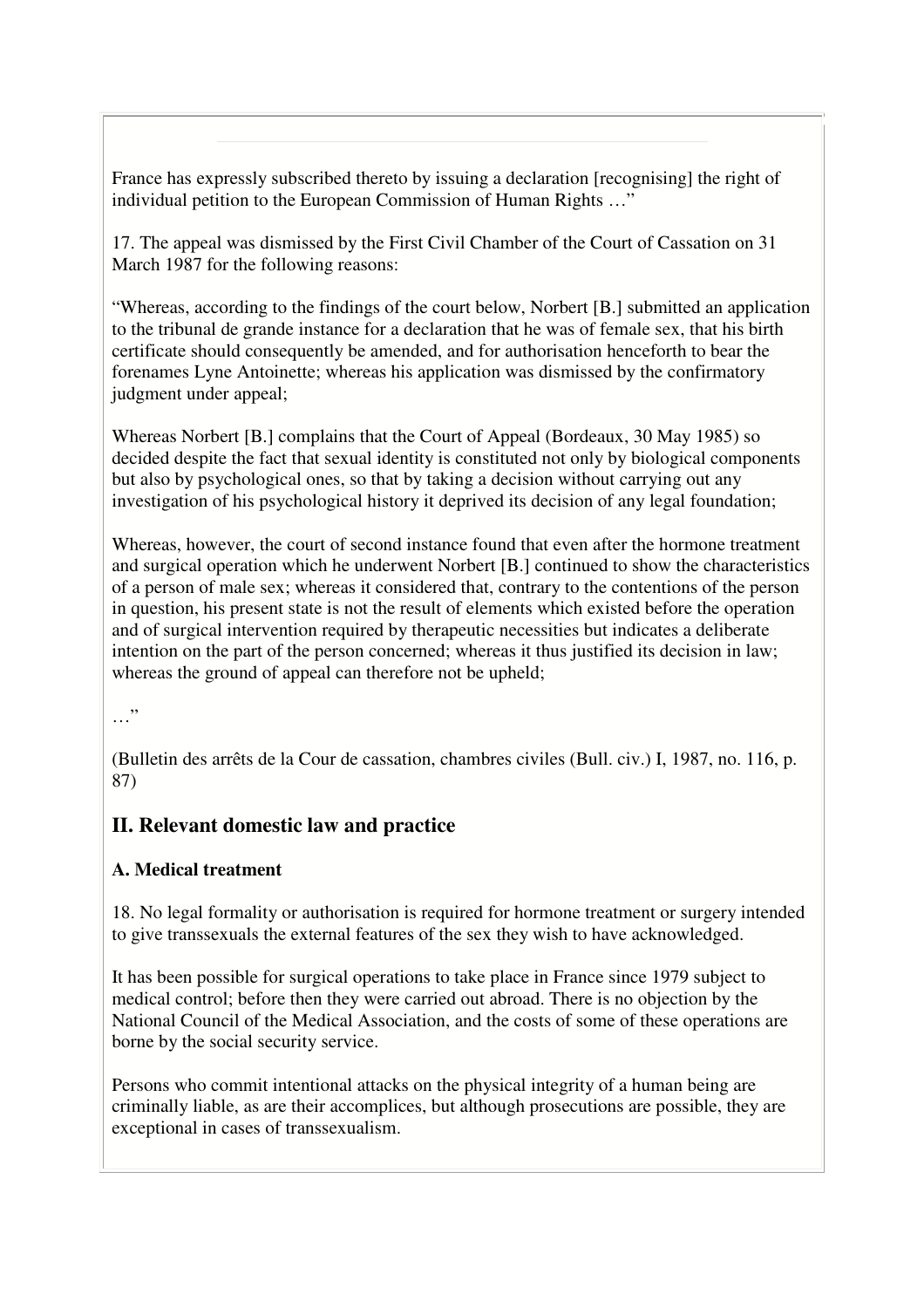## **B. Civil status**

19. Events which take place during the lives of individuals and affect their status give rise to a marginal note on the birth certificate or are transcribed on to the certificate: acknowledgement of an illegitimate child (Article 62 of the Civil Code), adoption (Article 354), marriage (Article 75), divorce (Article 1082 of the new Code of Civil Procedure), and death (Article 79 of the Civil Code). Civil status registrars are asked to leave sufficient space for these purposes (section 3 of Decree no. 62-921 of 3 August 1962 amending various regulations relating to civil status).

### **1. Access to civil status documents**

20. Under the first paragraph of section 8 of the Decree of 3 August 1962,

"Civil status registers dating less than one hundred years back may be consulted directly only by public officials authorised to do so and persons with the written permission of the procureur de la République".

21. However, "the public nature of civil status documents shall be ensured by the issue of full copies or extracts" (same section, second paragraph).

Full copies of a birth certificate can be issued only to the person concerned, his ascendants or descendants, his spouse, his legal representative, the procureur de la République or any person authorised by him (section 9, first and third paragraphs). However, any person can obtain an extract of another person's birth certificate (section 10).

The information which appears on an extract of birth certificate is subject to certain restrictions. Thus in the case of legal adoption, such an extract must not include any reference to the adoption order or the family of origin (section 12).

In addition, the Decree of 26 September 1953 on the simplification of administrative formalities provides that in the case of procedures and investigations carried out by public bodies, services and offices or by undertakings, organisations and health insurance institutions under State supervision, extracts of civil status documents shall be replaced by production of a civil status certificate. Such a certificate does not indicate sex.

### **2. Rectification of civil status documents and change of forenames**

#### **(a) Statutory provisions**

22. The following provisions govern the rectification of civil status documents:

Article 57 of the Civil Code

"The birth certificate shall state the day, time and place of birth, the sex of the child and the forenames given, the forenames, surnames, ages, occupations and addresses of the father and mother and, if appropriate, those of the person reporting the birth. If either or both of the father and mother of an illegitimate child are not named to the civil status registrar, no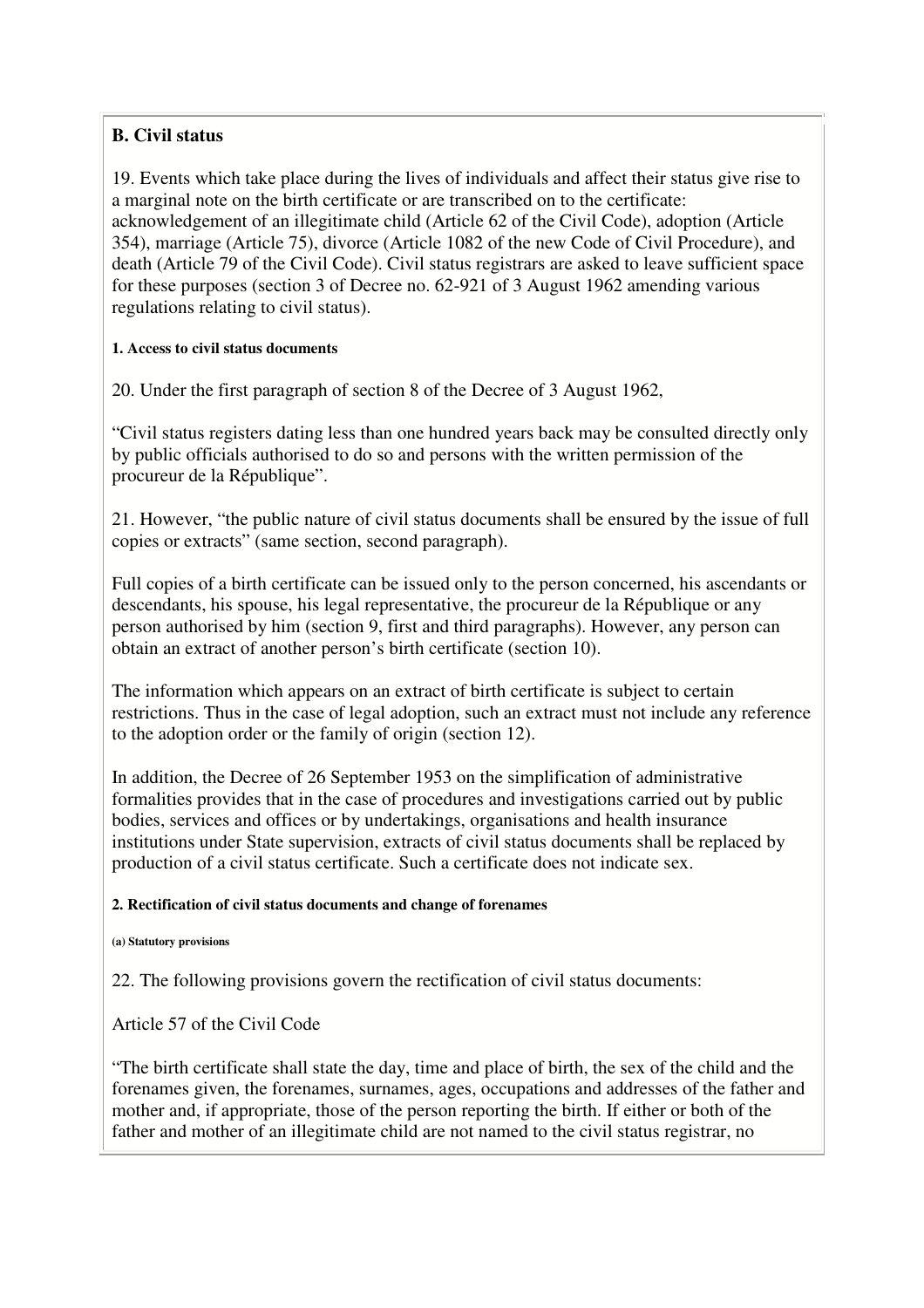mention relating thereto shall be made in the registers.

If the certificate drawn up relates to an illegitimate child, the registrar shall within one month give notice thereof to the judge of the tribunal d'instance for the district of the birth.

The forenames of a child appearing on his birth certificate may in the case of a legitimate interest (intérêt légitime) be amended by an order of the tribunal de grande instance made on application by the child or, during his minority, on application by his legal representative. The order shall be made and published subject to the conditions provided for in Articles 99 and 101 of this Code. The addition of forenames may likewise be ordered."

Article 99 of the Civil Code (as amended by Decree no. 81-500 of 12 May 1981)

"Rectification of civil status documents shall be ordered by the president of the court.

Rectification of declaratory or supplementary judgments relating to civil status documents shall be ordered by the court.

An application for rectification may be brought by any person concerned or by the procureur de la République; the latter shall be obliged to act ex officio where the error or omission relates to an essential indication in the document or in the decision taking its place.

The procureur de la République having local jurisdiction may carry out administrative rectification of merely material errors and omissions in civil status documents; for this purpose he shall give the relevant instructions directly to those having custody of the registers."

Section 1 of the Law of 6 Fructidor Year II

"No citizen may bear a surname or forename other than those stated in his birth certificate; those who have abandoned them shall be obliged to resume them."

#### **(b) Case-law**

23. A large number of French tribunaux de grande instance (T.G.I.) and courts of appeal (C.A.) have granted applications for amendment of entries in civil status registers relating to sex and forenames (see inter alia T.G.I. Amiens, 4.3.1981 ; Angoulême, 18.1.1984; Créteil, 22.10.1981; Lyon, 31.1.1986; Montpellier, 6.5.1985; Nanterre, 16.10.1980 and 21.4.1983; Niort, 5.1.1983; Paris, 24.11.1981, 16.11.1982, 9.7.1985 and 30.11.1988; Périgueux, 10.9.1991; Saint-Etienne, 11.7.1979; Strasbourg, 20.11.1990; Thionville, 28.5.1986; Toulouse, 25.5.1978; C.A. Agen, 2.2.1983; Colmar, 15.5.1991 and 30.10.1991; Nîmes, 2.7.1984; Paris, 22.10.1987; Toulouse, 10.9.1991; Versailles, 21.11.1984) or relating to forenames only (T.G.I. Lyon, 9.11.1990; Metz, 6.6.1991; Paris, 30.5.1990; Saint-Etienne, 26.3.1980; C.A. Bordeaux, 18.3.1991). Some of these decisions specified that the amendment of civil status should not have retroactive effect, in order not to affect earlier legal acts or situations. The great majority of them have become final and binding, the prosecutor's office not having exercised its right to appeal.

Contrary rulings have, however, been given by other courts (see inter alia T.G.I. Bobigny,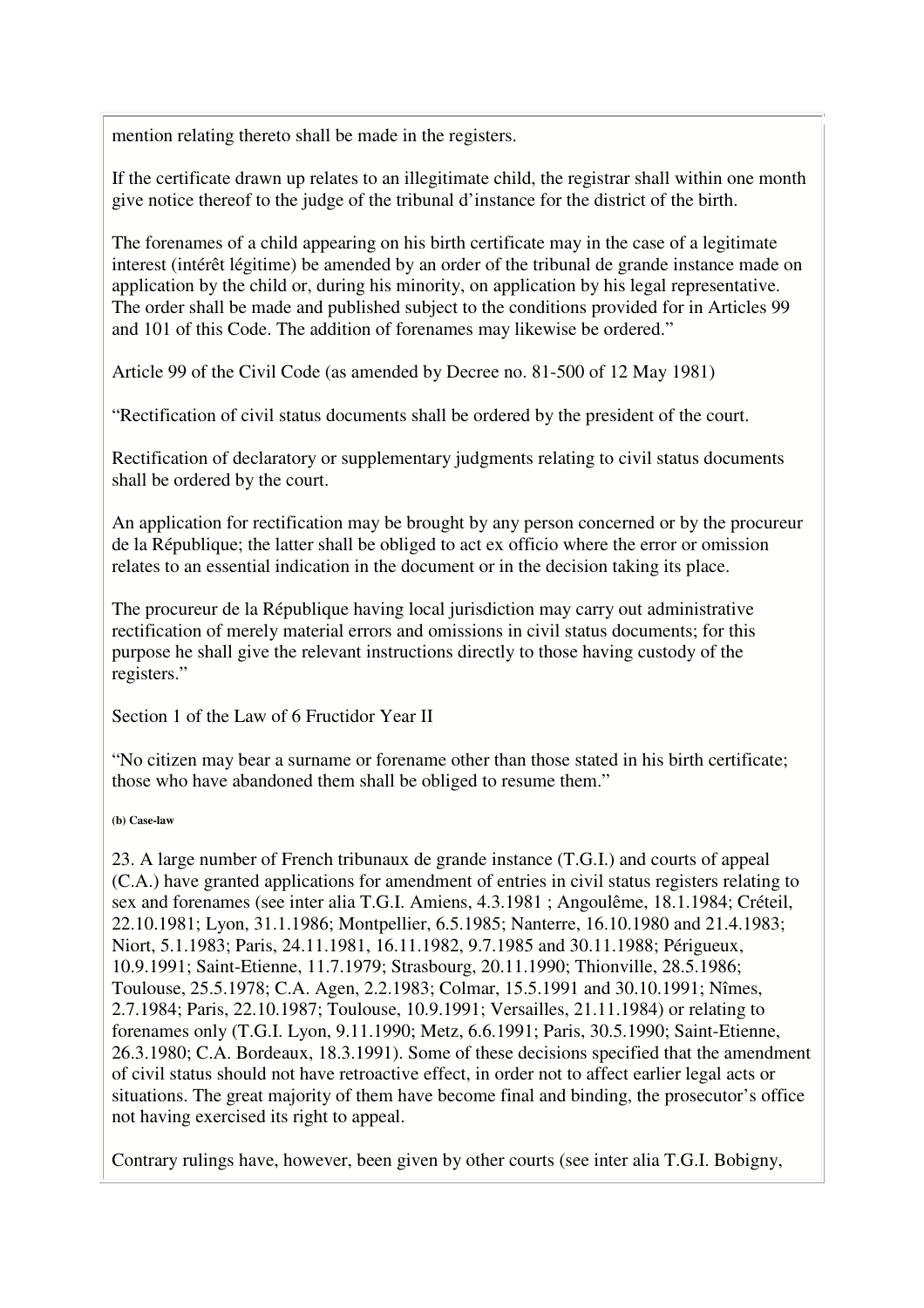18.9.1990; Paris, 7.12.1982; C.A. Bordeaux, 13.6.1972 and 5.3.1987; Lyon, 19.11.1987; Nancy, 5.4.1973, 13.4.1977 and 22.4.1982; Nîmes, 10.3.1986, 7.6.1986, 7.5.1987 and 2.7.1987; Rouen, 8.10.1986 and 26.10.1988).

24. The Court of Cassation has had occasion to give decisions on this point some twelve times from 1975 to 31 May 1990.

In two judgments of 16 December 1975 (Bull. civ. I, no. 374, p. 312, and no. 376, p. 313; Recueil Dalloz Sirey (D.S.) 1976, p. 397, note Lindon; Juris-Classeur périodique (J.C.P.) 1976, II, 18503, note Penneau) it ruled out any possibility of taking into account a change of sexual attributes following hormone treatment and surgery which the person concerned had voluntarily undergone (first judgment), but indicated that the courts could take into account involuntary morphological changes following treatment carried out in a concentration camp during the second world war (second judgment).

On 30 November 1983 (Bull. civ. I, no. 284, p. 253; D.S. 1984, p. 165, note Edelman; J.C.P. 1984, II, 20222, submissions of Mr Advocate General Sadon) it dismissed an appeal which had been brought against a judgment refusing to allow a change of sex despite a favourable medical report, as "the Court of Appeal [had] found that despite the operations undergone by her, Nadine V. was not of male sex".

Two further judgments were given by the Court of Cassation on 3 and 31 March 1987 (Bull. civ. I, no. 79, p. 59, and no. 116, p. 87; D.S. 1987, p. 445, note Jourdain). The latter judgment relates to the present case (see paragraph 17 above). In the former, the court had to rule on the position of a transsexual who was married and the father of a child. While acknowledging that genetically he was still a man, the Nîmes Court of Appeal had on 2 July 1984 ordered rectification of his birth certificate and change of forenames. On appeal by the procureur's office the Court of Cassation quashed the judgment on the grounds that its findings of fact did not show that there was a change of sex caused by a factor extraneous to the will of the person concerned.

On 7 March 1988 (Bull. civ. I, no. 176, p. 122), 7 June 1988 (Gazette du Palais (G.P.) 7-8 June 1989, jurisprudence, p. 4) and 10 May 1989 (Bull. civ. I, no. 189, p. 125) the court dismissed appeals by transsexuals who had voluntarily undergone hormone treatment only, on the grounds that the Court of Appeal had found that the said treatment was of voluntary nature and had been entitled to regard as insufficient the psychological and social factors relied on.

On 21 May 1990 the Court of Cassation dealt in the same way with four appeals (J.C.P. 1990, II, 21588, with report by Mr Massip and submissions of Mrs Advocate General Flipo). It stated in particular that:

"… transsexualism, even where medically acknowledged, cannot be regarded as a true change of sex, as the transsexual, although having lost certain characteristics of his original sex, has not thereby acquired those of the opposite sex; ..."

In the fourth of these appeals the Court of Appeal was criticised for "not having investigated further to see if, in default of rectification of sex, at the very least the substitution of forenames requested ought to have been allowed". The Court of Cassation's response was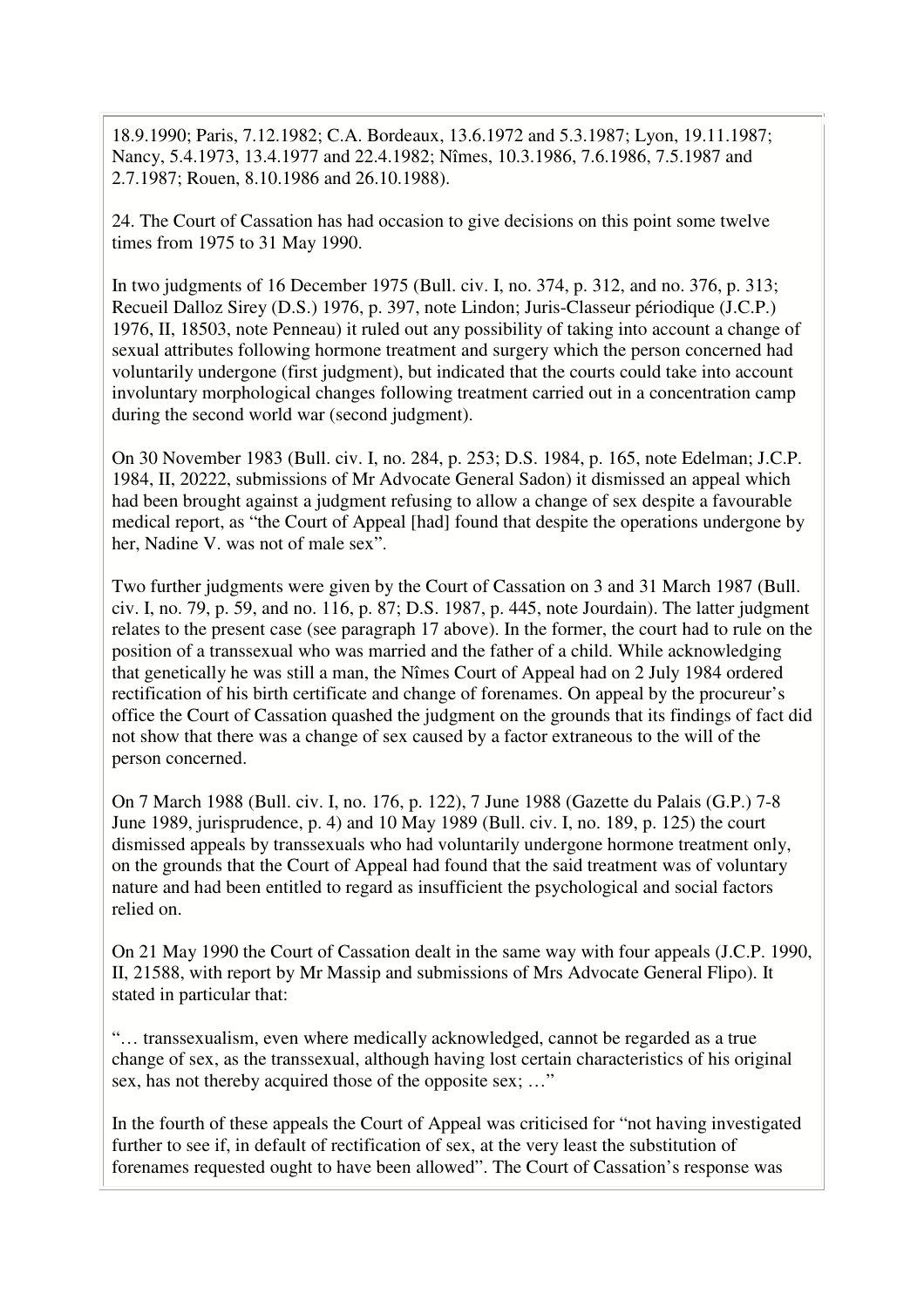that the applicant had "before the Court of Appeal requested a change of forenames only as a consequence of the change of sex she was claiming" and that she had "not shown that she had a legitimate interest within the meaning of the third paragraph of Article 57 of the Civil Code in her forenames being amended even if the change of sex were not allowed". The ground of appeal was therefore rejected, as it had not been argued before the court below.

### **C. Documents**

#### **1. Administrative documents**

#### **(a) Identity documents**

25. As a general rule, sex is not indicated on administrative documents issued to natural persons, such as traditional national identity cards, classic style passports, driving licences, voting cards, certificates of nationality, etc.

However, the new computerised identity cards do mention sex in order to enable an individual to be identified by machine and to take account of the existence of ambiguous forenames. This also applies to the "Community" style passports which are gradually replacing "national" passports.

#### **(b) The INSEE number**

26. The National Institute for Statistics and Economic Studies (Institut national de la statistique et des études économiques, INSEE) allocates everyone a number. The first digit of the number indicates sex (1 for male sex, 2 for female sex). The number appears in the national identification register of natural persons; the social security bodies use it with additional digits for each person insured.

The right to make use of this number is governed by Law no. 78-17 of 6 January 1978 on data processing, files and civil liberties. Under section 8 of this Law access to the register for the purpose of processing data involving names is subject to authorisation by a decree in the Conseil d'Etat issued after consultation with the National Commission on Data Processing and Civil Liberties (Commission nationale de l'informatique et des libertés, CNIL). Decree no. 82-103 of 22 January 1982 relating to the said register provides that "with the exception of the cases specifically provided for by law, the register may not be used for the purpose of tracing individuals" (section 7).

In an opinion of June 1981 the CNIL defined in broad terms the principles which it intended to follow in supervising the use of the register and the registration numbers in it. Since then it has recommended against use of the number or had its use withdrawn in numerous cases relating inter alia to taxation and public education. On the other hand, it approved its use for checking personal identities in connection with the computerisation of criminal records and the central data file of cheques of the Banque de France. A decree of 11 April 1985 likewise authorised social security institutions to make use of the registration number. The CNIL has also, when various rules were being drawn up relating to employees' pay, allowed the number to be used as a means of correspondence with social security bodies.

#### **2. Private documents**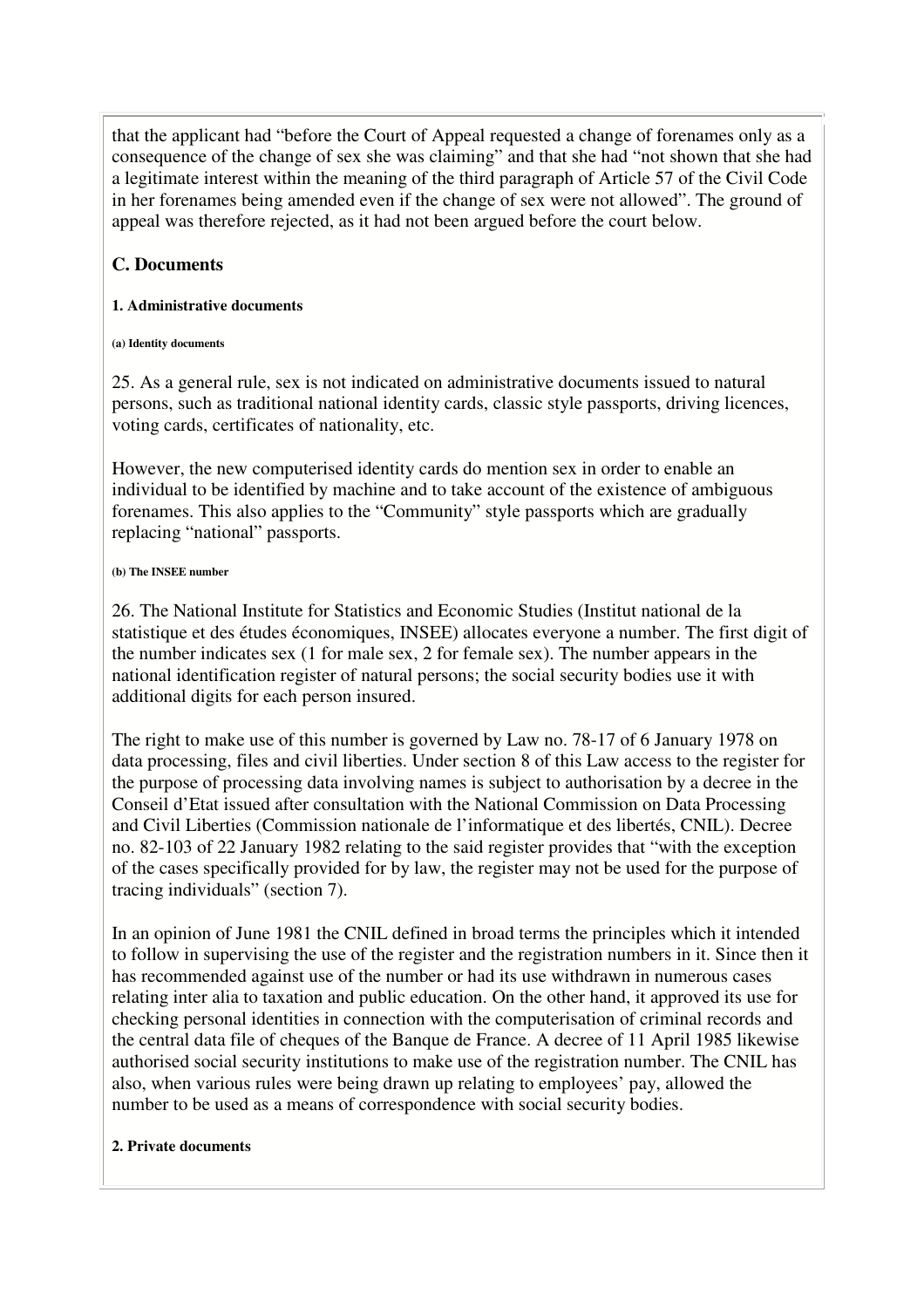27. There is no provision of law which makes it compulsory for banking and postal institutions to include the prefix "Madame", "Mademoiselle" or "Monsieur" on cheques, but in practice they are usually included. However, anyone may require that his surname and forenames only be used.

28. Invoices must include the surnames of the persons they concern but need not indicate their sex (section 3 of Order no. 86-1243 of 1 December 1986).

# **PROCEEDINGS BEFORE THE COMMISSION**

29. In her application of 28 September 1987 to the Commission (no. 13343/87), Miss B. complained of the refusal of the French authorities to recognise her true sexual identity, in particular their refusal to allow her the change of civil status sought. She relied on Articles 3, 8 and 12 (art. 3, art. 8, art. 12) of the Convention.

30. The Commission declared the application admissible on 13 February 1990, with the exception of the complaint based on Article 12 (art. 12), which it rejected on the grounds of failure to exhaust domestic remedies. In its report of 6 September 1990 (made under Article 31) (art. 31), it expressed the opinion that there had been a violation of Article 8 (art. 8) (seventeen votes to one) but not of Article 3 (art. 3) (fifteen votes to three).

The full text of the Commission's opinion and of the dissenting opinion contained in the report is reproduced as an annex to this judgment\*.

\* Note by the Registrar: for practical reasons this annex will appear only with the printed version of the judgment (volume 232-C of Series A of the Publications of the Court), but a copy of the Commission's report is obtainable from the registry.

# **FINAL SUBMISSIONS TO THE COURT**

31. At the hearing the Government confirmed the submissions in their memorial. They asked the Court to "dismiss the application" on the grounds of failure to exhaust domestic remedies, and "in addition and in any event" as being out of time (Article 26 in fine of the Convention) (art. 26), and "purely in the alternative" as ill-founded.

32. The applicant in her memorial asked the Court to

"- hold that France [had] with respect to her violated the provisions of Article 8 para. 1 (art. 8-1) of the Convention …;

- order France to pay her the sum of 1,000,000 French francs (FRF) under Article 50 (art. 50) of the Convention … and the sum of 35,000 FRF for the costs and expenses she [had] been obliged to incur before the Court of Cassation and before the European Commission and Court."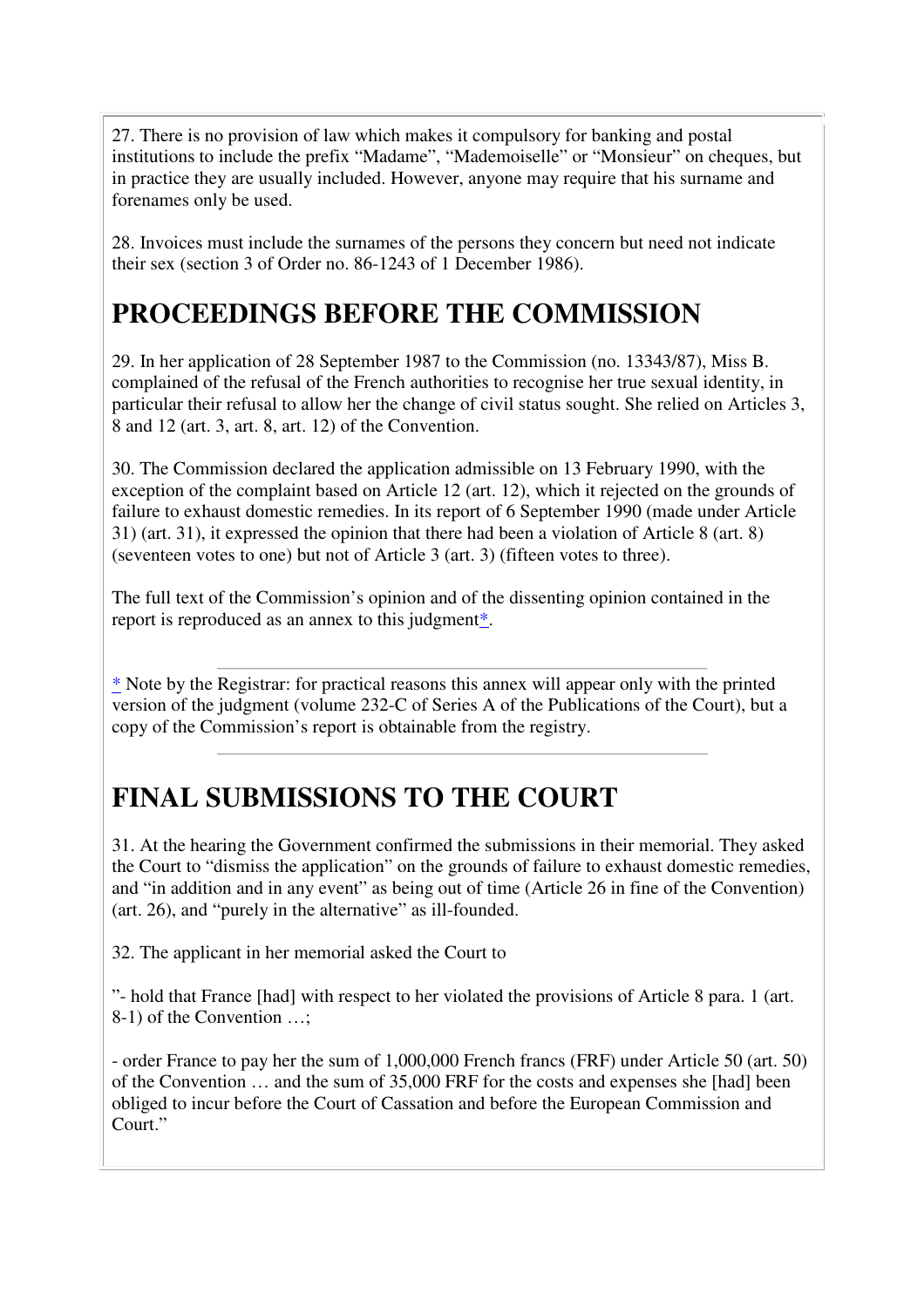# **AS TO THE LAW**

# **I. THE QUESTIONS OF JURISDICTION AND ADMISSIBILITY RAISED IN THE PRESENT CASE**

33. Under Article 26 (art. 26) of the Convention,

"The Commission may only deal with the matter after all domestic remedies have been exhausted, according to the generally recognised rules of international law, and within a period of six months from the date on which the final decision was taken."

The Government raised two objections as to admissibility, arguing firstly that domestic remedies had not been exhausted, and secondly that the application was out of time.

## **A. The Court's jurisdiction to examine the Government's preliminary objections**

34. The Commission asked the Court to declare them inadmissible. It was well aware that as from the De Wilde, Ooms and Versyp v. Belgium judgment of 18 June 1971 (Series A no. 12, pp. 29-30, paras. 47-52) the Court had examined preliminary objections raised under Article 26 (art. 26) and had upheld them on occasion (Van Oosterwijck v. Belgium judgment of 6 November 1980, Series A no. 40, pp. 5-31). It noted, however, that several judges had given dissenting opinions on this point, both at the time (aforesaid judgment of 18 June 1971, pp. 49-58) and in cases since (Brozicek v. Italy judgment of 19 December 1989, Series A no. 167, pp. 23-28, and Cardot v. France judgment of 19 May 1991, Series A no. 200, pp. 23-24).

It argued that the Court's case-law on this point had two important consequences: it rendered more burdensome the proceedings of the Convention institutions, and created a further lack of equality between governments and applicants, as the latter are not able to appeal against findings of inadmissibility by the Commission.

35. The applicant expressed no opinion. The Government stated that they maintained their objections, in view of the Court's "clear and consistent attitude" on the point.

36. The Court has considered the Commission's reasoning but sees no reason, as matters stand, for abandoning a line of case-law which has been followed constantly for over twenty years and which has found expression in a large number of judgments. It notes in particular that the arguments put forward are substantially the same as those advanced by the Commission in the De Wilde, Ooms and Versyp case (Series B no. 10, pp. 209-213, 214 and 258-263), which were not upheld in the above-mentioned judgment of 18 June 1971.

It therefore considers that it has jurisdiction to examine the Government's preliminary objections.

### **B. The merits of the Government's preliminary objections**

#### **1. The failure to exhaust domestic remedies**

37. According to the Government, the applicant should have relied on the Convention before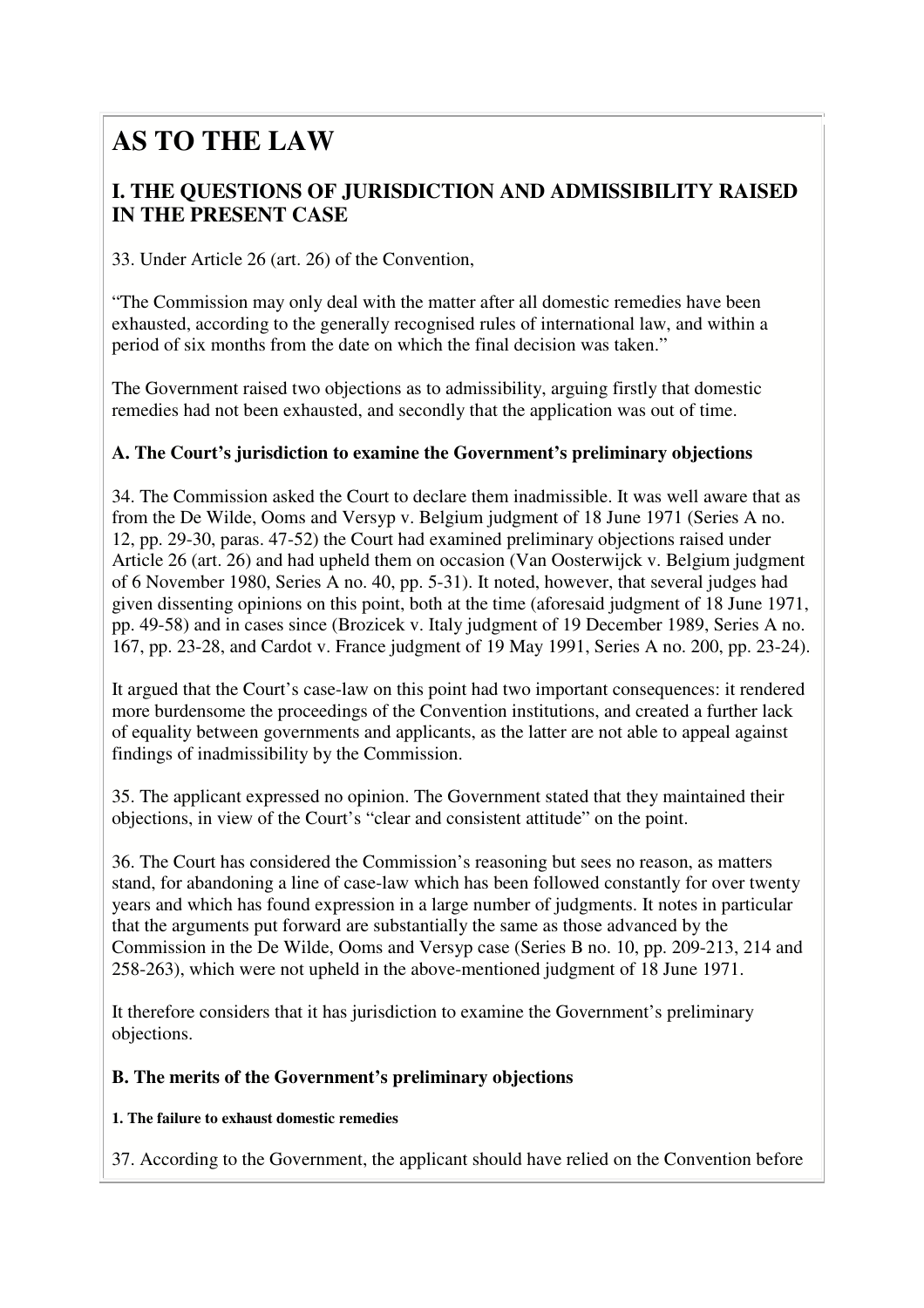the courts of first instance instead of doing so for the first time in her appeal to the Court of Cassation. As her argument had been raised at such a late stage, it had been inadmissible.

38. The applicant countered that the principle of the prohibition on raising new submissions in the Court of Cassation did not apply to arguments of public policy, pure points of law or arguments which followed from the decision being challenged; moreover, parties were entitled to put forward any new arguments of law. The question whether the reasoning of the Bordeaux Court of Appeal's judgment conflicted with the Convention fell within this category.

39. The Court finds, in agreement with the Commission, that the applicant complained in substance of a violation of her right to respect for her private life before the Libourne tribunal de grande instance and the Bordeaux Court of Appeal (see in particular, mutatis mutandis, the Guzzardi v. Italy judgment of 6 November 1980, Series A no. 39, pp. 25-27, paras. 71-72). Admittedly, she did not at that time rely on the Convention, but an express reference thereto was not the only means open to her for achieving the aim pursued; there were numerous decisions of the inferior courts, based on provisions of French law alone, which allowed her to hope that she might win her case (see paragraph 23 above). In this respect her position was different from that of Mr Van Oosterwijck (see the judgment cited above, Series A no. 40, pp. 16-17, paras. 33-34).

Furthermore, the Court of Cassation did not declare the ground of appeal inadmissible on the grounds of novelty, but rejected it as being ill-founded (see paragraph 17 above), as Miss B. has correctly pointed out.

The objection of non-exhaustion of domestic remedies must therefore be dismissed.

#### **2. Whether the application was out of time**

40. The Government argued in the alternative that the application had been lodged out of time. In their opinion, the judgment of the Bordeaux Court of Appeal was based solely on questions of fact, so that the appeal to the Court of Cassation had no chance of success in any event. The period of six months mentioned in Article 26 (art. 26) in fine had therefore started to run on 30 May 1985, the date of the said judgment, and the applicant had not complied therewith.

41. Miss B., on the other hand, considered that it was not possible to state a priori that an appeal would be ineffective, on the alleged ground that the courts below had ruled "on the particular facts": the Court of Cassation had jurisdiction to review the correctness of the principles of law applied by the Court of Appeal in declining to take account of a change of sex.

42. The Court notes that the applicant put to the Court of Cassation a point of law relating to Article 8 (art. 8) and founded on the opinion of the Commission in the Van Oosterwijck case (Series B no. 36, pp. 23-26, paras. 43-52). Furthermore, there was no consistent case-law in existence at the time to show in advance that the applicant's appeal was pointless.

An appeal to the Court of Cassation is after all in principle one of the remedies which should be exhausted in order to comply with Article 26 (art. 26). Even supposing that it was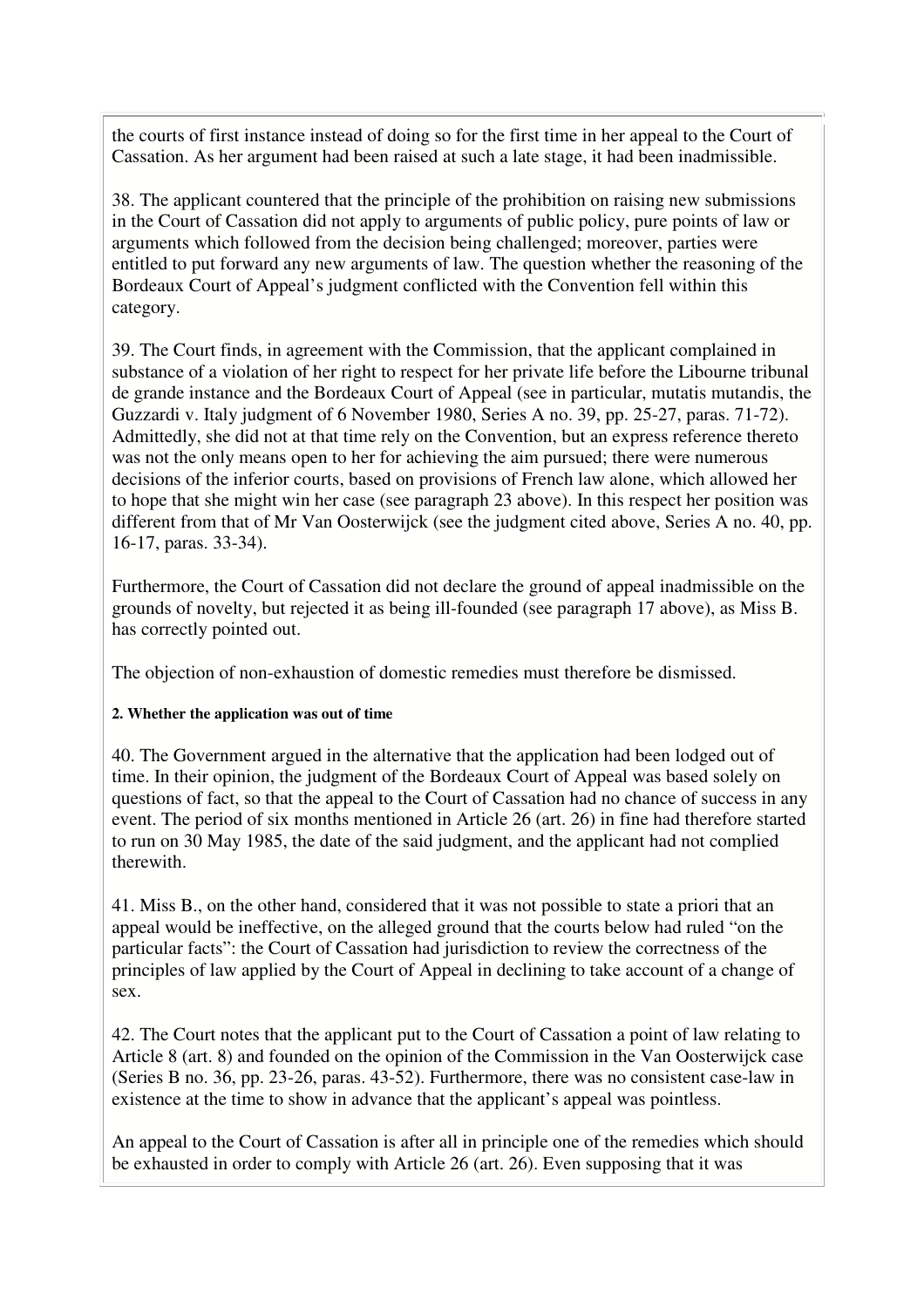probably destined to fail in the particular case, the bringing of the appeal was thus not futile. It therefore had the effect at the very least of postponing the starting-point of the six-month period.

Accordingly, the objection that the application was out of time must also be dismissed.

# **II. THE MERITS**

# **A. Alleged violation of Article 8 (art. 8)**

43. According to the applicant, the refusal to recognise her true sexual identity was a breach of Article 8 (art. 8) of the Convention, which reads as follows:

"1. Everyone has the right to respect for his private and family life, his home and his correspondence.

2. There shall be no interference by a public authority with the exercise of this right except such as is in accordance with the law and is necessary in a democratic society in the interests of national security, public safety or the economic well-being of the country, for the prevention of disorder or crime, for the protection of health or morals, or for the protection of the rights and freedoms of others."

She argued that by failing to allow the indication of her sex to be corrected in the civil status register and on her official identity documents, the French authorities forced her to disclose intimate personal information to third parties; she also alleged that she faced great difficulties in her professional life.

44. The Court notes first of all that the notion of "respect" enshrined in Article 8 (art. 8) is not clear-cut. This is the case especially where the positive obligations implicit in that concept are concerned, as in the instant case (see the Rees v. the United Kingdom judgment of 17 October 1986, Series A no. 106, p. 14, para. 35, and the Cossey v. the United Kingdom judgment of 27 September 1990, Series A no. 184, p. 15, para. 36), and its requirements will vary considerably from case to case according to the practices followed and the situations obtaining in the Contracting States. In determining whether or not such an obligation exists, regard must be had to the fair balance that has to be struck between the general interest and the interests of the individual (see in particular the above-mentioned Cossey judgment, p. 15, para. 37).

45. Miss B. argued that it was not correct to consider her application as substantially identical to those of Mr Rees and Miss Cossey previously before the Court.

Firstly, it was based on new scientific, legal and social elements.

Secondly, there was a fundamental difference between France and England in this field, with regard to their legislation and the attitude of their public authorities.

Thus the application of the very criteria stated in the above-mentioned judgments of 17 October 1986 and 27 September 1990 would have led to a finding of a violation by France, as French law, unlike English law, did not even acknowledge the appearance lawfully assumed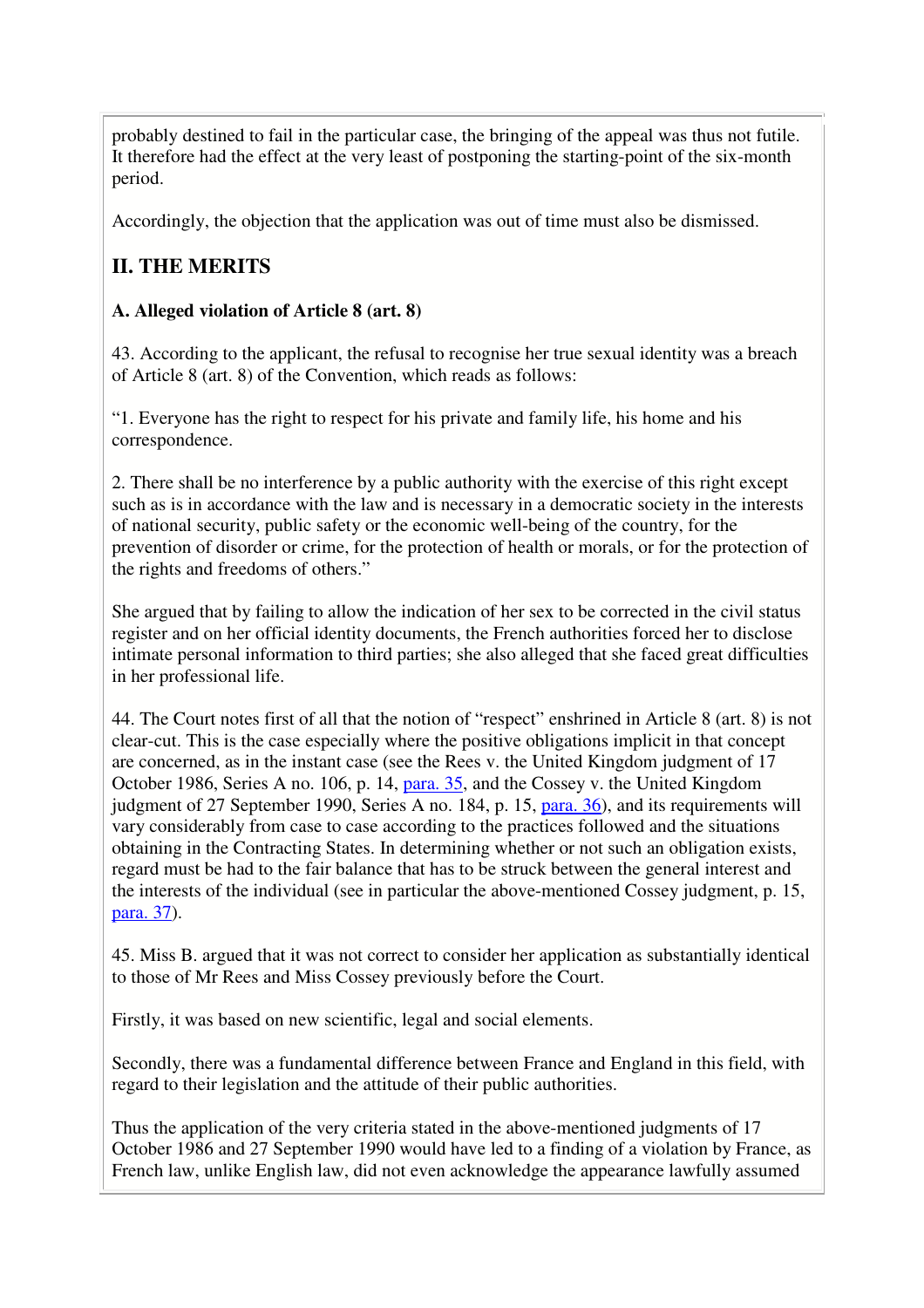### by a transsexual.

The applicant also invited the Court to develop its analysis further than in the aforesaid two cases. She wished the Court to hold that a Contracting State is in breach of Article 8 (art. 8) if it denies in general fashion the reality of the psycho-social sex of transsexuals.

### **1. Scientific, legal and social developments**

46. (a) The Court said in the Cossey judgment that it "[had] been informed of no significant scientific developments that [had] occurred" since the Rees judgment; "in particular, it remain[ed] the case … that gender reassignment surgery [did] not result in the acquisition of all the biological characteristics of the other sex" (loc. cit., p. 16, para. 40).

According to the applicant, science appears to have contributed two new elements to the debate on the contrast between appearance (changed somatic sex and constructed gonadal sex) and reality (unchanged chromosomal sex but contrary psycho-social sex) as regards the sex of transsexuals. Firstly, the chromosomal criterion was not infallible (cases of persons with intra-abdominal testicles, so-called testicular feminisation, or with XY chromosomes despite their feminine appearance); secondly, current research suggested that the ingestion of certain substances at a given stage of pregnancy, or during the first few days of life, determined transsexual behaviour, and that transsexualism might result from a chromosome anomaly. There might thus be a physical, not merely psychological explanation of the phenomenon, which would mean that there could be no excuse for refusing to take it into account in law.

(b) As regards the legal aspects of the problem, Miss B. relied on the dissenting opinion of Judge Martens, annexed to the Cossey judgment (Series A no. 184, pp. 35-36, para. 5.5); the differences which still subsisted between the member States of the Council of Europe as to the attitude to be adopted towards transsexuals (ibid., p. 16, para. 40) were counterbalanced to an increasing extent by developments in the legislation and case-law of many of those States. This was supported by resolutions and recommendations of the Assembly of the Council of Europe and the European Parliament.

(c) Finally, the applicant stressed the rapidity of social changes in the countries of Europe, and the diversity of cultures represented by those countries which had adapted their laws to the situation of transsexuals.

47. The Government did not deny that science had in the twentieth century, especially in the last three decades, made considerable advances in the use of sexual hormones and in plastic and prosthetic surgery, and that the question of sexual identity was still in the course of evolution from the medical point of view. Transsexuals nevertheless kept their original chromosomal sex; only their appearance could be changed. But the law should fasten on the reality. Moreover, operations which presented certain dangers should not be trivialised.

National laws were also evolving and many of them had already changed, but the new laws thus introduced did not lay down identical solutions.

In short, things were in a state of flux, legally, morally and socially.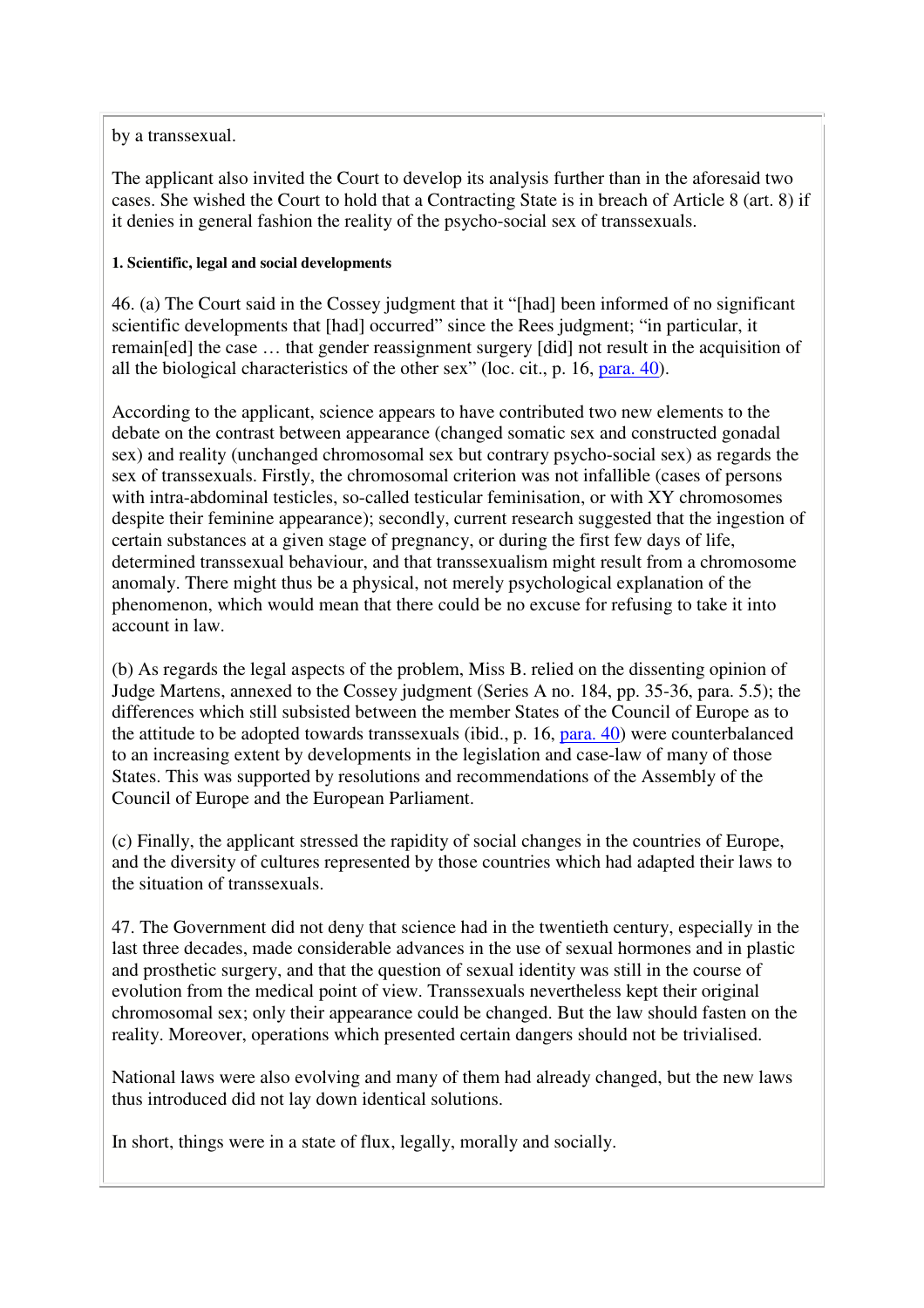48. The Court considers that it is undeniable that attitudes have changed, science has progressed and increasing importance is attached to the problem of transsexualism.

It notes, however, in the light of the relevant studies carried out and work done by experts in this field, that there still remains some uncertainty as to the essential nature of transsexualism and that the legitimacy of surgical intervention in such cases is sometimes questioned. The legal situations which result are moreover extremely complex: anatomical, biological, psychological and moral problems in connection with transsexualism and its definition; consent and other requirements to be complied with before any operation; the conditions under which a change of sexual identity can be authorised (validity, scientific presuppositions and legal effects of recourse to surgery, fitness for life with the new sexual identity); international aspects (place where the operation is performed); the legal consequences, retrospective or otherwise, of such a change (rectification of civil status documents); the opportunity to choose a different forename; the confidentiality of documents and information mentioning the change; effects of a family nature (right to marry, fate of an existing marriage, filiation), and so on. On these various points there is as yet no sufficiently broad consensus between the member States of the Council of Europe to persuade the Court to reach opposite conclusions to those in its Rees and Cossey judgments.

#### **2. The differences between the French and English systems**

49. The applicant argued that the lot of transsexuals could be seen to be much harder in France than in England on a number of points. The Commission agreed in substance with this opinion.

50. In the Government's opinion, on the other hand, the Court could not depart in the case of France from the solution adopted in the Rees and Cossey judgments. The applicant might no doubt in the course of her daily life experience a number of embarrassing situations, but they were not serious enough to constitute a breach of Article 8 (art. 8). At no time had the French authorities denied transsexuals the right to lead their own lives as they wished. The applicant's own history was evidence of this, as Miss B. had succeeded in passing as a woman despite her male civil status. Besides, a transsexual who did not want third parties to know his or her biological sex was in a similar situation to that of a person wishing to keep other personal information secret (age, income, address, etc.).

Moreover, as a general consideration, the margin of appreciation allowed to the Contracting States applied both to the choice of criteria for recognition of a change of sex and to the choice of ancillary measures in the event of a refusal of recognition.

51. The Court finds, to begin with, that there are noticeable differences between France and England with reference to their law and practice on civil status, change of forenames, the use of identity documents, etc. (see paragraphs 19-22 and 25 above, to be contrasted with paragraph 40 of the above-mentioned Rees judgment). It will examine below the possible consequences of these differences in the present case from the point of view of the Convention.

**(a) Civil status**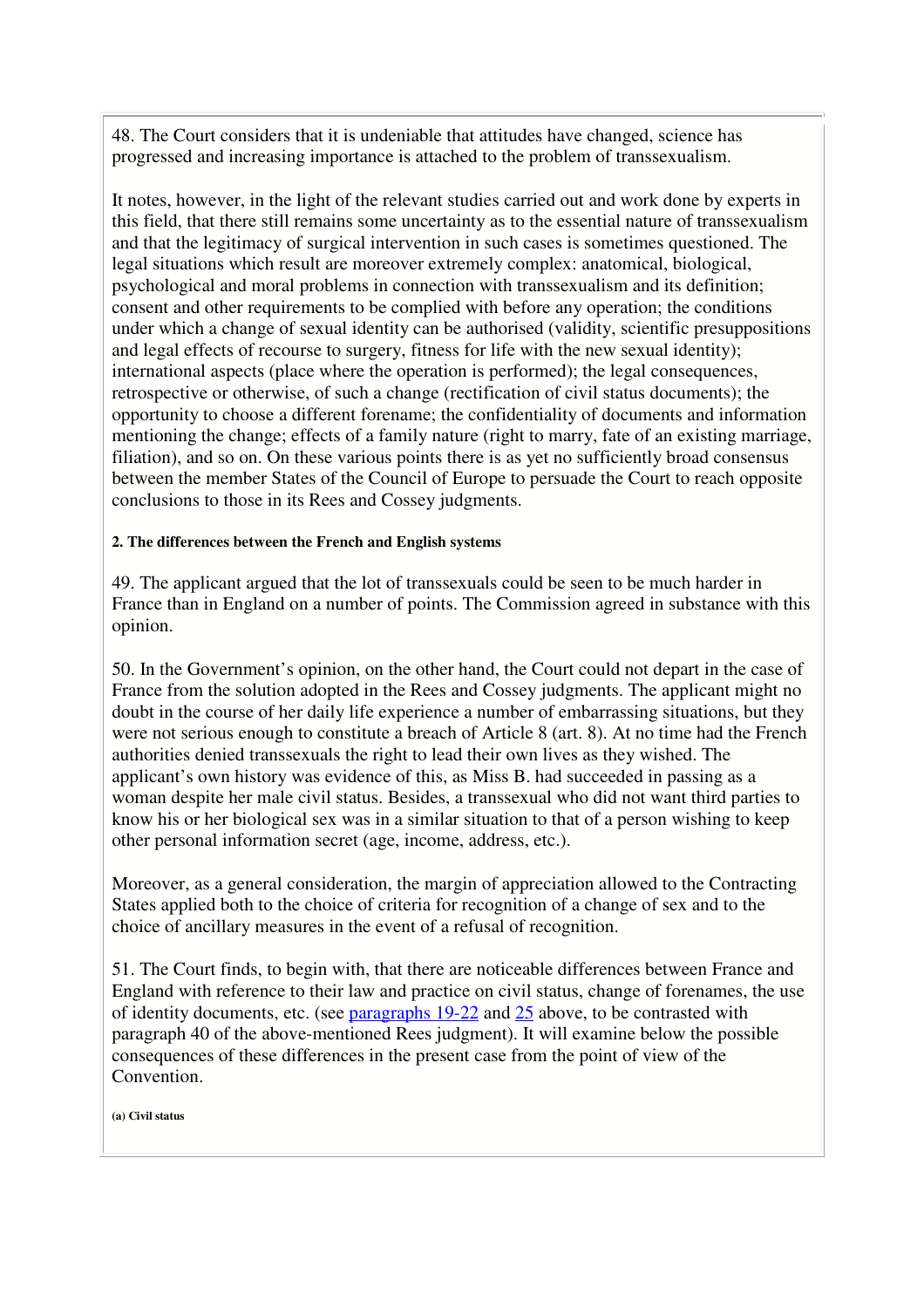## (i) Rectification of civil status documents

52. The applicant considered the rejection of her request for rectification of her birth certificate to be all the more culpable since France could not claim, as the United Kingdom had done, that there were any major obstacles linked to the system in force.

The Court had found, in connection with the English civil status system, that the purpose of the registers was not to define the present identity of an individual but to record a historic fact, and their public character would make the protection of private life illusory if it were possible to make subsequent corrections or additions of this kind (see the above-mentioned Rees judgment, Series A no. 106, pp. 17-18, para. 42). This was not the case in France. Birth certificates were intended to be updated throughout the life of the person concerned (see paragraph 19 above), so that it would be perfectly possible to insert a reference to a judgment ordering the amendment of the original sex recorded. Moreover, the only persons who had direct access to them were public officials authorised to do so and persons who had obtained permission from the procureur de la République; their public character was ensured by the issuing of complete copies or extracts. France could therefore uphold the applicant's claim without amending the legislation; a change in the Court of Cassation's case-law would suffice.

53. In the Government's opinion, French case-law in this respect was not settled, and the law appeared to be in a transitional phase.

54. In the Commission's opinion, none of the Government's arguments suggested that the Court of Cassation would agree to a transsexual's change of sex being recorded in the civil status register. It had rejected the appeal in the present case on the grounds that the applicant's situation derived from a voluntary choice on her part and not from facts which had existed prior to the operation.

55. The Court notes first of all that nothing would have prevented the insertion, once judgment had been given, in Miss B.'s birth certificate, in some form or other, of an annotation whose purpose was not, strictly speaking, to correct an actual initial error but to bring the document up to date so as to reflect the applicant's present position. Furthermore, numerous courts of first instance and courts of appeal have already ordered similar insertions in the case of other transsexuals, and the procureur's office has hardly ever appealed against such decisions, the great majority of which have now become final and binding (see paragraph 23 above). The Court of Cassation has adopted a contrary position in its case-law, but this could change (see paragraph 24 above).

It is true that the applicant underwent the surgical operation abroad, without the benefit of all the medical and psychological safeguards which are now required in France. The operation nevertheless involved the irreversible abandonment of the external marks of Miss B.'s original sex. The Court considers that in the circumstances of the case the applicant's manifest determination is a factor which is sufficiently significant to be taken into account, together with other factors, with reference to Article 8 (art. 8).

(ii) Change of forenames

56. The applicant pointed out that the law of 6 Fructidor Year II (see paragraph 22 above)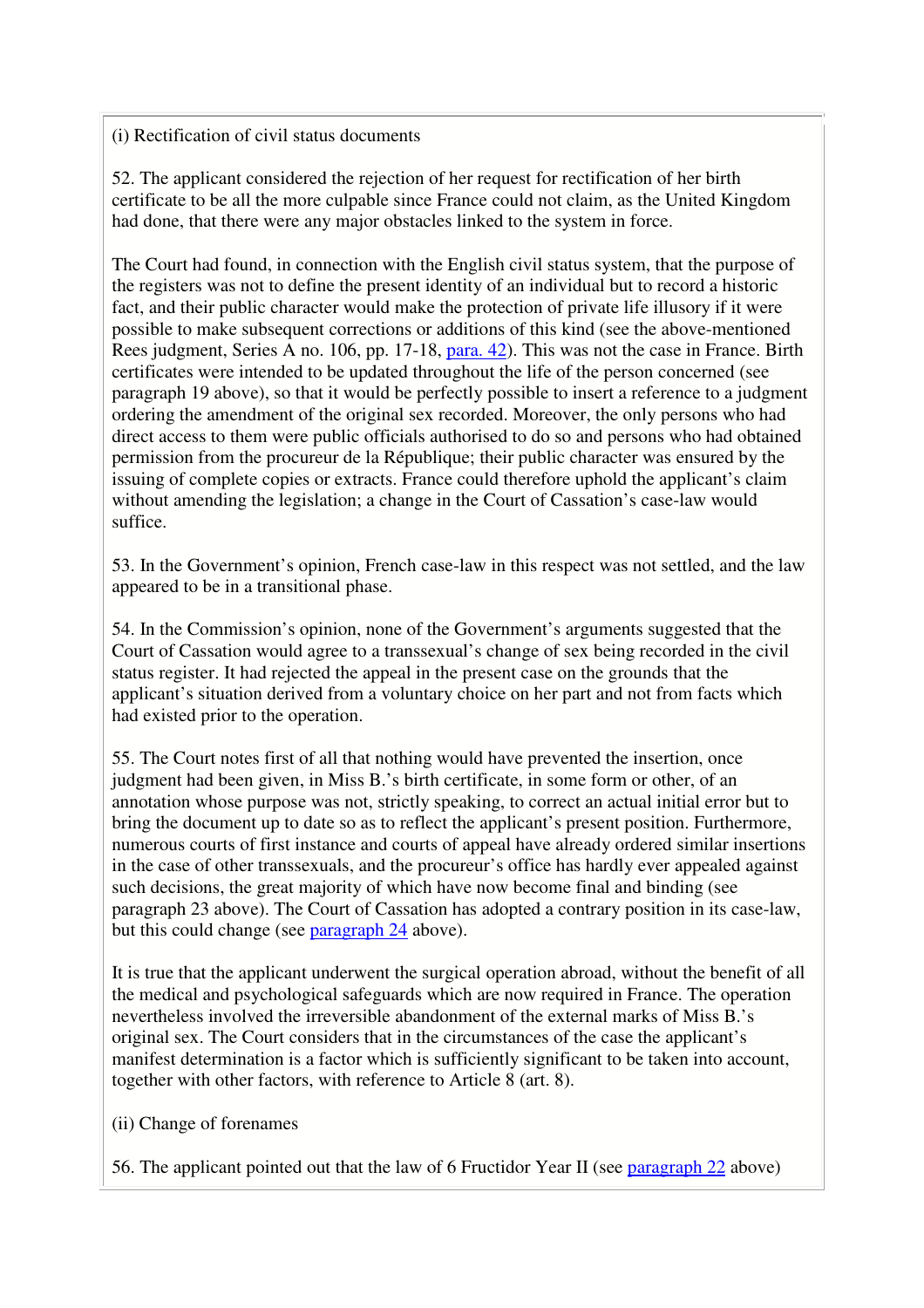prohibited any citizen from bearing a surname or forename other than those recorded on his or her birth certificate. In the eyes of the law, her forename was therefore Norbert; all her identity documents (identity card, passport, voting card, etc.), her cheque books and her official correspondence (telephone accounts, tax demands, etc.) described her by that name. Unlike in the United Kingdom, whether she could change her forename did not depend on her wishes only; Article 57 of the Civil Code made this subject to judicial permission and the demonstration of a "legitimate interest" capable of justifying it (see paragraph 22 above). Miss B. knew of no decision which had regarded transsexualism as giving rise to such an interest. In any event, the Libourne tribunal de grande instance and the Bordeaux Court of Appeal had refused to allow her the forenames Lyne Antoinette (see paragraphs 13-15 above). Finally, the status of informally adopted forenames was highly uncertain.

The Commission agreed in substance with this argument.

57. The Government maintained, on the other hand, that there was ample favourable case-law on the point, supported by the public prosecutor's offices. It merely required that a "neutral" forename such as Claude, Dominique or Camille was chosen; the applicant had, however, requested forenames which were exclusively female.

In addition, many people frequently made use of an informally adopted forename ("prénom d'usage") which differed from that recorded in their birth certificate. The Government conceded, however, that this practice had no legal validity.

58. The judgments supplied to the Court by the Government do indeed show that nonrecognition of the change of sex does not necessarily prevent the person in question from obtaining a new forename which will better reflect his or her physical appearance (see paragraph 23 above).

However, this case-law was not settled at the time when the Libourne and Bordeaux courts gave their rulings. Indeed, it does not appear to be settled even today, as the Court of Cassation has apparently never had an occasion to confirm it. Moreover, the door it opens is a very narrow one, as only the few neutral forenames can be chosen. As to informally adopted forenames, they have no legal status.

To sum up, the Court considers that the refusal to allow the applicant the change of forename requested by her is also a relevant factor from the point of view of Article 8 (art. 8).

#### **(b) Documents**

59. (a) The applicant stressed that an increasing number of official documents indicated sex: extracts of birth certificates, computerised identity cards, European Communities passports, etc. Transsexuals could consequently not cross a frontier, undergo an identity check or carry out one of the many transactions of daily life where proof of identity is necessary, without disclosing the discrepancy between their legal sex and their apparent sex.

(b) According to the applicant, sex was also indicated on all documents using the identification number issued to everyone by INSEE (see paragraph 26 above). This number was used as part of the system of dealings between social security institutions, employers and those insured; it therefore appeared on records of contributions paid and on payslips. A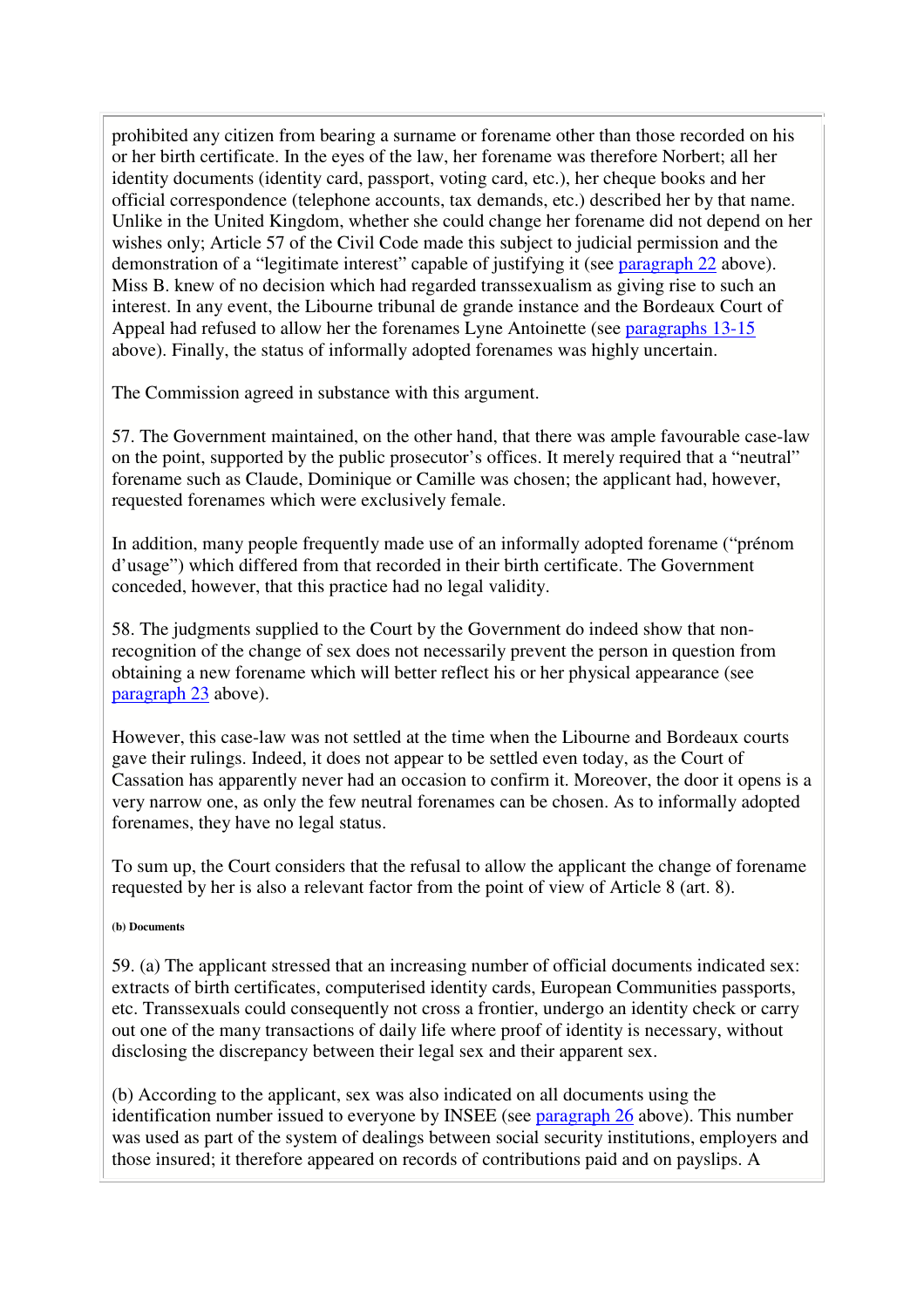transsexual was consequently unable to hide his or her situation from a potential employer and the employer's administrative staff; the same applied to the many occasions in daily life where it was necessary to prove the existence and amount of one's income (taking a lease, opening a bank account, applying for credit, etc). This led to difficulties for the social and professional integration of transsexuals. Miss B. had allegedly been a victim of this herself. The INSEE number was also used by the Banque de France in keeping the register of stolen and worthless cheques.

(c) Finally, the applicant encountered problems every day in her economic life, in that her invoices and cheques indicated her original sex as well as her surname and forenames.

60. The Commission agreed substantially with the applicant's arguments. In its opinion the applicant, as a result of the frequent necessity of disclosing information concerning her private life to third parties, suffered distress which was too serious to be justified on the ground of respect for the rights of others.

61. The Government replied, to begin with, that certificates of civil status and French nationality, driving licences, voting cards and national identity cards of traditional type did not mention sex.

This was admittedly not the case with the Community passport, but the design of that depended on regulations from Brussels and was thus not a requirement imposed by France. The applicant could in fact enjoy freedom of movement independently of her sexual identity, and some of the examples given by her were of no relevance; thus the report of a road accident or other claim did not require the sex of the insured to be specified.

The INSEE number had been introduced after the second world war for demographic statistical purposes, and was used subsequently for identifying the recipients of French social security benefits. It was hardly ever used apart from this, and did not appear on identity cards, passports or other administrative documents. In any event, the public authorities to which it was communicated were obliged to keep it secret. As for employers, they needed to know it in order to pay a proportion of their employees' social security contributions.

In this connection the Government expressed the opinion that if Miss B. had been unable to find paid work outside the entertainment world, there could be many reasons for this apart from her being a transsexual. There were transsexuals who exercised other equally worthy professions. What was more, any discrimination in recruitment based on the sex or morals of the person concerned was an offence under Article 416-1 of the Criminal Code. No transsexual had ever relied on this Article.

There was no reason either why banks should not be asked to print on cheques only the surname and forenames of the drawer without the prefix "M.", "Mme" or "Mlle" (see paragraph 27 above), nor did banks verify that the forenames stated were the same as those recorded in the civil status register. Similarly, invoices did not normally mention the customer's sex or forenames, but only the surname (see paragraph 28 above). There were thus means available to transsexuals for preserving their privacy.

62. The Court is not convinced by this argument. It considers, in agreement with the Commission, that the inconveniences complained of by the applicant in this field reach a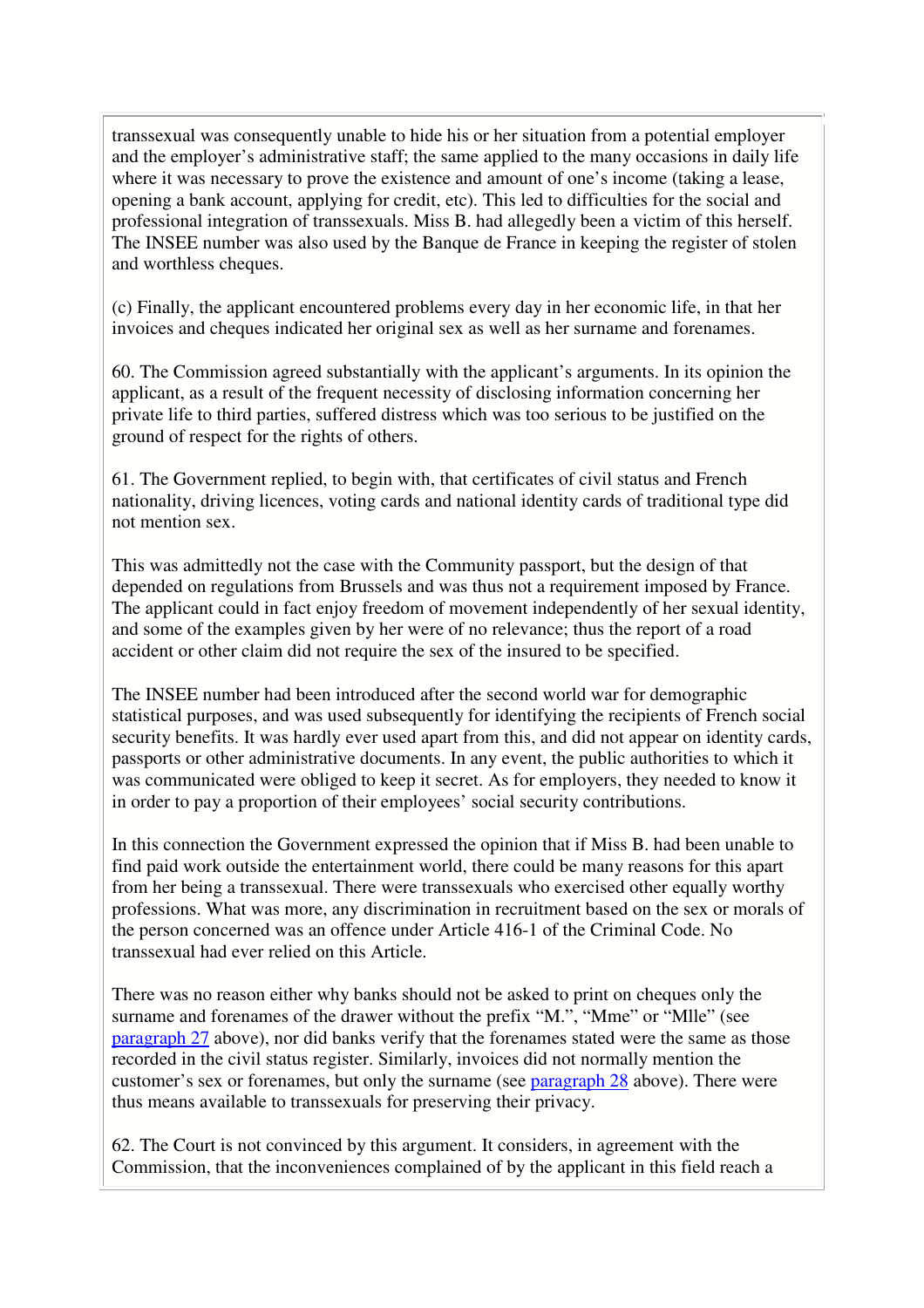sufficient degree of seriousness to be taken into account for the purposes of Article 8 (art. 8).

#### **(c) Conclusion**

63. The Court thus reaches the conclusion, on the basis of the above-mentioned factors which distinguish the present case from the Rees and Cossey cases and without it being necessary to consider the applicant's other arguments, that she finds herself daily in a situation which, taken as a whole, is not compatible with the respect due to her private life. Consequently, even having regard to the State's margin of appreciation, the fair balance which has to be struck between the general interest and the interests of the individual (see paragraph 44 above) has not been attained, and there has thus been a violation of Article 8 (art. 8).

The respondent State has several means to choose from for remedying this state of affairs. It is not the Court's function to indicate which is the most appropriate (see inter alia the Marckx v. Belgium judgment of 13 June 1979, Series A no. 31, p. 25, para. 58, and the Airey v. Ireland judgment of 9 October 1979, Series A no. 32, p. 15, para. 26).

## **B. Alleged violation of Article 3 (art. 3)**

64. Before the Commission, Miss B. also claimed that she had been treated by the law in a manner which was both inhuman and degrading within the meaning of Article 3 (art. 3).

She has not repeated this complaint since, and the Court does not consider it necessary to examine the question of its own motion.

# **III. APPLICATION OF ARTICLE 50 (art. 50)**

65. Under Article 50 (art. 50),

"If the Court finds that a decision or a measure taken by a legal authority or any other authority of a High Contracting Party is completely or partially in conflict with the obligations arising from the … Convention, and if the internal law of the said Party allows only partial reparation to be made for the consequences of this decision or measure, the decision of the Court shall, if necessary, afford just satisfaction to the injured party".

## **A. Damage**

66. The applicant in the first place claimed 1,000,000 FRF in respect of the pecuniary and non-pecuniary damage she had allegedly suffered. The non-pecuniary damage stemmed from the situation imposed on her by French law; the pecuniary damage resulted from the problems she encountered in her everyday life, due in particular to the fact that she had never been able to find employment for fear of having to disclose the sexual identity appearing in her civil status documents.

In the Government's opinion, she had not established that such damage existed, and the amount claimed was exorbitant. Were the Court to find that there had been a violation of Article 8 (art. 8), the judgment would in itself constitute sufficient just satisfaction.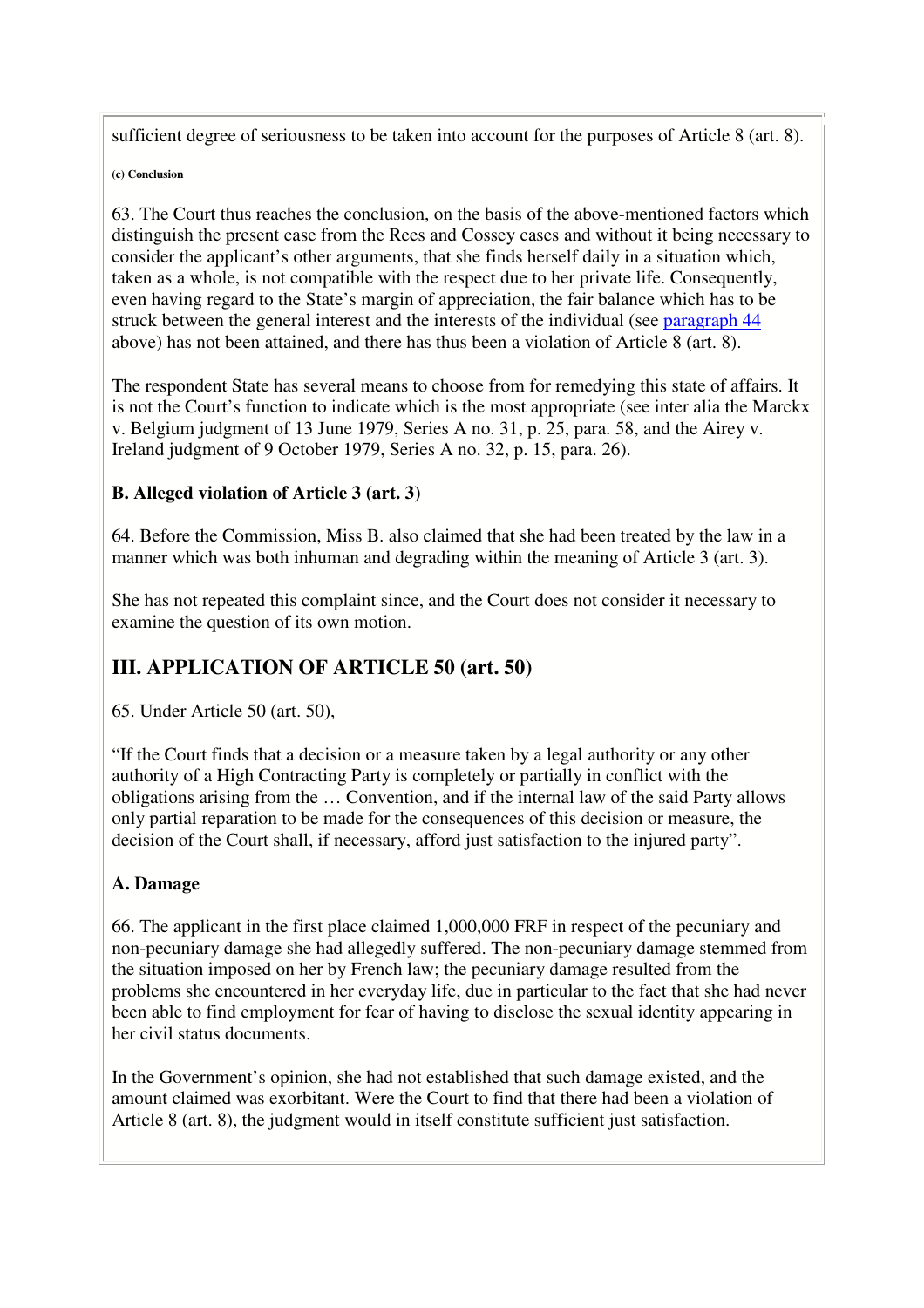The Delegate of the Commission expressed no opinion.

67. The Court considers that Miss B. has suffered non-pecuniary damage as a result of the situation found in the present judgment to be contrary to the Convention. Taking a decision on an equitable basis as required by Article 50 (art. 50), it awards her 100,000 FRF under this head.

On the other hand, it dismisses her claims relating to pecuniary damage. The applicant was in employment for a considerable time, and a number of transsexuals have employment in France. Her difficulty in finding work because of having to disclose her circumstances, although real, is therefore not insurmountable.

## **B. Costs and expenses**

68. The applicant also claimed 35,000 FRF in respect of the costs and expenses she had incurred before the Court of Cassation (10,000 FRF) and before the Convention institutions (25,000 FRF).

The Government left it to the Court to assess the claim with reference to the criteria laid down in its case-law. The Delegate of the Commission expressed no opinion.

69. On the basis of those criteria, the Court considers that the respondent State must reimburse the applicant the entire amount in question.

# **For these reasons, the Court**

1. Holds by sixteen votes to five that it has jurisdiction to examine the Government's preliminary objections;

2. Dismisses them unanimously;

3. Holds by fifteen votes to six that there has been a violation of Article 8 (art. 8);

4. Holds unanimously that it is not necessary also to examine the case from the point of view of Article 3 (art. 3);

5. Holds by fifteen votes to six that the respondent State is to pay the applicant within three months 100,000 (one hundred thousand) French francs in respect of non-pecuniary damage and 35,000 (thirty-five thousand) French francs for costs and expenses;

6. Dismisses unanimously the remainder of the claim for just satisfaction.

Done in English and in French, and delivered at a public hearing in the Human Rights Building, Strasbourg, on 25 March 1992.

Signed: John CREMONA (President)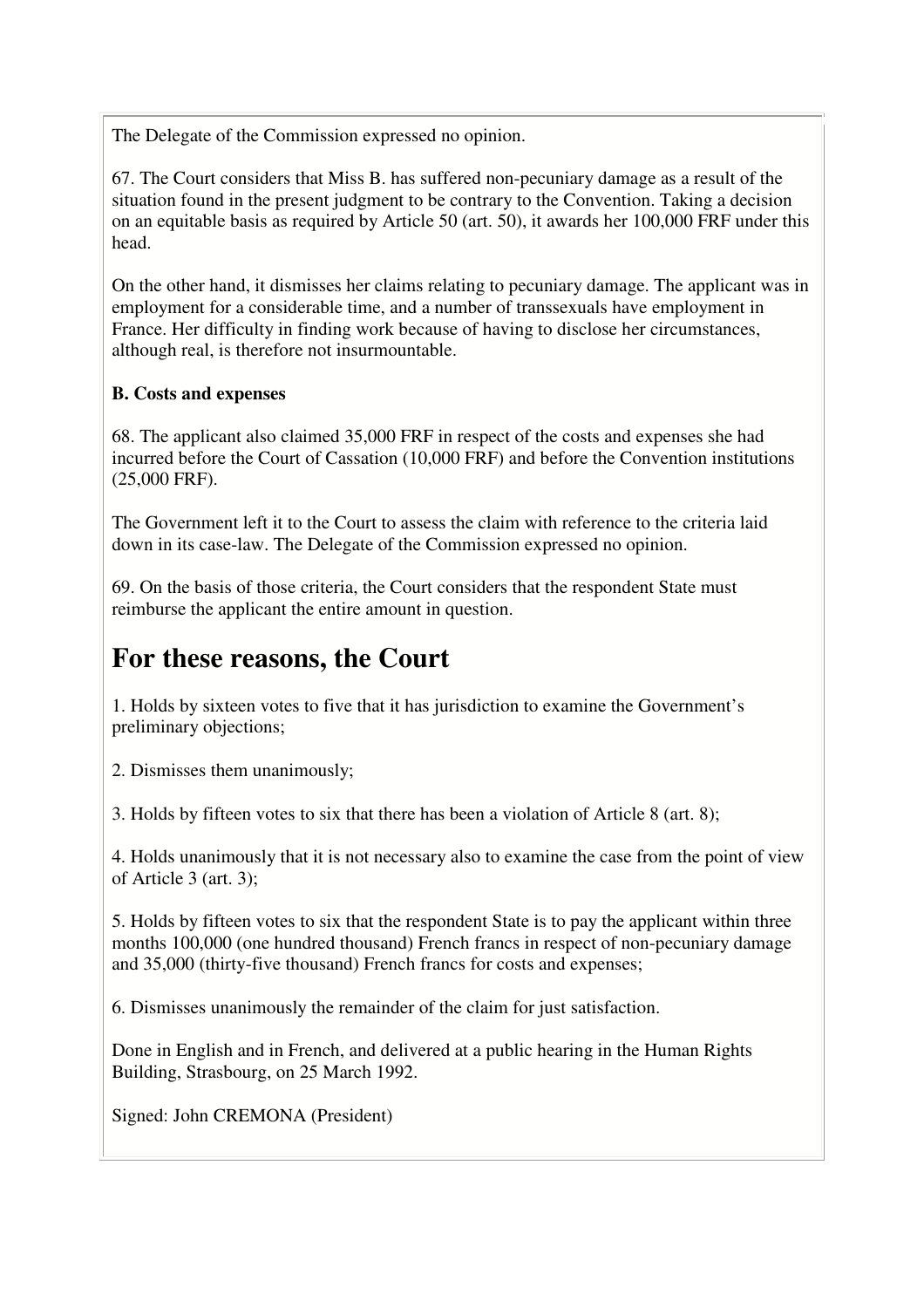Signed: Marc-André EISSEN (Registrar)

In accordance with Article 51 para. 2 (art. 51-2) of the Convention and Rule 53 para. 2 of the Rules of Court, the following separate opinions are annexed to this judgment:

(a) concurring opinion of Mr Russo;

(b) joint dissenting opinion of Mr Bernhardt, Mr Pekkanen, Mr Morenilla and Mr Baka;

(c) dissenting opinions of Mr Matscher, Mr Pinheiro Farinha, Mr Pettiti, Mr Valticos, Mr Loizou and Mr Morenilla, prefaced by a joint introduction;

(d) concurring opinion of Mr Walsh;

(e) separate opinion of Mr Martens.

Initialled: J. C.

Initialled: M.-A. E.

# **Concurring opinion of Judge Russo**

(Translation)

I voted in favour of point 1 of the operative provisions, but I am of the opinion that the Court will have to reconsider its case-law on this point once Protocol No. 9 (P9) to the Convention has come into force.

# **Joint dissenting opinion of Judges Bernhardt, Pekkanen, Morenilla and Baka**

We have voted against point 1 of the operative provisions of the present judgment. For the reasons mentioned in paragraph 34 of the judgment and in the dissenting opinions quoted therein, we are of the opinion that the Court should no longer review preliminary objections rejected by the Commission.

# **Dissenting opinions of Judges Matscher, Pinheiro Farinha, Pettiti, Valticos, Loizou and Morenilla, prefaced by a joint introduction**

(Translation)

We, the members of the minority, all agree in considering that in the present case of B. v. France a finding of a violation should not have been made. In the field of transsexualism the wide margin of appreciation allowed to the State must permit the State to regulate by means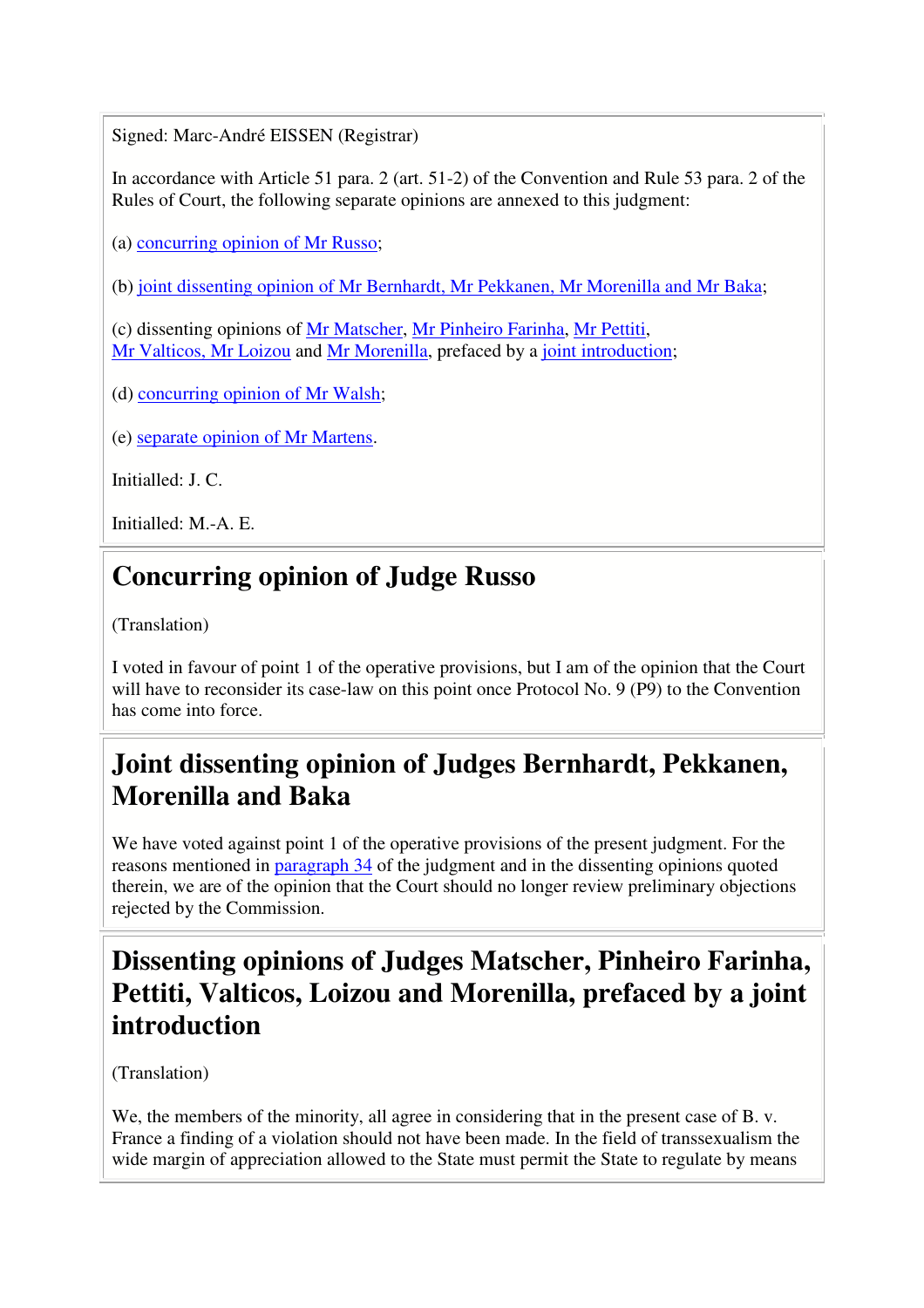of case-law the legal status of genuine transsexuals, following objective criteria and respecting Article 8 (art. 8). The following opinions vary in their assessment but do not contradict each other as to their reasoning.

# **Dissenting opinion of Judge Matscher**

## (Translation)

I regret that I find it impossible to join the majority in voting in favour of a violation of Article 8 (art. 8) even though the judgment does not state with sufficient clarity what precisely is thought to constitute the violation.

The judgment mentions a variety of elements (the refusal to grant B. rectification of her civil status document, to allow her to change her forename, to have the statement or indication of sex deleted from the documents and identity papers for use in daily life), all these elements being relevant or "to be taken into account", and which, taken as a whole, led to the finding that there had been a violation.

I entirely agree with the considerations on which were based the findings that there had not been violations of Article 8 (art. 8) in the Rees and Cossey judgments, namely that English law provided for the possibility of changing forenames and of deleting indications of sex from documents and identity papers, in each case without great administrative difficulties. To the extent that this is not the case in French law, I too would vote in favour of a finding of a violation in the present case. But the judgment does not define the extent of the first element, that is to say, rectification of the birth certificate - whether a rectification of the original entry or merely a marginal note - and this could lead to consequences which I believe go far beyond the requirements of Article 8 (art. 8) on this point (in this respect my point of view is close to that expressed by Judge Walsh in his separate opinion).

Let us not forget that the aim of the original application to the French courts by B., "wishing" to marry her friend", was to have her right to rectification of her birth certificate recognised in order to allow her to marry, and that it was the refusal to grant her such rectification which was the original reason for her application to the Convention institutions.

Although the Commission did not declare the complaint based on Article 12 (art. 12) admissible, the extent of the element of "rectification of civil status documents", stated to be relevant in the reasoning of the present judgment, remains excessively vague and does not rule out consequences which I would not be able to subscribe to.

While sensitive to the problems of transsexuals, I also attach importance to the factors mentioned in the dissenting opinions of Judges Pinheiro Farinha, Pettiti, Valticos and Morenilla with respect to the initiative taken by B. - lightly, as it seems - of having an operation without the medical guarantees which such surgery ought to be subject to.

In short, I do not feel able to subscribe to a judgment which does not state with sufficient clarity that it is not departing from the conclusions in the Rees and Cossey judgments, and which leaves open the possibility of interpreting it as an overruling of those judgments.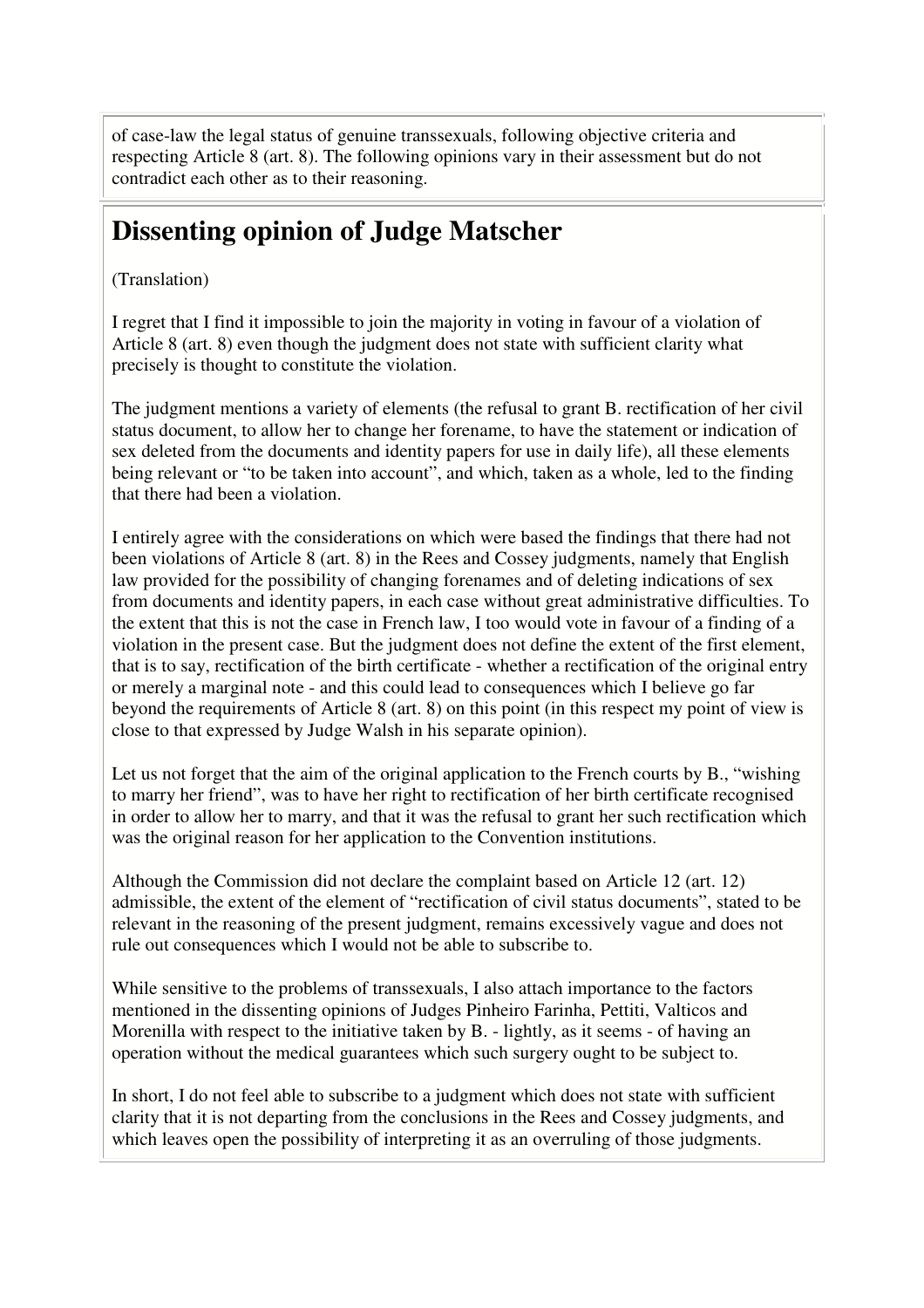# **Dissenting opinion of Judge Pinheiro Farinha**

## (Translation)

1. I am unable to agree with the judgment and I do not understand why the Court's case-law has been overruled, when that case-law was confirmed scarcely one year ago.

I fear that there will be serious consequences, in particular the trivialisation of irreversible surgical operations instead of suitable psychiatric treatment.

2. The Court's function is to interpret the Convention - to give it a dynamic and up-to-date interpretation, but nevertheless an interpretation. The case-law of the Court cannot go further than the Convention and does not have the right to grant new rights to individuals and impose new obligations on States.

3. The Convention does not guarantee the right to change sex, nor the right to amendment of civil status documents, nor, unlike the International Covenant on Civil and Political Rights (Article 24), that of a public civil status register. How can a specific course of action in this matter be imposed on States in the name of the Convention?

4. Surgical operations do not change the individual's real sex, but only the outward signs and morphology of sex.

5. As for the applicant (whom I will not refer to in the feminine, as I do not know the concept of social sex and I do not recognise the right of a person to change sex at will), he is not a true transsexual: "… the court of second instance found that even after the hormone treatment and surgical operation which he underwent, Norbert [B.] continued to show the characteristics of a person of male sex; … it considered that, contrary to the contentions of the person in question, his present state is not the result of elements which existed before the operation and of surgical intervention required by therapeutic necessities but indicates a deliberate intention on the part of the person concerned …" (finding of the Court of Cassation, see paragraph 17 of the judgment).

6. Why impose on the French State the consequences of a surgical operation performed in another State, voluntarily and intentionally and without prior checks (see paragraph 11 of the judgment)?

7. The International Commission on Civil Status "essentially has as its object … the drawing up of recommendations or draft conventions with a view to harmonising the provisions in force in the member States on these matters …".

The matters in question are those which relate to the status of the individual, the family and nationality. The International Commission has concerned itself for some time with the position of transsexuals, and has not yet reached the stage of drawing up a recommendation or draft convention.

8. There is no common denominator in the legislation of the States Parties to the Convention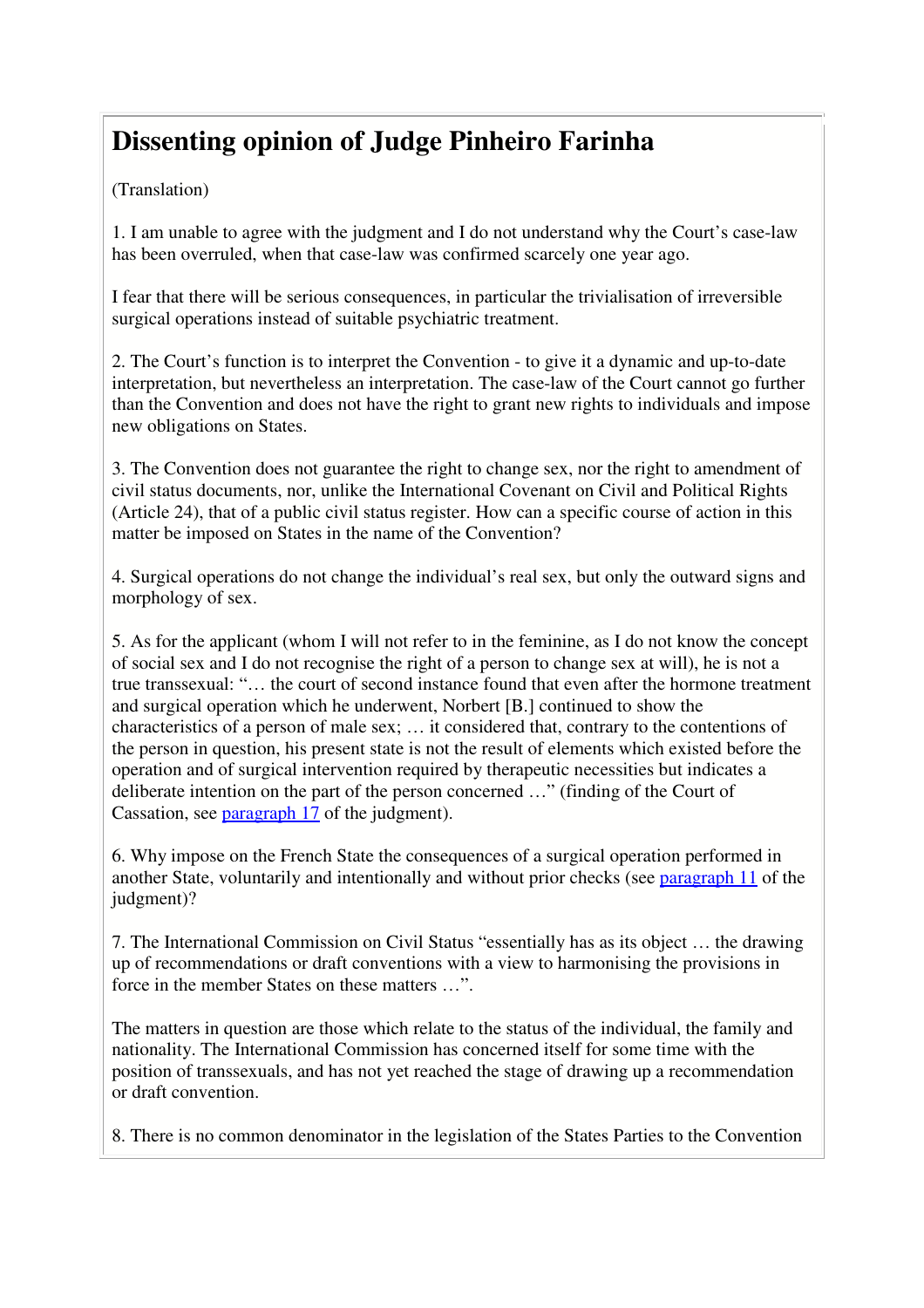to justify such a radical decision.

9. Among the situations which could arise from the application of the present judgment (see paragraphs 52-55), I shall mention two:

- An illegitimate child wishes to start proceedings in respect of paternity, but after his birth the man who begot him has had a sex change operation and his civil status has been rectified; he is asking for a woman to be acknowledged as his father!
- After rectification of civil status, a transsexual will be able to marry a person of his true sex (original sex); but the Court "finds … that attachment to the traditional concept of marriage provides sufficient reason for the continued adoption of biological criteria for determining a person's sex for the purposes of marriage" (above-mentioned Cossey judgment, p. 18, para. 46), and "in the Court's opinion, the right to marry guaranteed by Article 12 (art. 12) refers to the traditional marriage between persons of opposite biological sex. This appears also from the wording of the Article which makes it clear that Article 12 (art. 12) is mainly concerned to protect marriage as the basis of the family" (Rees judgment, p. 19, para. 49).

In my opinion the Court should state in the present judgment that its decision has no effect on the right to marry; this right was, however, the reason behind B.'s application to the Commission.

10. I therefore conclude that there has not been a violation of Article 8 (art. 8) of the Convention, and I consider that the legal regulation of transsexualism remains within the competence of each State, taking account of moral attitudes and traditions, although the opinions of medical and scientific experts differ.

11. Since in my opinion there has been no violation of the Convention, I do not regard it as possible to vote, in the same judgment, in favour of the award of a sum of money under Article 50 (art. 50) of the Convention.

# **Dissenting opinion of Judge Pettiti**

(Translation)

I did not vote with the majority who held that there had been a violation of Article 8 (art. 8).

The judgment no doubt relates only to the particular case, but this was one of the least significant ones, compared with other cases considered by the French courts, notably in 1990 and 1991.

To begin with, I note certain contradictions. The majority of the Court did not state that they were overruling the Rees and Cossey judgments. They noted in paragraph 55 that "nothing would have prevented the insertion, once judgment had been given, in Miss B.'s birth certificate, in some form or other, of an annotation whose purpose was not, strictly speaking, to correct an actual initial error but to bring the document up to date so as to reflect the applicant's present position". In the French civil status system this can only be done by a judgment, and there have been numerous judgments by which it has been ordered, but this on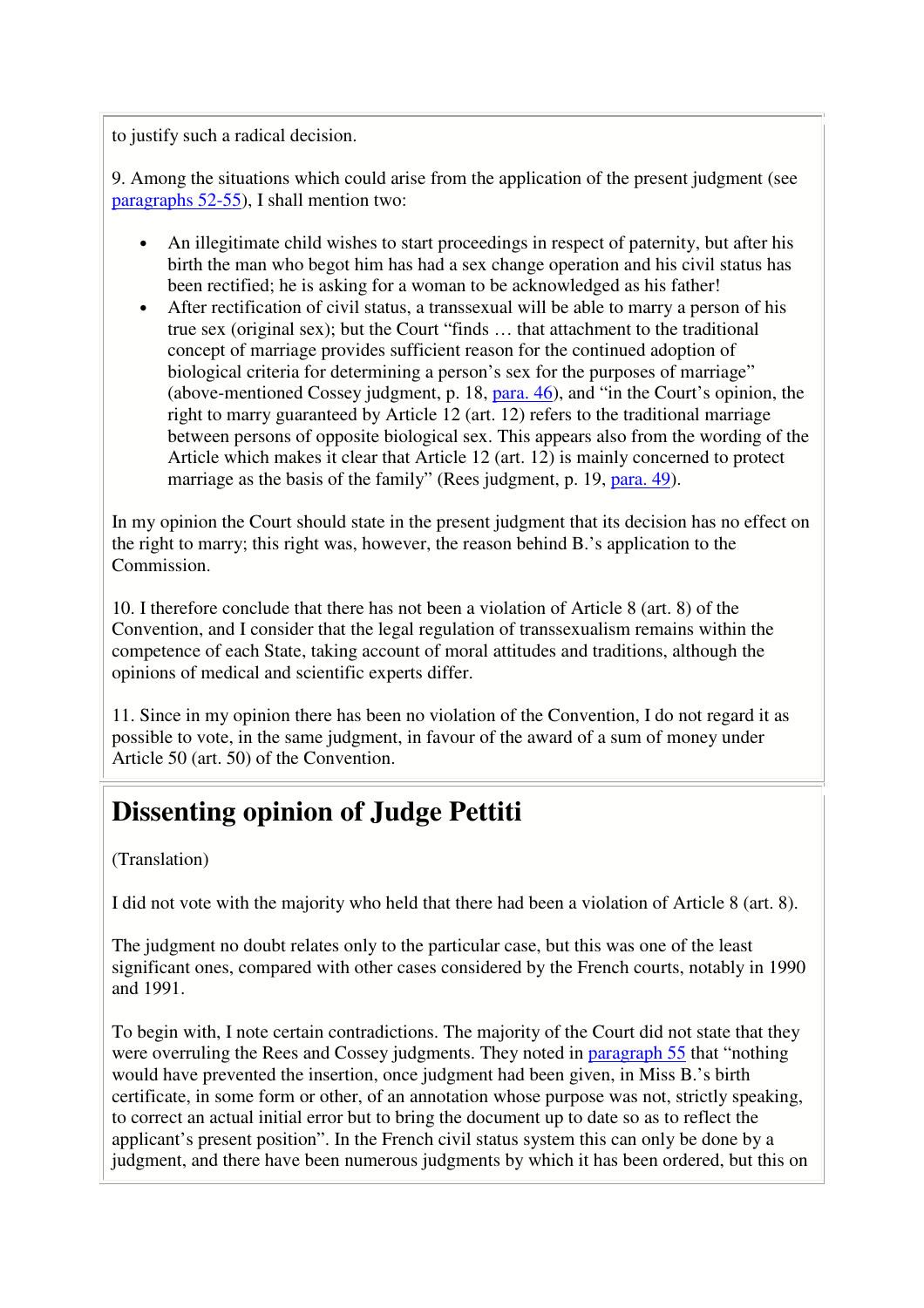the basis of rigorous criteria which make it possible to exclude certain categories in respect of which the scientific data and the lack of properly documented medical supervision provide grounds for refusals by the courts.

The Court held in paragraph 63 that:

"… on the basis of the above-mentioned factors which distinguish the present case from the Rees and Cossey cases and without it being necessary to consider the applicant's other arguments, … she finds herself daily in a situation which, taken as a whole, is not compatible with the respect due to her private life. Consequently, even having regard to the State's margin of appreciation, the fair balance which has to be struck between the general interest and the interests of the individual (see paragraph 44 above) has not been attained, and there has thus been a violation of Article 8 (art. 8).

The respondent State has several means to choose from for remedying this state of affairs. It is not the Court's function to indicate which is the most appropriate …"

Did the majority take into account the operations performed in public hospitals in France after 1973, even though Miss B. was operated on in Morocco?

Can one deduce from paragraph 66 that the majority had in mind primarily the granting of rights relating to identity documents and passports, without there being any obligation of rectification of civil status, in line with the Rees and Cossey judgments and the special system in Britain relating to administrative requirements as to personal identity, still less what was originally claimed by B., namely the possibility of marrying her friend?

From the point of view of jurists who favour a broad interpretation of the status of transsexuals, the B. judgment would be easier to appreciate if cases of true transsexuals (operated on in public hospitals with medical supervision and documentation) had been systematically refused by the French courts. This is not the case.

The European Convention on Human Rights does not impose any obligation on the High Contracting Parties to legislate on the question of rectification of civil status in connection with transsexualism, even in application of the theory of positive obligations for States (case of X v. the Netherlands). Thus several member States have not enacted any legislation relating to transsexualism. The various national laws on the point show a great variety of criteria and mechanisms.

In any event, member States who wish to confront these problems have a choice between the legislative path and the case-law path, and in this sensitive area, dependent on very diverse social and moral situations, the margin of appreciation allowed to the State is a wide one.

Whichever path is chosen, legislative or by means of case-law, the State remains free to define the criteria for recognition of cases of intersexualism or true transsexualism, dependent upon undisputed scientific knowledge. A national court can take a decision on the basis of such criteria without violating the Convention.

These principles being taken as read, what consequences can be drawn from them in the case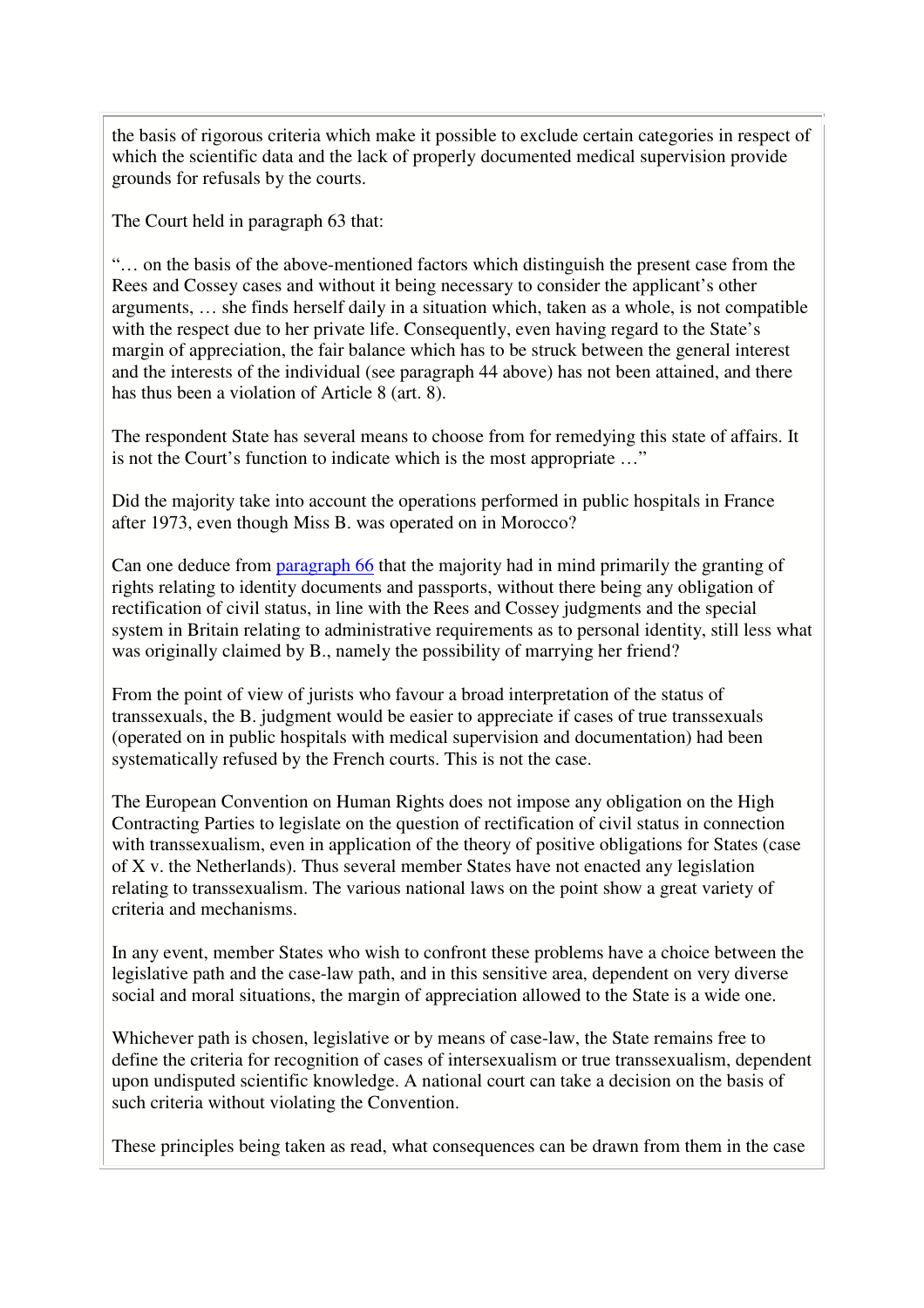of B. v. France with respect to Article 8 (art. 8)?

To compare the position in France with the position in Britain, as evaluated by the Court in the Rees and Cossey cases, was not enough; it should have been compared with the legislative void or absence of case-law in other member States. British law is less open than French law as regards change of status and sex in civil status registers; it offers more scope for administrative measures, such as passports and formalities, but that is the result of the peculiar system of civil status registration in Great Britain, rather than specific provisions introduced for the benefit of transsexuals.

If Article 8 (art. 8) is to be applied to intersexuals and true transsexuals, the question should be asked, with reference to France, whether the right to rectification of civil status is being correctly granted by the courts. The list of decisions shows that there are as many decisions in favour of applicants as there are decisions against them. A number of them even allow complete retrospective effect. The Court of Cassation admittedly gave four decisions against applicants in 1990, but the particular cases were debatable ones. There has not been a decision taken by a plenary court, even in the most or least disputed cases of transsexualism.

Subsequent to these decisions by the Court of Cassation, the Colmar Court of Appeal granted rectification of civil status to a person who had in addition after the operation obtained an amended passport showing her new sex. No appeal having been brought by the procureur général, the decision is final and binding and rectification of civil status has taken place.

By taking a generous and wide interpretation of Article 8 (art. 8), it might be considered that a true transsexual who has been operated in France, after going through the entire period of tests according to the document issued by the National Medical Council, should be allowed rectification of civil status. The reason for this could be that the State, having agreed to the operation and accepted that it should be paid for by the social security service on condition that the surgery is performed in a public hospital, must, as a positive obligation from the point of view of the European Convention on Human Rights, allow facilities for administrative documents and even go as far as rectification of civil status.

This is not so in the B. case. The existence of transsexualism was not verified in accordance with the medical practice statement and the operation took place abroad under unknown conditions. The Bordeaux Court, ruling on the present case, possibly had doubts as to the social and professional reality. It is not for the European Court to overrule this decision, which was taken in a non-typical case and was a judgment on the particular facts, not a judgment of principle, and is compatible with the European Convention on Human Rights, even from the point of view of Article 8 (art. 8).

The theory that any person who has the irrepressible will to live under a sex other than that of origin, and is convinced that this is his true destiny, must be able to obtain rectification of his civil status, is a highly debatable one, even if it is motivated by legitimate concern for social integration and private life. For where hormone treatment alone has taken place, that may be reversible. Many cases of true or false transsexual applicants correspond to psychiatric states which should be treated by psychiatry only, so as not to risk disaster, and for this reason a medical report is essential. Furthermore, cases of double personality and schizophrenia are known to medicine. If one were to be guided solely by the wish to make the individual will of the patient coincide with his social life, one would then have to accept change of civil status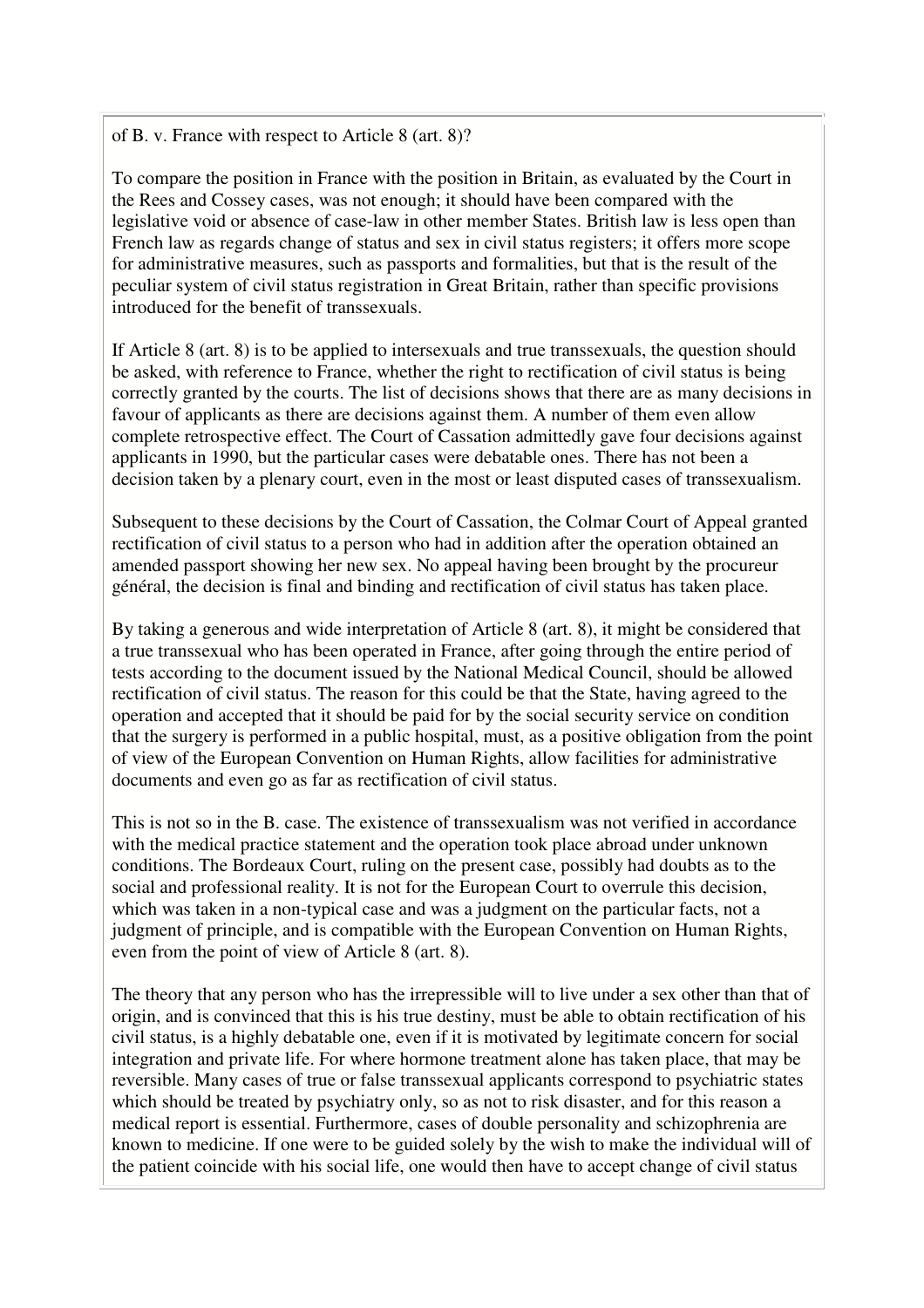even in such deviant cases.

The position of genuine transsexuals no doubt deserves understanding and attention from the point of view of Article 8 (art. 8). But it is still clear that even the most advanced legislation cannot provide a remedy for the social obstacles. Even after rectification of civil status, a person who has been reintegrated into society has to reveal his past in connection with employment, careers and retirement, so that the various periods can be accounted for. Amending INSEE type statistical forms would not solve this problem.

For this reason one should abide by highly flexible formulas which take account as far as possible of medical supervision procedures, which alone are capable of avoiding operations and treatment harmful for a person's mental balance.

Account should also be taken of the social aspects which are peculiar to each State. Certain countries unfortunately have places where false transsexuals are exploited, opening the way to procuring and transvestite prostitution. Among those asking for treatment there is a considerable number of persons in this category. Other countries do not have any such problem, so that their legal position is of no significance.

There is another aspect of considerable importance. For States like France whose civil status law is highly precise and compulsory, a consequence of rectification is that there is no obstacle to the marriage of a transsexual with a person of the same sex as his original sex. There is also the problem of adoption being available to the new couple. Let us also bear in mind the legal confusion which results from certain rectifications where the person obtaining rectification was previously married, with or without children. Let us not ignore the possibility of artificial insemination after rectification or after an operation. The whole of civil law and inheritance law could be thrown into confusion.

If there is a field where States should be allowed the maximum margin of appreciation, having regard to moral attitudes and traditions, it is certainly that of transsexualism, having regard also to developments in the opinions of the medical and scientific experts.

A solution by means of case-law may be a legitimate choice for the State to make. If the development of case-law makes it possible for domestic law to respond to undeniable cases, making it possible for rectification of civil status to take place, as the Colmar judgment did, it appears to be consistent with Article 8 (art. 8) to regard this case-law method as in accordance with the requirements of that Article (art. 8).

Unlike in the Huvig and Kruslin v. France judgments (judgments of 24 April 1990, Series A no. 176-A and B), the Court has given no indication as to what means are appropriate. Its phrase about "means for remedying this state of affairs" remains vague and uncertain; for it is clear that the individual's socio-psychological determination cannot on its own be sufficient justification for a request for rectification. Even if the member State agrees to rectification, it remains free to restrict the conditions for it and its consequences in civil law, if it does not systematically refuse applications in all such cases.

In addition, the Court's judgment did not expressly state that there had been a violation with respect to B.'s actual request to the French court, which read as follows: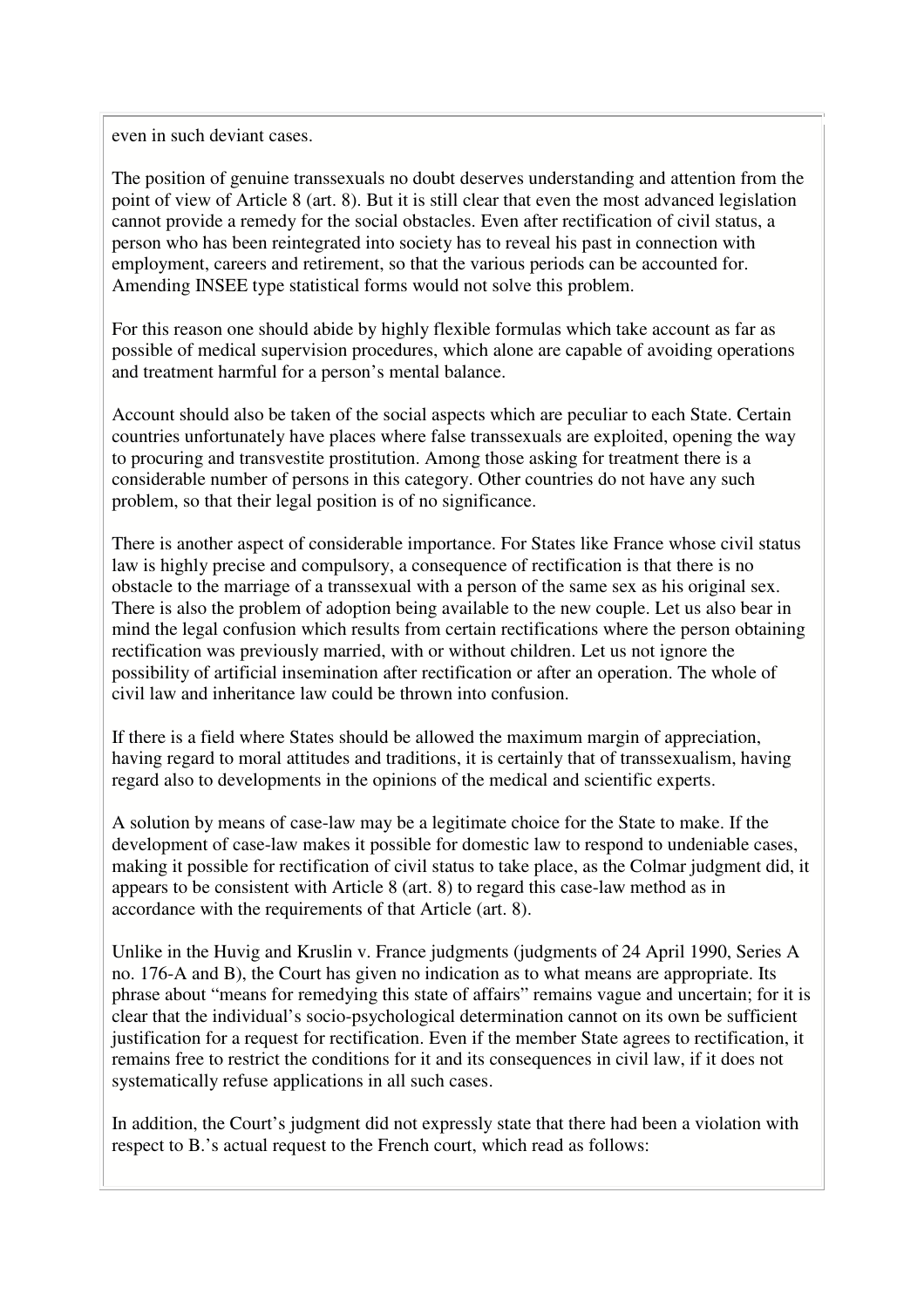"To hold that, registered in the civil status register of [her] place of birth as of male sex, [she was] in reality of feminine constitution; to declare that [she was] of female sex; to order rectification of [her] birth certificate; to declare that [she should] henceforth bear the forenames Lyne Antoinette."

Conclusion: in the present state of French law and the status of the family, and taking into account the rights of others, it is apparent that the case-law path is the one which best respects Article 8 (art. 8) of the Convention, subject to the margin of appreciation allowed to the State.

# **Dissenting opinion of Judge Valticos, joined by Judge Loizou**

(Translation)

It is naturally with great regret that I have to differ from the above judgment, which in other circumstances might no doubt have been justified or even inevitable, and some of whose consequences are certainly reasonable (as will be stated below), but which does not seem to me to be acceptable on the facts of the case.

By overturning a line of case-law whose most recent decision was scarcely a year old - even though the facts, albeit different to a certain extent, were not in my opinion different enough to justify this change of direction - I fear that the majority of the Court could be opening the way to serious and as yet unforeseeable consequences.

This does not mean that in suitable circumstances the situation of a transsexual should not be dealt with by a change of civil status, or at least by measures intended to make his or her social situation less difficult.

However, there are, as we know, numerous types of transsexual. Thus there is considerable variation from one case to another in the psychological or physiological factor and the natural or acquired character (acquired to a greater or lesser extent as a result of surgical operations, themselves very diverse as to motivation and scope). The problem is moreover currently the subject of thorough scientific research, and any decision will depend to a large degree on the circumstances of the case.

Why does it seem to me that in this case the facts of the case do not justify the decision which has been taken?

Because in reality, while the applicant, who professes to be a woman, asks for the alleged change of sex to be legally recognised, the situation here is one where the change in question is in reality incomplete, artificial and voluntary.

To begin with, what does the term "change of sex" mean in this type of case? In the first place, one cannot restrict oneself to psychological factors alone, nor social ones alone, as is apparently sometimes thought. If that were so, there would be no real criteria or boundaries and there would be a risk of arbitrariness. Stability of social life would certainly be compromised thereby.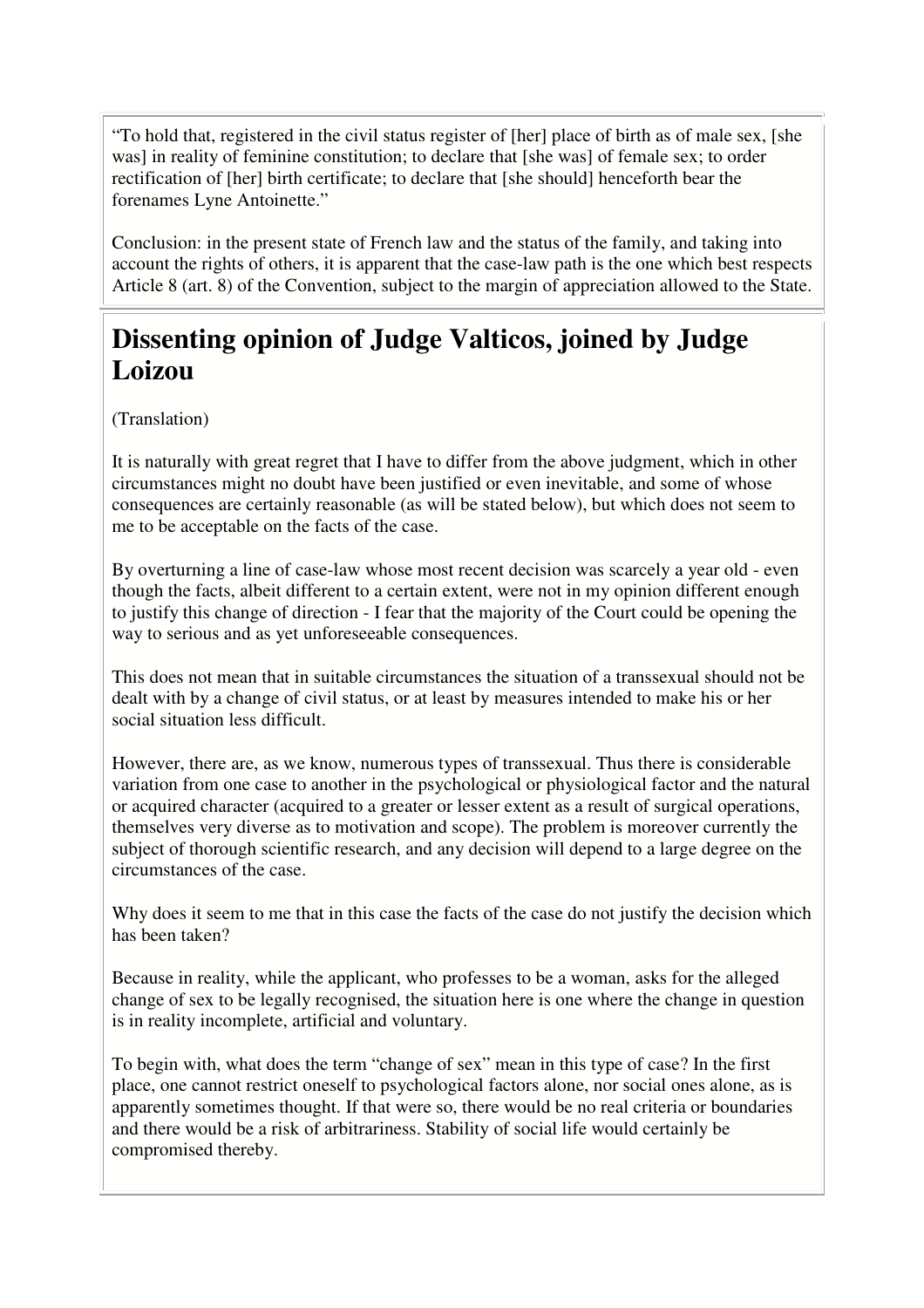It is therefore also necessary, as an essential condition, for the original real state or the change of state which has occurred, to be sufficiently marked and not in doubt from the physiological point of view. One cannot accept dubious hermaphrodites and ambiguous situations.

In the present case we are faced with a voluntary action by the applicant, who, wishing to change sex (for he was originally of male sex, at least in essence, and had performed his military service), underwent an operation in conditions which appear dubious and afforded no guarantee, following which he found himself in a position where he was no longer completely a man, nor indeed truly a woman, but to a certain extent had some of the characteristics of both sexes.

We thus encounter two additional difficulties in this case: firstly the voluntary character and secondly the incompleteness of the change. And is there not thus a risk of encouraging such acts (and here it was even an operation performed without any supervision), and what is more, of seeing as a consequence half- feminised men claiming the right to marry normally constituted men, and then where would the line have to be drawn?

No doubt there is an evolution taking place in people's minds and in science; no doubt several European countries do allow applications of this type; but it seems to me that as matters stand it is clearly inappropriate to consider that there has been a violation of the Convention where for legal, moral and scientific reasons, reasons which all deserve respect, a State does not follow, or at least is not yet ready to follow such an evolution. The countries of Europe as a whole do not appear to be ready to have such case-law imposed on them.

Having said this, it none the less remains the case that the social situation of these persons whose sex has become indeterminate presents them with problems of various types and causes them serious embarrassment in daily life. Efforts should be made to remedy this. Independently therefore of any formal legal measure aimed at amending their civil status, it would be desirable for the States concerned to endeavour to reduce such inconveniences; there come to mind inter alia measures aimed at authorising changes of forename (going beyond the adoption of so- called neutral forenames only, a practice which would also have the disadvantage of more generally making such names "suspicious") and amending the information on identity documents, which by their detail or the code used reveal the sex of the person concerned. Without ignoring the practical difficulties which such a change might cause, it would deserve serious consideration.

# **Dissenting opinion of Judge Morenilla**

## (Translation)

I regret that I am unable to agree with the conclusion of the majority, who found there had in the present case been a violation by France of the applicant's right to respect for her private life, by reason of the dismissal by the French courts of the proceedings brought before them by Miss B. As I will show below, my reasons are primarily of a legal nature, as they are based on the subsidiary character of the protection of the rights of the individual in the system established by the Convention - this being required by the analysis before our Court of the disputed "act or omission" of the national authorities constituting the infringements which the applicant considers herself to be the victim of - and the margin of appreciation of the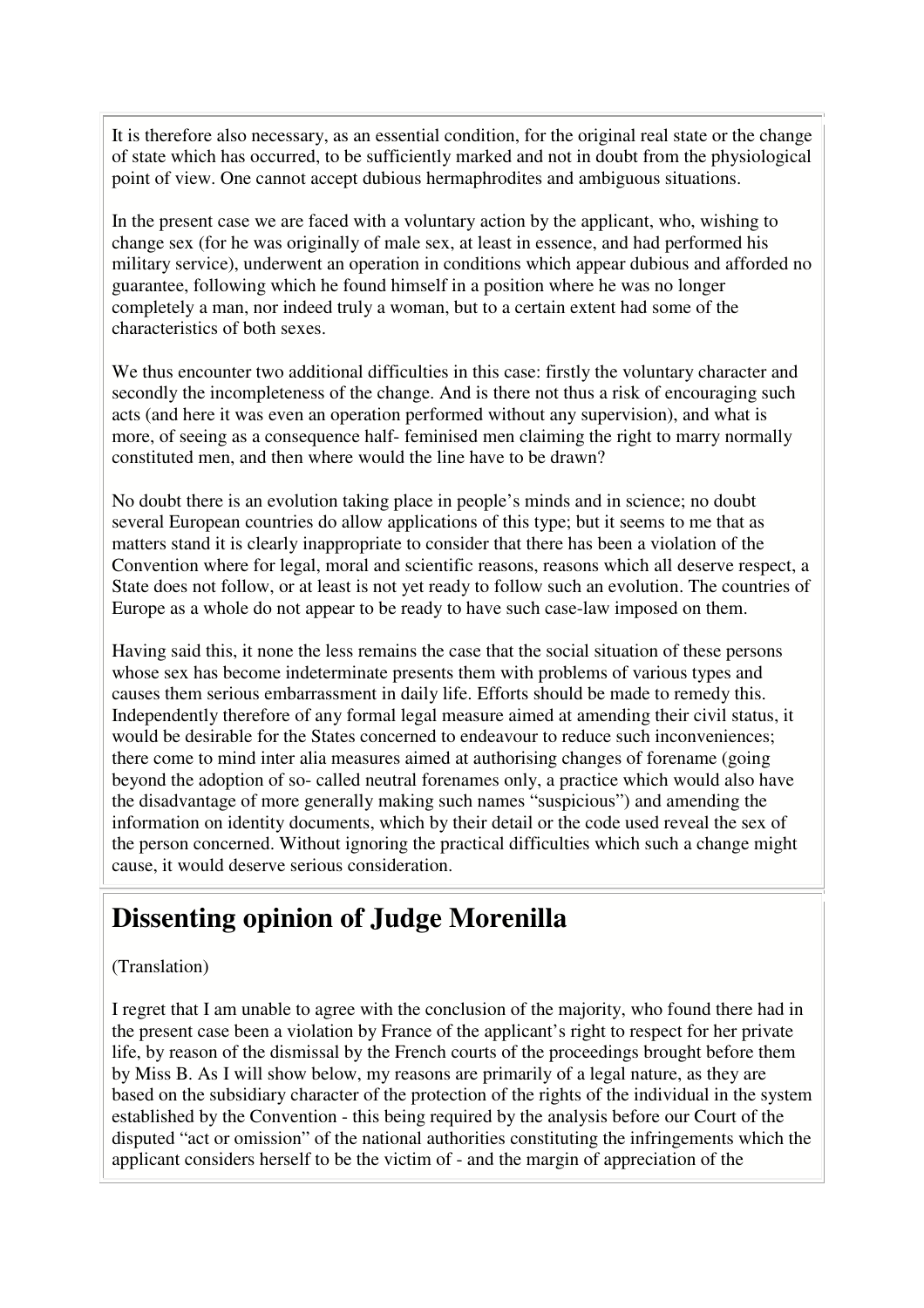Contracting State in this area, bearing in mind that this right is set out in Article 8 (art. 8) of the Convention. These reasons of international law must not, however, neglect an assessment of the social and legal situation of transsexuals in France, as the context within which the applicant's complaint must be seen.

1.1. Miss B., wishing to marry her friend, asked the tribunal de grande instance at Libourne (see paragraph 13 of the judgment) "to hold that, registered in the civil status register of [her] place of birth as of male sex, [she was] in reality of feminine constitution; to declare that [she was] of female sex; to order rectification of [her] birth certificate; to declare that [she should] henceforth bear the forenames Lyne Antoinette". These heads of claim delimited the proceedings brought by the applicant before the domestic civil courts and, in accordance with the dispositive principle, formed the subject matter of the judgments given by the Libourne tribunal de grande instance, the Bordeaux Court of Appeal and finally the Court of Cassation, whose decision was the "final decision" under Article 26 (art. 26) of the Convention which could be "completely or partially in conflict with the obligations arising from the present Convention", as stated in Article 50 (art. 50).

1.2. However, the applicant interpreted the dismissal of this request as a refusal of the French authorities to acknowledge her "true sexual identity" and to "allow the indication of her sex to be corrected in the civil status register and on her official identity documents" (see paragraph 43 of the judgment), and she considered herself to be a victim within the meaning of Article 8 (art. 8) of the Convention.

But as a reading of her application shows, these complaints constitute a mutatio libelli before the Convention institutions, since no claim was put forward by the applicant before the domestic courts regarding the noting in the civil status register of the alleged change to her original sex as stated on her birth certificate or concerning her social situation after the morphological change of sex, these being precisely the factors which the majority took into consideration in arriving at their finding that there had been a violation of the said Article 8 (art. 8) (see paragraphs 59-63 of the judgment).

1.3. In my opinion, what Miss B. requested from the French courts was a "correction" of the alleged error as to sex and consequently the rectification of the civil status register and the replacement of her male forename by a female forename, following a priordeclaration by the court that she was of female sex. Miss B., intending to marry a man, did not ask the Court to hold that there was a case of transsexualism, but that there had been a mistake in registering her sex, since, although a woman, she had been registered as a man. She did not submit any requests relating to possible rectification of the indication of her sex in her official identity documents consequent on rectification granted in accordance with the relevant legislation (see paragraph 22 of the judgment).

1.4. It seems necessary to point out that in systems with a civil status register, a person's civil status constitutes the expression of his legal personality and his position in society, and all the statements on his birth certificate, including that of sex, have an effect which goes beyond the individual interest, as they may affect the rights of others. In these systems civil status is a concept of public order and documents relating to such status are presumed to be correct. It follows that a change to a birth certificate can take place only in cases and according to procedures defined by law. Legal certainty thus requires that rectifications of civil status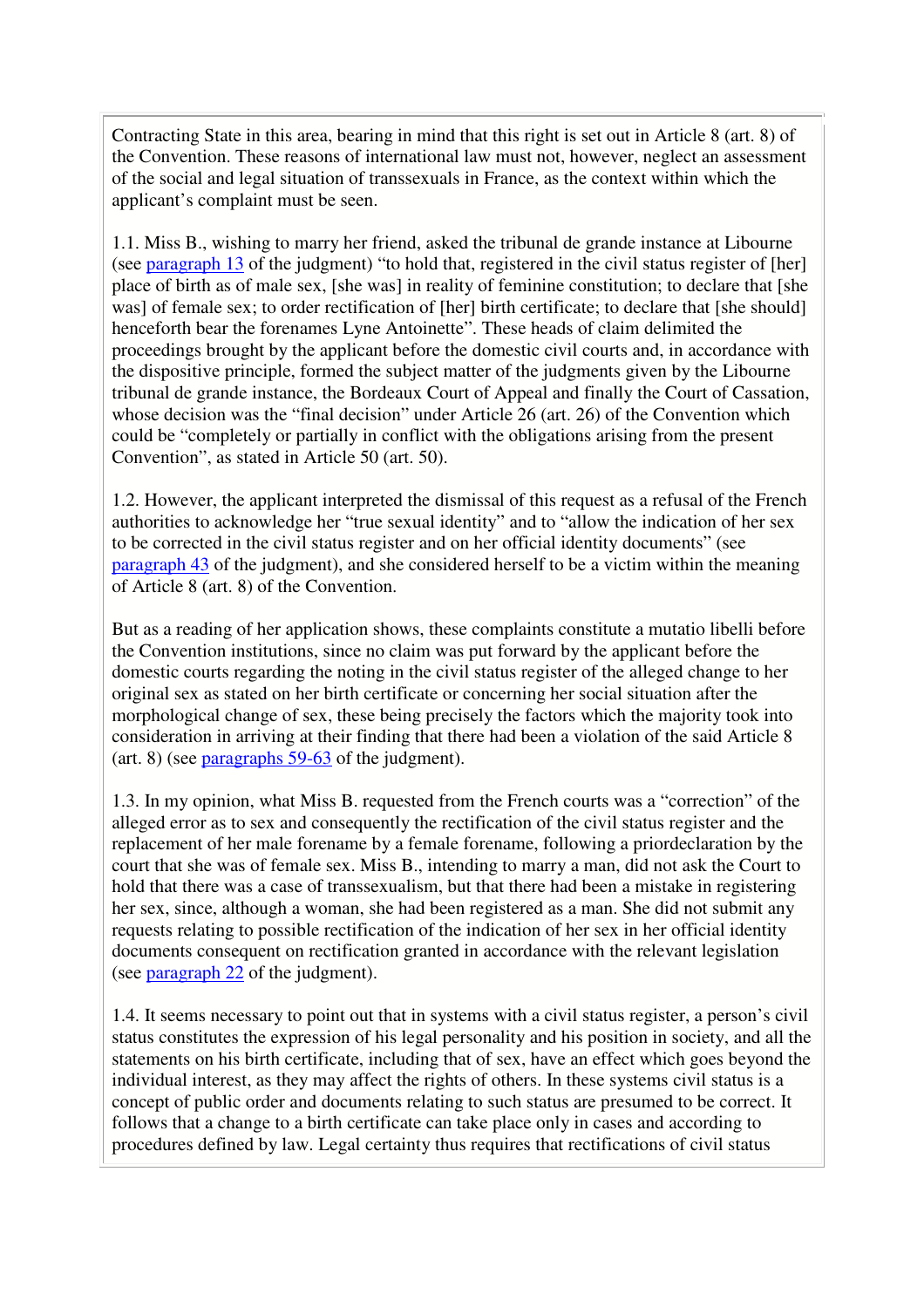documents be regulated by law and controlled by the courts.

In French law, as the judgments given in the present case point out (see paragraphs 13-15 and 17 of the judgment), persons cannot dispose of their civil status at will. Articles 57 and 99 of the Civil Code (see paragraph 22 of the judgment) define the contents of birth certificates and the conditions for their rectification in the event of "error or omission", and it is for the courts to rule on a case by case basis on applications for rectification. The long list of decisions given by the French courts (see paragraph 23 of the judgment) and accepted by the public authorities in fact shows that it is possible in French law for statements relating to sex in civil status registers to be amended.

1.5. In the present case the Libourne tribunal de grande instance dismissed Miss B.'s application since, according to the experts' report, "it [was] thus apparent that the change of sex was intentionally brought about by artificial processes" and [B.'s] application "[could not] be granted without attacking the principle of the inalienability of the status of individuals" (see paragraph 14 of the judgment). The Bordeaux Court of Appeal, upholding that judgment, gave as reasons for its decision (see paragraph 15 of the judgment) that "his present state [was] not 'the result of irreversible innate factors existing before the operation and of surgical intervention required by therapeutic necessities'".

Also in that judgment, the Court of Appeal (see paragraph 17 of the Commission's report) said on this point: "No form of psychological or psychiatric treatment has been attempted; the first doctor who prescribed hormone treatment did not conduct any protected observation and no guarantee of such observation was given before the surgical operation carried out abroad". It added that the medical treatment "voluntarily undergone by Mr [B.] … on the contrary … indicate[d] a deliberate intention on his part without any other treatment having been tried and without the operations having been necessitated by Mr [B.'s] biological development" (see paragraph 15 of the European Court's judgment). In view of this finding by the court of second instance, the Court of Cassation considered that the decision had been justified in law and dismissed the applicant's appeal.

1.6. Consequently, it follows from these judgments that the courts did not consider the applicant to be a "genuine transsexual", since the medical treatment had not been shown to be necessary and even after the surgical operation she had undergone in Morocco "Norbert [B.] continued to show the characteristics of a person of male sex" (see paragraph 17 of the judgment).

This conclusion, however, fell within the power to assess the evidence which belongs in principle to the national courts, according to the Court's constant case-law (see inter alia the Unterpertinger v. Austria judgment of 24 November 1986, Series A no. 110, p. 15, para. 33, and the Barberà, Messegué and Jabardo v. Spain judgment of 6 December 1988, Series A no. 146, p. 31, para. 68). It should be noted in this connection that the applicant did not challenge the medical report submitted to the courts which decided on her application.

1.7. I am consequently unable to follow the conclusions of the majority in paragraph 55 of the judgment. Rectification of the indication of sex, like any rectification of a civil status document, under the aforementioned Article 99 of the French Civil Code, is a decision by a court which finds that there has been an error or an omission in the indication of sex as alleged by the applicant, with all the legal consequences - notably in civil law - of such a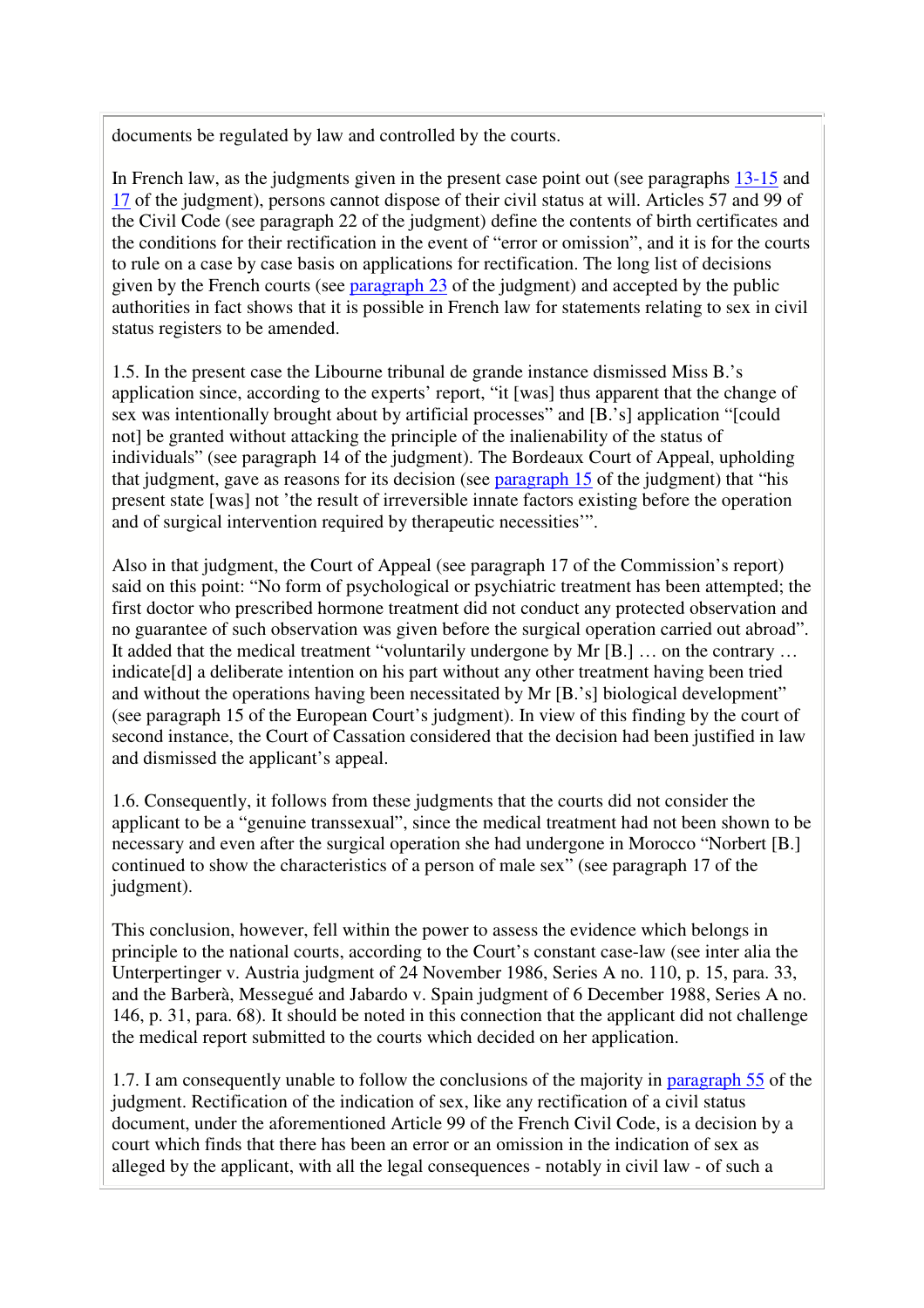declaration both for the applicant and for third parties and society in general.

Under the principles which govern civil proceedings, it is not possible, as the majority appear to suggest, to effect "the insertion, once judgment had been given, in Miss B.'s birth certificate, in some form or other, of an annotation whose purpose [is] not, strictly speaking, to correct an actual initial error but to bring the document up to date so as to reflect the applicant's present position", where such an error has not been proved in the proceedings or where such an "omission" - the finding of the "new sexual identity" - has not been requested by the applicant, in taking into account ex officio "the irreversible abandonment of the external marks of Miss B.'s original sex" or again "the applicant's manifest determination" to have an operation without the guarantees of success required by the best medical practice.

1.8. In my opinion the majority, instead of keeping strictly to the specific terms of the applicant's request to the French trial courts and the legal grounds for refusal set out in the judgments, based on the legal impossibility of allowing rectification of the statement of sex without proof of the existence of an error and of the fact that the change was not solely the result of the deliberate intention of the applicant but of an irreversible necessity according to the medical report, applied themselves rather to the abstract question of the position of transsexuals in France, thus departing from the Court's traditional method.

2.1. Further, according to the Court's case-law as stated in the two previous judgments relating to transsexuals in the United Kingdom, the Rees v. the United Kingdom judgment of 17 October 1986 (Series A no. 106) and the Cossey v. the United Kingdom judgment of 27 September 1990 (Series A no. 184) - the latter given in a case which was virtually identical to the present one -, the question of the amendment of the birth certificates of transsexuals who wish to have an indication of sex noted in the civil status register is a question for the national authorities and their legislative or judicial powers, who are best in a position to respond to the needs or hopes of each society and "the requirements of the situation pertaining there in determining what measures to adopt" (see the above-mentioned Rees judgment, p. 17, para.  $42$  (a)). It is for them to regulate the conditions, extent and consequences of rectification of civil status documents in order to achieve a fair balance between the interests of transsexuals in having their membership of the other sex which they feel they belong to recognised by society, and the general interest in preserving the inalienability of that statement of fact on the birth certificate - morphological or biological sex - in order to preserve the rights of others, in particular if the transsexual is married or wishes to marry or if he has children or may have children or wishes to adopt some.

2.2. Indeed, the Court has already said (see the Abdulaziz, Cabales and Balkandali v. the United Kingdom judgment of 28 May 1985, Series A no. 94, pp. 33-34, para. 67) that "although the essential object of Article 8 (art. 8) is to protect the individual against arbitrary interference by the public authorities, there may in addition be positive obligations". However, given that "the notion of 'respect'" for private life "is not clear-cut", especially as far as such positive obligations are concerned (ibid., pp. 33-34, para. 67), these obligations are subject to the State's margin of appreciation and "having regard to the diversity of the practices followed and the situations obtaining in the Contracting States, the notion's requirements will vary considerably from case to case" (see the above-mentioned Rees judgment, p. 15, para. 37).

The Court also stated in the Rees judgment (ibid., p. 14, para. 35) and the Cossey judgment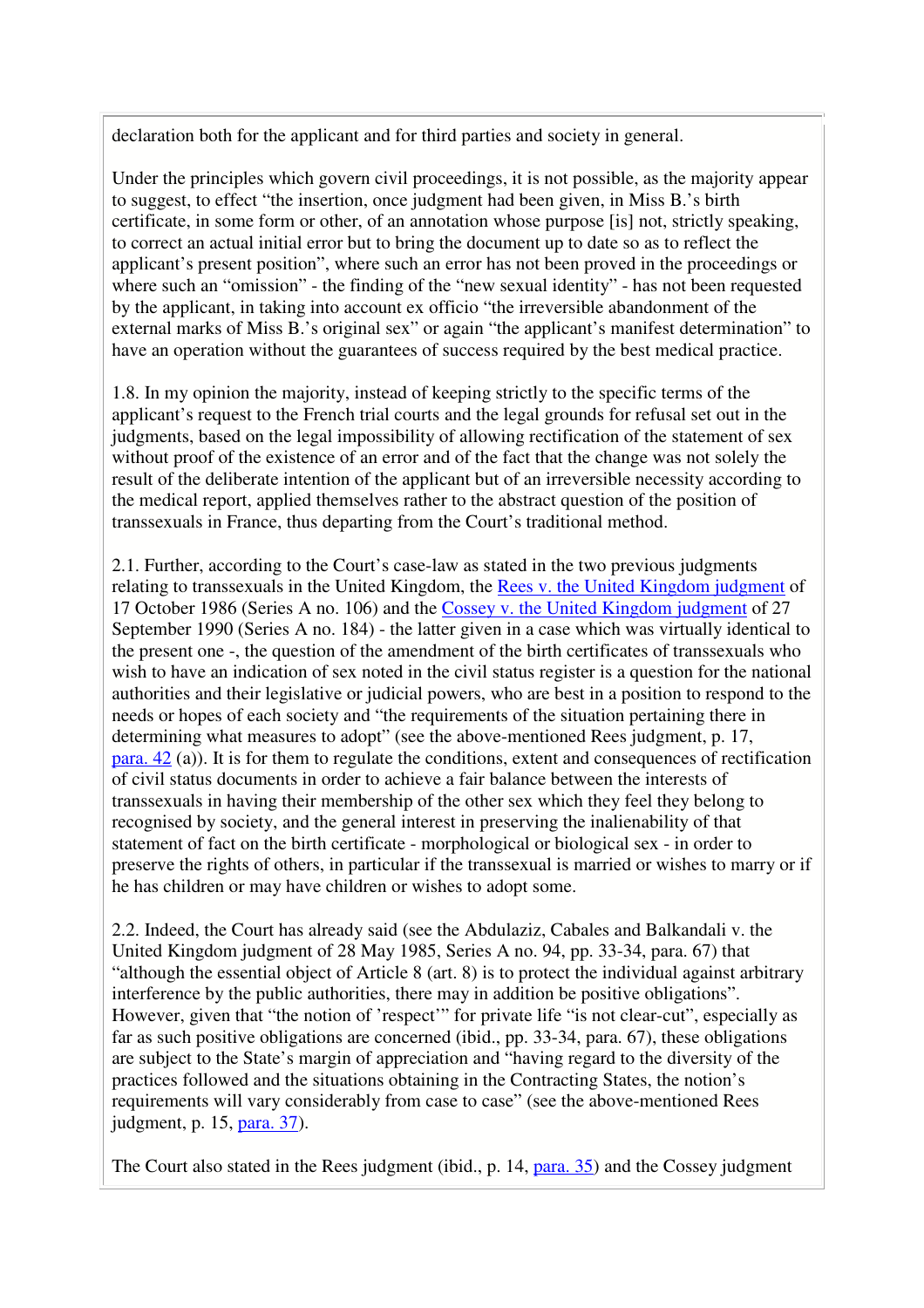(ibid., p. 15, para. 36) that the refusal to amend the register of births could not be regarded as an interference with a person's private life within the meaning of Article 8 (art. 8) of the Convention. What the applicant was arguing was not that the State should abstain from acting but rather that it should take steps to modify its existing system, and the question whether an effective respect for the transsexual's private life imposed a positive obligation on the State in this regard was to be answered by considering the "fair balance that has to be struck between the general interest of the community and the interests of the individual". In reaching its conclusion that no such obligation was incumbent on the respondent State, the Court took account inter alia of the fact that "the requirement of striking a fair balance could not give rise to any direct obligation on the respondent State to alter the very basis of its system for the registration of births".

2.3. When giving these decisions the Court noted (see the Cossey judgment, ibid., p. 17, para. 42, and the Rees judgment, ibid., p. 19, para. 47) "the seriousness of the problems facing transsexuals and the distress they suffer" and took note of the resolution adopted by the European Parliament on 12 September 1989 and of Recommendation 1117 (1989) of the Parliamentary Assembly of the Council of Europe of 29 September 1989, both of which sought to encourage the harmonisation of laws and practices in this field, and pointed out that "the need for appropriate legal measures concerning transsexuals should be kept under review having regard particularly to scientific and societal developments" (see the Rees judgment, ibid., pp. 17 and 18, paras. 42 and 43, and the Cossey judgment, ibid., p. 16, para. 40).

2.4. But as the majority point out (see paragraphs 47 and 48 of the judgment), no scientific or societal development has taken place within the last sixteen months which would justify changing this case-law. Despite the efforts of the majority to distinguish the cases so as to maintain the Court's case-law, the circumstances of the present case are not so different from those of the Rees and Cossey cases as to explain a finding of a violation here.

2.5. Nor can the question be resolved by "incidental adjustments to the existing system" (see the Rees judgment, ibid., pp. 17-18, para. 42) such as a rectification of the birth certificate in order to acknowledge the "new sexual identity" of post-operative transsexuals or their "social sex", since the French legal system does not permit this. The courts acting in the exercise of their judicial power cannot go beyond an interpretation of the law applicable to the facts of the case as proved by their assessment of the evidence submitted to them. They cannot order forms of rectification other than those provided for by law since doing otherwise would require "the very basis" of the civil status system to be altered, in much the same way that the United Kingdom would have been required to change its system of registration of births (see the above-mentioned Rees judgment, pp. 16-18, paras. 39, 40 and 42 (a), and the abovementioned Cossey judgment, p. 15, para.  $38$  (a)), which justified the findings in those two cases that Article 8 (art. 8) had not been violated by the United Kingdom.

3.1. Finally, the facts of the present case, as regards the position of transsexuals in France, lead us to the same conclusion, namely that there has not been a violation by France of the right to respect for the private life of true transsexuals. They demonstrate that in France: (1) "no legal formality or authorisation is required for hormone treatment or surgery intended to give transsexuals the external features of the sex they wish to have recognised" (see paragraph 18 of the judgment); (2) "it has been possible for surgical operations to take place in France since 1979 subject to medical control" (ibid.); (3) "the costs of some of these operations are borne by the social security service" (ibid.), according to the Government,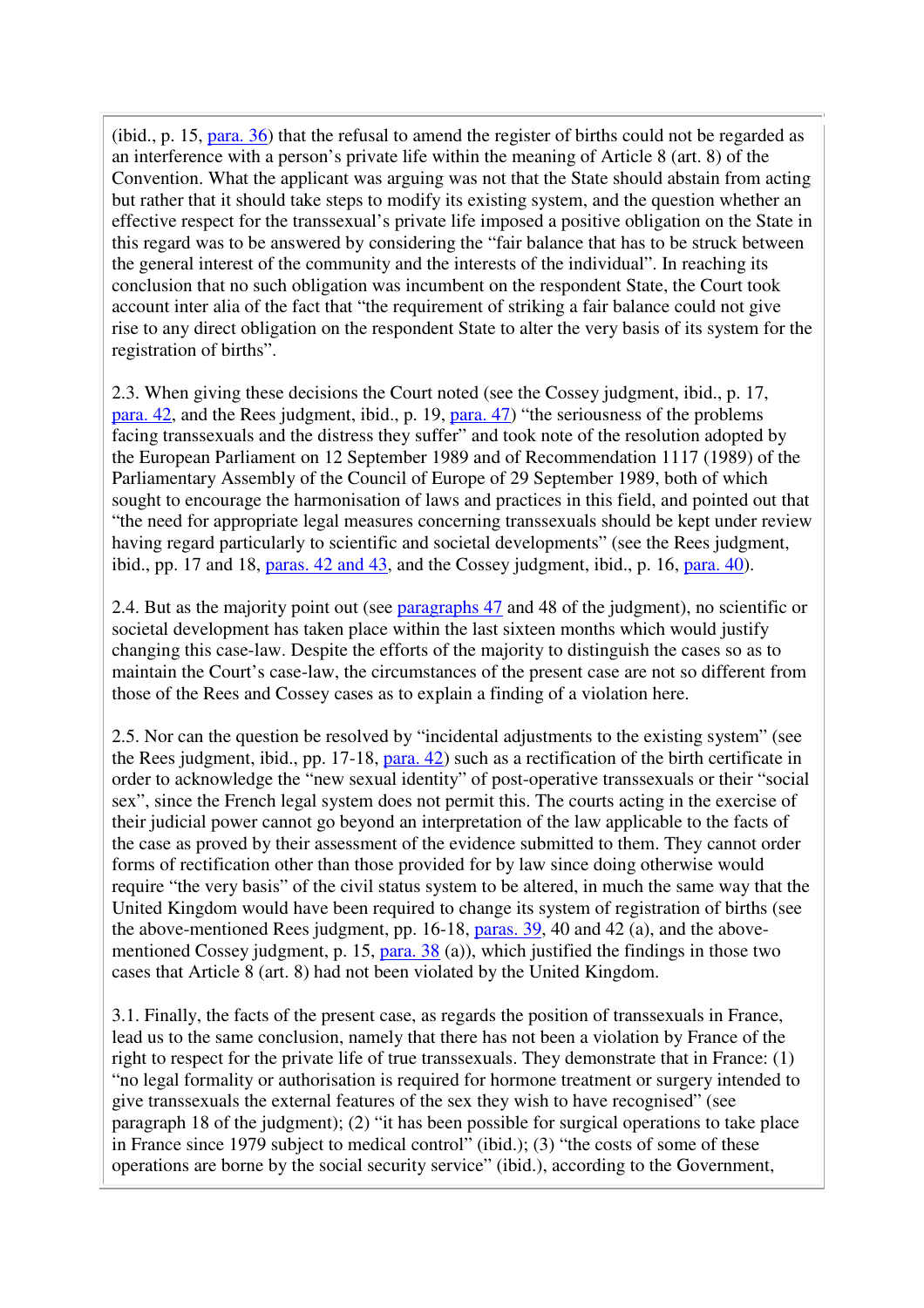where a medical commission has studied the person in question for at least two years and the operation takes place in a public hospital; (4) "as a general rule, sex is not indicated on administrative documents issued to natural persons, such as traditional national identity cards, classic style passports, driving licences, voting cards, certificates of nationality, etc." (see paragraph 25 of the judgment); and (5), as I have pointed out above, "a large number of French tribunaux de grande instance and courts of appeal have granted applications for amendment of entries in civil status registers relating to sex and forenames" (see paragraph 23 of the judgment).

3.2. Thus there are medical and legal controls over changes of sex in France, but such precautions cannot, however, be criticised either from a legal point of view - having regard to the present civil status system in France - or from a medical point of view - bearing in mind the very serious risks involved in lifelong hormonal medical treatment and implantations and the irreversibility of removal of the sexual organs. On the contrary, in my opinion, they deserve praise for avoiding mistakes with irreversible consequences, hasty decisions or surgical operations which are of doubtful necessity or even inadvisable, even for those who genuinely believe themselves to be transsexuals.

This attitude also serves to discourage legal claims for rectification of civil status based on the fait accompli of an operation which has been performed without verifying its irreversible necessity or without medical guarantees of success, since the medical expert report must give an opinion on its therapeutic necessity.

4. As I have concluded that there was no violation of the Convention in the present case, I do not consider it logical to join in the conclusion of the majority that the respondent State is to pay the applicant just satisfaction.

# **Concurring opinion of Judge Walsh**

1. I agree that there has been a breach of Article 8 (art. 8) of the Convention in the present case. My opinion is founded only upon the reasons set out hereinafter.

2. I am satisfied that the judgments of the Court in the case of Rees (Series A no. 106) and in the case of Cossey (Series A no. 184) respectively were correct in principle and that there is nothing in the present case to warrant a departure from them.

3. The evidence establishes that the applicant's birth certificate correctly described the applicant as being of the male sex and the fact that the applicant was and is biologically of the male sex is established. There is no suggestion of any error having been made as to that fact. Therefore to require that entry to be altered to record that the applicant was born a member of the biological female sex would be to falsify a correct historical record and to substitute it with an untruth.

4. An area of life in which the biological sex of a person is of supreme vital importance is that of marriage. The Court has already decided in the Cossey case that the marriage referred to in Article 12 (art. 12) of the Convention is confined to the intermarriage of two persons one of whom is biologically of the female sex, thus reflecting what has been universally accepted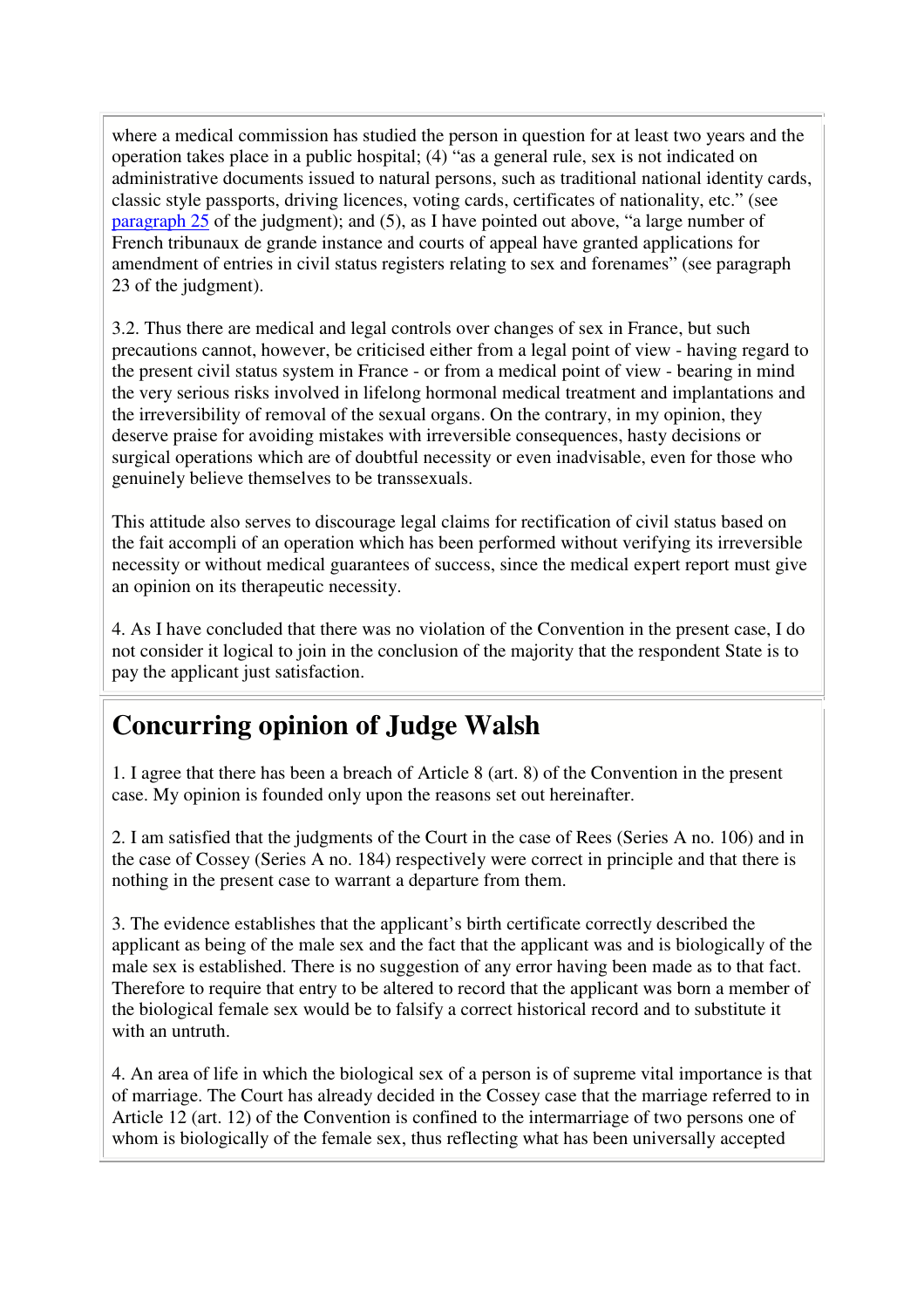### throughout human history.

The fact that some States may now in their national laws permit and recognise a legal relationship or partnership between persons of the same biological sex as having the same legal incidents as a marriage and even using the word "marriage" to describe such arrangement cannot by so doing make it the same as a marriage between persons of opposing biological sexes as envisaged by Article 12 (art. 12) of the Convention. If a parent of either sex undergoes a so-called "sex change" operation to acquire the appearance, anatomical or otherwise, of a person of the other biological sex it would be the height of absurdity to describe a father as having become his own child's mother or aunt as it would be to describe a mother as having become her own child's father or uncle.

5. I am of the opinion that the respondent State could not reasonably be expected to alter its law in such a way as to obliterate the truth of a national record or to keep forever concealed for all purposes and from all persons and bodies without qualification the true biological sex of a person. In my opinion to do so could well lead to a breach of Articles 8 and 12 (art. 8, art. 12) of the Convention. It could be very unfortunate if the law permitted a situation in which a person wishing to marry a person of the other biological sex could not, when a doubt arises, be satisfied as to the true biological sex of the other party save by the admission of that other party. Therefore any alleged violation of Article 8 (art. 8) in this sphere must be examined in the context of not totally concealing or falsifying a record of historical fact.

6. Subject to the above-mentioned qualification it now falls to consider in what respect the respondent State can be thought to have been in violation of Article 8 (art. 8) of the Convention.

The applicant is psychologically self-identified with the female sex and apparently that condition has existed since childhood and has grown more pronounced with age. It ultimately led the applicant to undergo "sex-change" surgery necessitated by psychological imperatives rather than medical ones. In the result the applicant adopted a new "gender identity" in that the new identity is to all outward appearances a female identity. The applicant has sought to have this new identity respected in French law as an essential element of the privacy of her new life style free from interference by the respondent State and its agencies and public authorities. I do not consider that the adoption of a female first name from within the range of first names permitted by French law with a view to establishing the adopted identity is an unreasonable request. It is clear that the withholding of permission for this change has proved to be an interference with the privacy of the adopted life style. Similarly, obligatory identification documents which contradict the adopted identity also constitute an interference.

The respondent State has not shown any valid justification within the terms of Article 8 para. 2 (art. 8-2) of the Convention. Admittedly complying with the applicant's requests could cause considerable administrative inconvenience but that could not be a justification for the respondent's refusal. The civil status register is conclusive as to the fact that the information therein was furnished to the appropriate officer but is not conclusive as to the correctness or the truth of the information so supplied. Thus the civil status register cannot be taken as conclusive proof of the biological sex of the person so registered although it could be regarded as prima facie evidence to stand until displaced. It is for the national authorities to devise the legal measures necessary to achieve the objectives of providing identity documents consistent with the adopted identity without revealing the true biological sex of the person